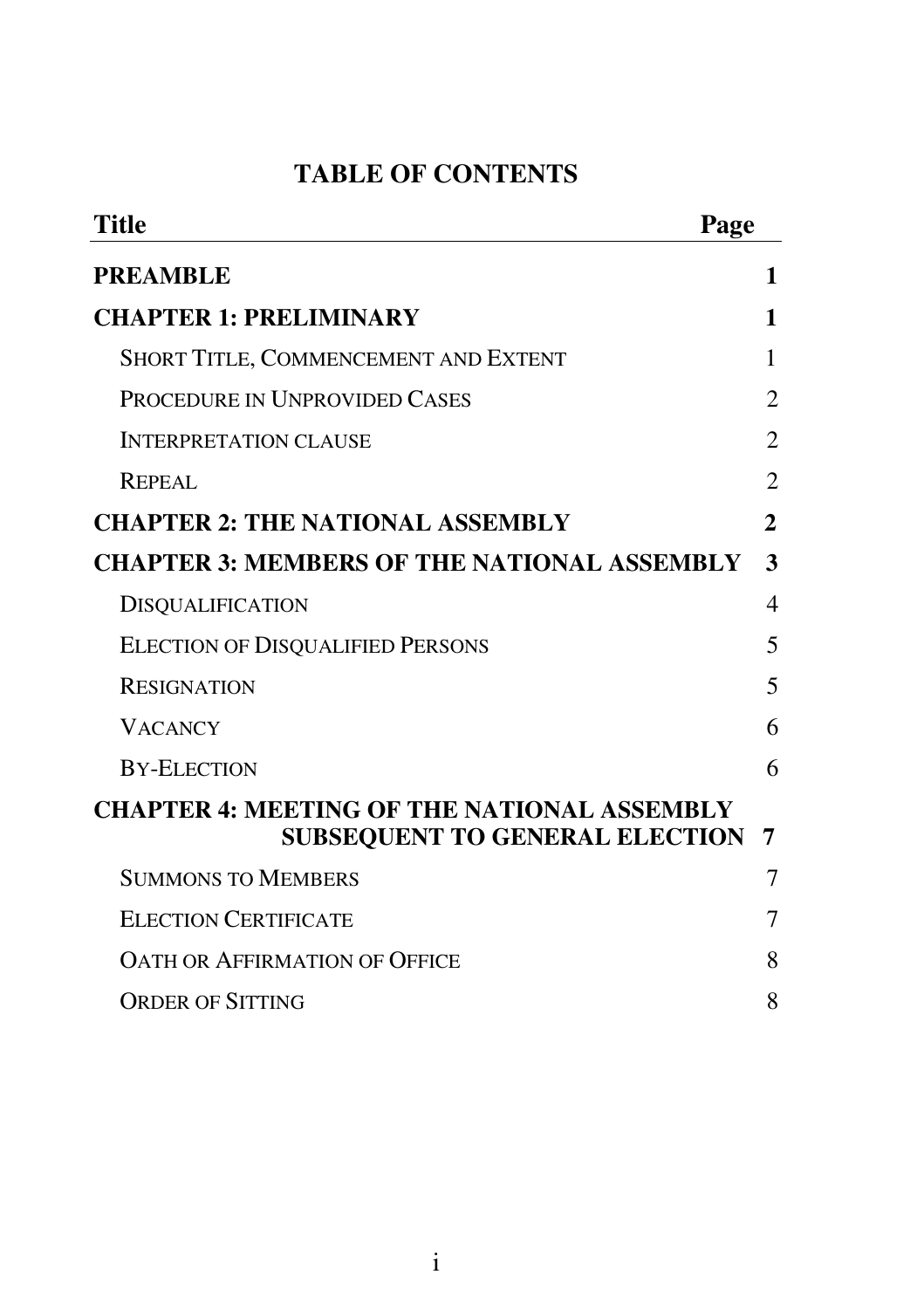| <b>ROLL OF MEMBERS</b>                                             | 8  |
|--------------------------------------------------------------------|----|
| <b>CHAPTER 5: ARRANGEMENT OF BUSINESS</b>                          | 8  |
| <b>ORDER OF BUSINESS</b>                                           | 8  |
| <b>AGENDA</b>                                                      | 9  |
| <b>CHAPTER 6: SPEAKER AND DEPUTY SPEAKER</b>                       | 9  |
| ELECTION OF SPEAKER AND DEPUTY SPEAKER                             | 9  |
| <b>CHAPTER 7: ROLE AND RESPONSIBILITY OF THE</b><br><b>MEMBERS</b> | 10 |
| <b>DEDICATION</b>                                                  | 10 |
| <b>PUBLIC DUTY</b>                                                 | 10 |
| <b>DUTY AS A REPRESENTATIVE</b>                                    | 11 |
| <b>OFFICIAL SECRECY</b>                                            | 11 |
| <b>DUTY TO ATTEND MEETINGS</b>                                     | 11 |
| <b>DUTIES OF DISCLOSURE</b>                                        | 11 |
| <b>CHAPTER 8: SITTINGS OF THE NATIONAL ASSEMBLY</b>                | 13 |
| <b>SESSION</b>                                                     | 13 |
| <b>EXTRAORDINARY SESSION</b>                                       | 13 |
| <b>OPENING AND CONCLUDING CEREMONY</b>                             | 13 |
| <b>ADDRESS BY THE DRUK GYALPO</b>                                  | 14 |
| <b>QUORUM</b>                                                      | 14 |
| <b>ATTENDANCE</b>                                                  | 14 |
| <b>REQUEST FOR LEAVE AND ABSENCE</b>                               | 14 |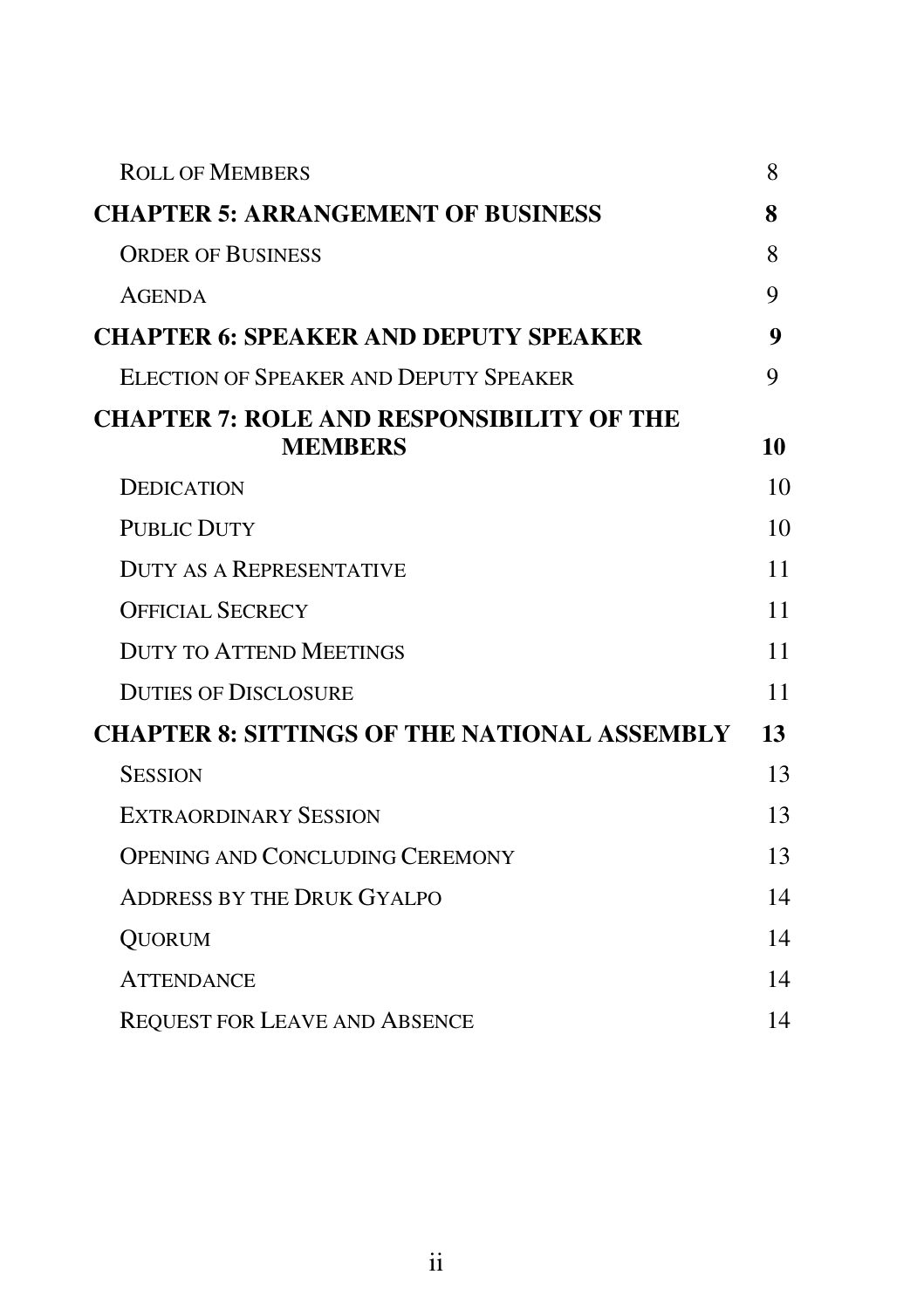| <b>LANGUAGE IN THE NATIONAL ASSEMBLY</b>                                           | 14 |
|------------------------------------------------------------------------------------|----|
| <b>ACCESS OF PUBLIC TO ASSEMBLY PROCEEDINGS</b>                                    | 15 |
| POWER OF THE HOUSE TO COMPEL ATTENDANCE AND<br><b>PRODUCTION</b>                   | 15 |
| <b>CHAPTER 9: MESSAGES</b>                                                         | 16 |
| <b>MESSAGE FROM THE DRUK GYALPO</b>                                                | 16 |
| <b>MOTION OF THANKS</b>                                                            | 16 |
| <b>MESSAGE FROM THE NATIONAL COUNCIL</b>                                           | 16 |
| <b>CHAPTER 10: RULES OF DEBATE AND MAINTENANCE OF</b><br><b>ORDER IN THE HOUSE</b> | 17 |
| <b>MEMBER TO ADDRESS CHAIR</b>                                                     | 17 |
| <b>CALLING OF MEMBERS</b>                                                          | 17 |
| <b>TIME LIMIT FOR SPEECHES</b>                                                     | 18 |
| <b>REFERENCE TO MEMBER BY NAME</b>                                                 | 18 |
| <b>REFLECTIONS UPON JUDGES AND OTHERS</b>                                          | 18 |
| <b>MATTERS SUB JUDICE</b>                                                          | 19 |
| <b>IRRELEVANCE OR REPETITION</b>                                                   | 19 |
| <b>ORDER AT ADJOURNMENT</b>                                                        | 19 |
| WITHDRAWAL OF MEMBER                                                               | 19 |
| <b>SUSPENSION OF MEMBER</b>                                                        | 19 |
| PERIOD OF SUSPENSION                                                               | 20 |
| <b>EXPRESSION OF REGRET</b>                                                        | 20 |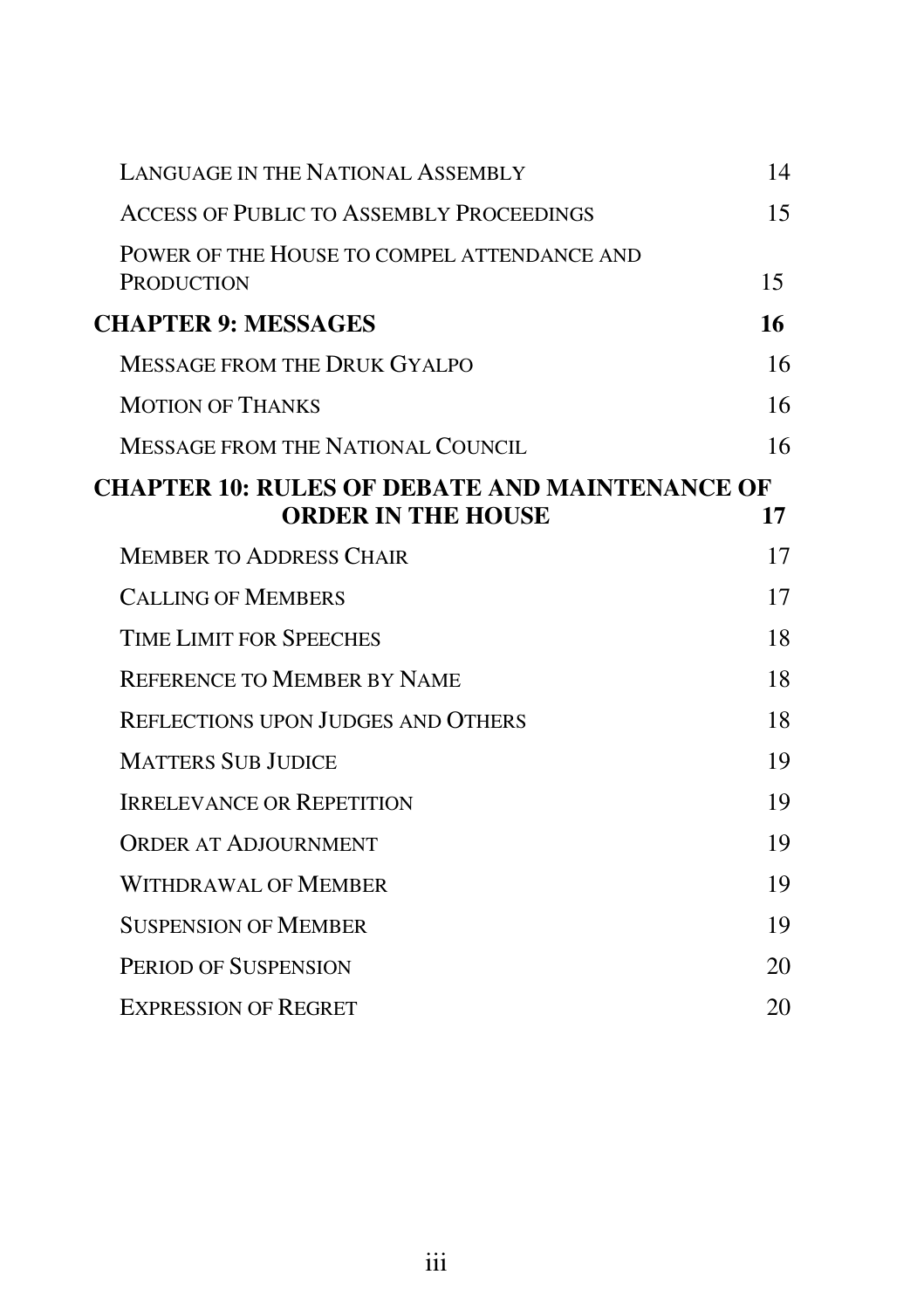| <b>CHAPTER 11: MOTIONS</b>                           | 20 |
|------------------------------------------------------|----|
| <b>NATURE OF MOTIONS</b>                             | 20 |
| <b>NOTICE OF MOTIONS</b>                             | 21 |
| <b>ACTING FOR ABSENT MEMBER</b>                      | 21 |
| <b>WITHDRAWAL OF MOTION</b>                          | 21 |
| <b>CHAPTER 12: QUESTIONS</b>                         | 21 |
| TIME OF QUESTION                                     | 21 |
| <b>NOTICE OF QUESTIONS</b>                           | 22 |
| <b>QUESTIONS TO SPEAKER</b>                          | 22 |
| <b>RULES FOR QUESTIONS</b>                           | 22 |
| <b>QUESTIONS FOR ORAL REPLY</b>                      | 23 |
| <b>ADMISSIBILITY OF QUESTIONS</b>                    | 23 |
| <b>ALTERATION OF QUESTION</b>                        | 23 |
| TIME FOR REPLY                                       | 23 |
| SUPPLEMENTARY QUESTIONS                              | 23 |
| <b>CALL FOR DEBATE</b>                               | 24 |
| <b>CHAPTER 13: CALLING ATTENTION</b>                 | 24 |
| <b>CHAPTER 14: STATEMENTS BY CABINET MEMBERS AND</b> |    |
| <b>ASSEMBLY MEMBERS</b>                              | 24 |
| <b>STATEMENTS BY MEMBERS</b>                         | 24 |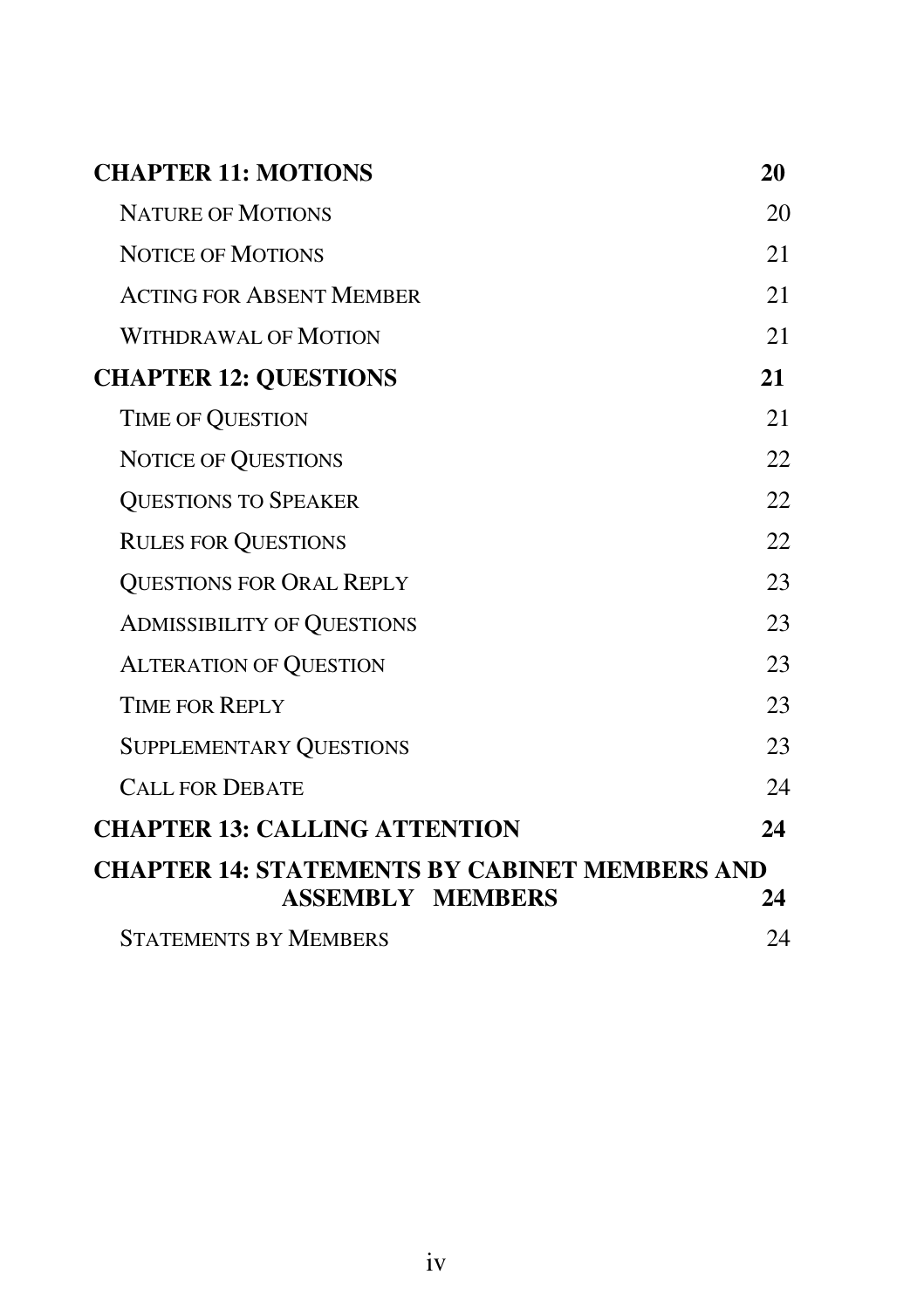| <b>EXECUTIVE STATEMENTS</b>                                                                             | 25 |
|---------------------------------------------------------------------------------------------------------|----|
| <b>CHAPTER 15: MOTION OF NO-CONFIDENCE AGAINST</b><br>THE GOVERNMENT AND COUNCIL OF<br><b>MINISTERS</b> | 26 |
| <b>CHAPTER 16: RESOLUTIONS</b>                                                                          | 27 |
| <b>RIGHT TO MOVE RESOLUTION</b>                                                                         | 27 |
| <b>NOTICE OF RESOLUTION</b>                                                                             | 27 |
| <b>FORM OF RESOLUTION</b>                                                                               | 27 |
| <b>ADMISSIBILITY OF RESOLUTIONS</b>                                                                     | 28 |
| <b>SCOPE OF DISCUSSION</b>                                                                              | 28 |
| COPY OF THE RESOLUTION PASSED TO MINISTERS CONCERNED                                                    | 28 |
| <b>CHAPTER 17: PETITIONS</b>                                                                            | 29 |
| <b>FORM AND CONTENT OF PETITIONS</b>                                                                    | 29 |
| <b>ACTION BY THE HOUSE</b>                                                                              | 30 |
| <b>CHAPTER 18: ADJOURNMENT MOTIONS</b>                                                                  | 31 |
| <b>CHAPTER 19: DECISION AND VOTING</b>                                                                  | 33 |
| PUTTING THE QUESTION                                                                                    | 34 |
| <b>DIVISION</b>                                                                                         | 34 |
| <b>USE OF ELECTRONIC VOTING SYSTEM</b>                                                                  | 35 |
| <b>DISSENTING OPINION</b>                                                                               | 35 |
| <b>CHAPTER 20: LEGISLATIVE PROCEDURE</b>                                                                | 35 |
| <b>GENERAL PROVISIONS</b>                                                                               | 35 |
| BILLS ORIGINATING IN THE ASSEMBLY                                                                       | 36 |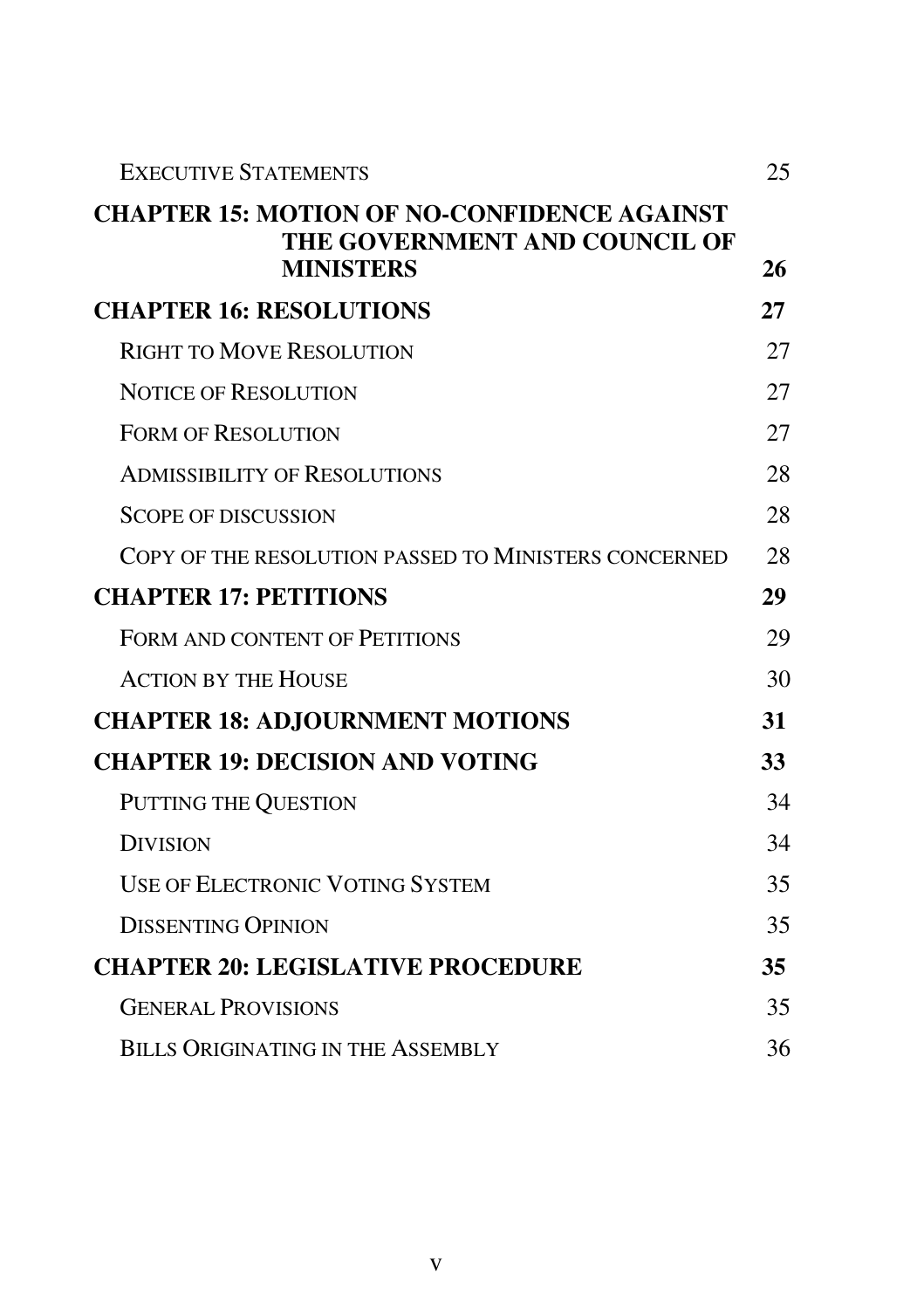| <b>FORMS AND NOTICE OF BILLS</b>                                     | 36              |
|----------------------------------------------------------------------|-----------------|
| PRESENTATION AND FIRST READING                                       | 37              |
| PRINTING AND CIRCULATION OF BILLS                                    | 38              |
| <b>SECOND READING OF BILLS</b>                                       | 38              |
| <b>COMMITTEE STAGE</b>                                               | 38              |
| <b>THIRD READING</b>                                                 | 39              |
| PASSING OF BILLS                                                     | 40              |
| <b>FURTHER PROCEEDINGS UPON BILLS</b>                                | 41              |
| <b>ASSENT OF BILLS PASSED</b>                                        | 42              |
| <b>BILLS RECEIVED FROM THE NATIONAL COUNCIL</b>                      | 42              |
| <b>MONEY BILLS</b>                                                   | 42 <sub>1</sub> |
| <b>CHAPTER 21: FINANCIAL PROCEDURE</b>                               | 43              |
| <b>BUDGET</b>                                                        | 43              |
| <b>CHAPTER 22: REPORTING OF PROCEEDINGS AND</b><br><b>RESOLUTION</b> | 44              |
| <b>RECORD OF PROCEEDING</b>                                          | 44              |
| <b>DISTRIBUTION OF THE COPIES OF THE RESOLUTION</b>                  | 45              |
| <b>RECORD OF VOTES</b>                                               | 45              |
|                                                                      |                 |
| <b>CHAPTER 23: PRIVILEGES, IMMUNITIES AND</b>                        |                 |
| <b>SALARIES</b>                                                      | 45              |
| <b>FREEDOM OF SPEECH AND DEBATE</b>                                  | 45              |
| <b>RIGHT TO INFORMATION</b>                                          | 45              |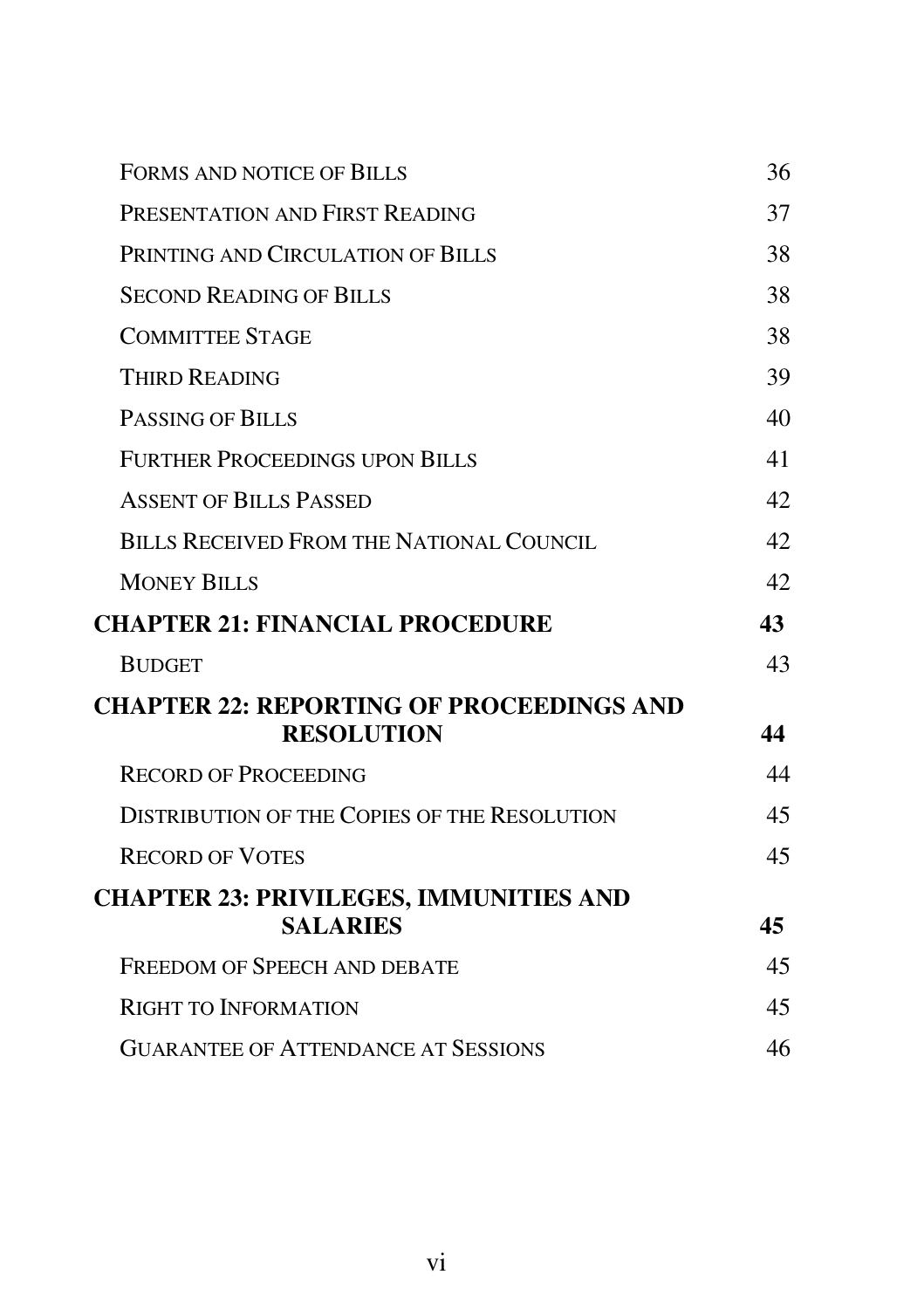| <b>SALARY, ALLOWANCE AND TRAVEL EXPENSES</b>                         | 47  |
|----------------------------------------------------------------------|-----|
| <b>BREACH OF PRIVILEGES</b>                                          | 47  |
| <b>CHAPTER 24: CODE OF CONDUCT</b>                                   | 49  |
| <b>CONDUCT OF MEMBERS</b>                                            | 49  |
| <b>INCOMPATIBLE OFFICES</b>                                          | 51  |
| <b>CONFLICTS OF INTEREST</b>                                         | 52  |
| <b>COMPLAINTS</b>                                                    | 52  |
| <b>CHAPTER 25: COMMITTEES</b>                                        | 53  |
| <b>STANDING COMMITTEES</b>                                           | 53  |
| <b>SELECT OR AD HOC OR SPECIAL COMMITTEES</b>                        | 53  |
| <b>JOINT COMMITTEES</b>                                              | 53  |
| PROPOSAL BY COMMITTEE                                                | 54  |
| PROCEDURE IN THE COMMITTEES                                          | 54  |
| <b>CHAPTER 26: ADMINISTRATION OF THE NATIONAL</b><br><b>ASSEMBLY</b> | 54  |
| <b>CHAPTER 27: OFFENCES AND PENALTIES</b>                            | 55. |
| <b>DECISION OF DISQUALIFICATION</b>                                  | 56  |
| <b>COMPETENCE OF THE ASSEMBLY</b>                                    | 56  |
| <b>HOMOLOGATION</b>                                                  | 57  |
| <b>CHAPTER 28:MISCELLANEOUS</b>                                      | 57  |
| <b>CONTINUATION OF MATTERS</b>                                       | 57  |
| <b>REPORTS</b>                                                       | 58  |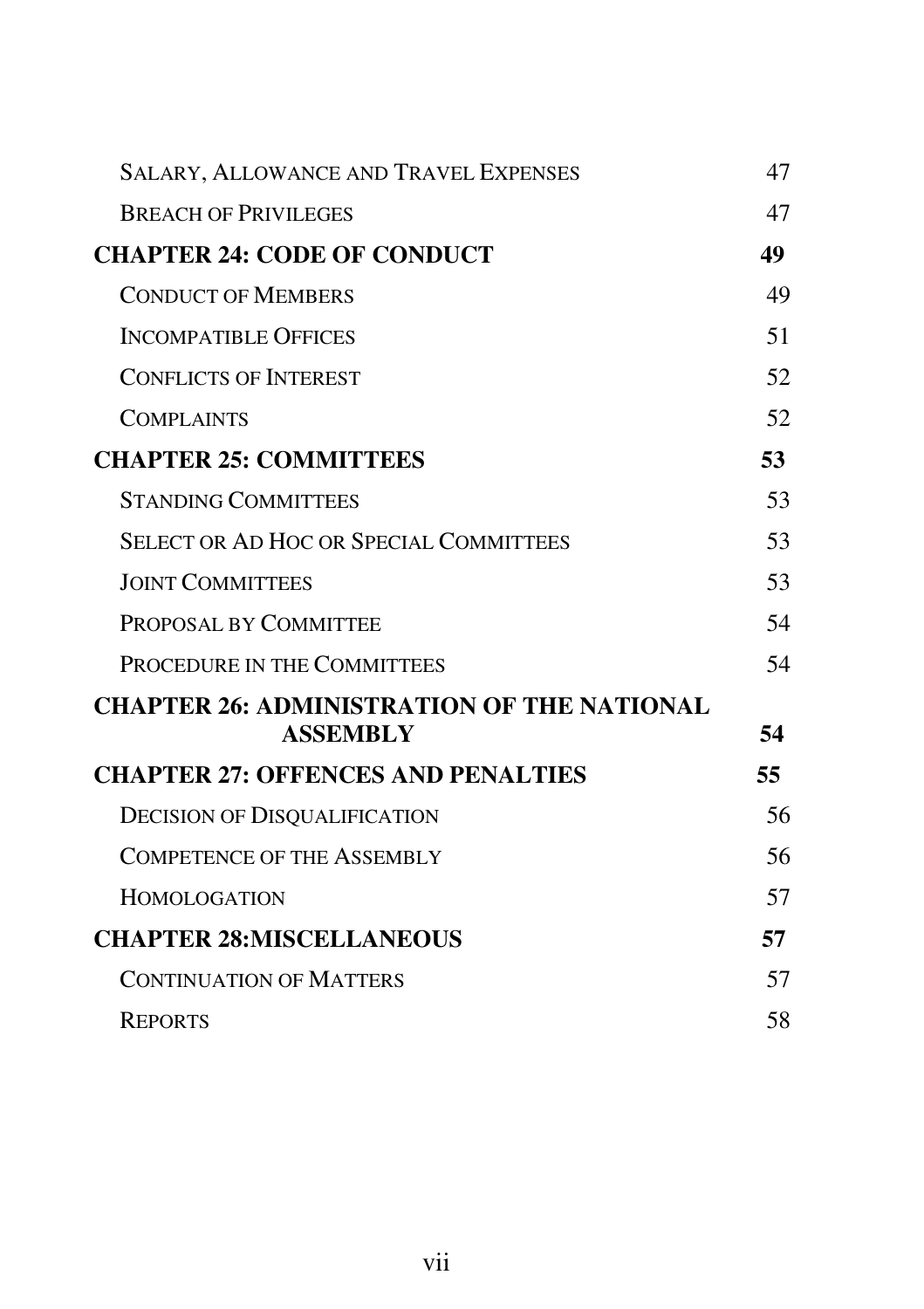| <b>RULE MAKING POWER</b><br><b>CHAPTER 29: AMENDMENT AND AUTHORITATIVE</b> |    |
|----------------------------------------------------------------------------|----|
|                                                                            |    |
| <b>AMENDMENT</b>                                                           | 58 |
| <b>AUTHORITATIVE TEXT</b>                                                  |    |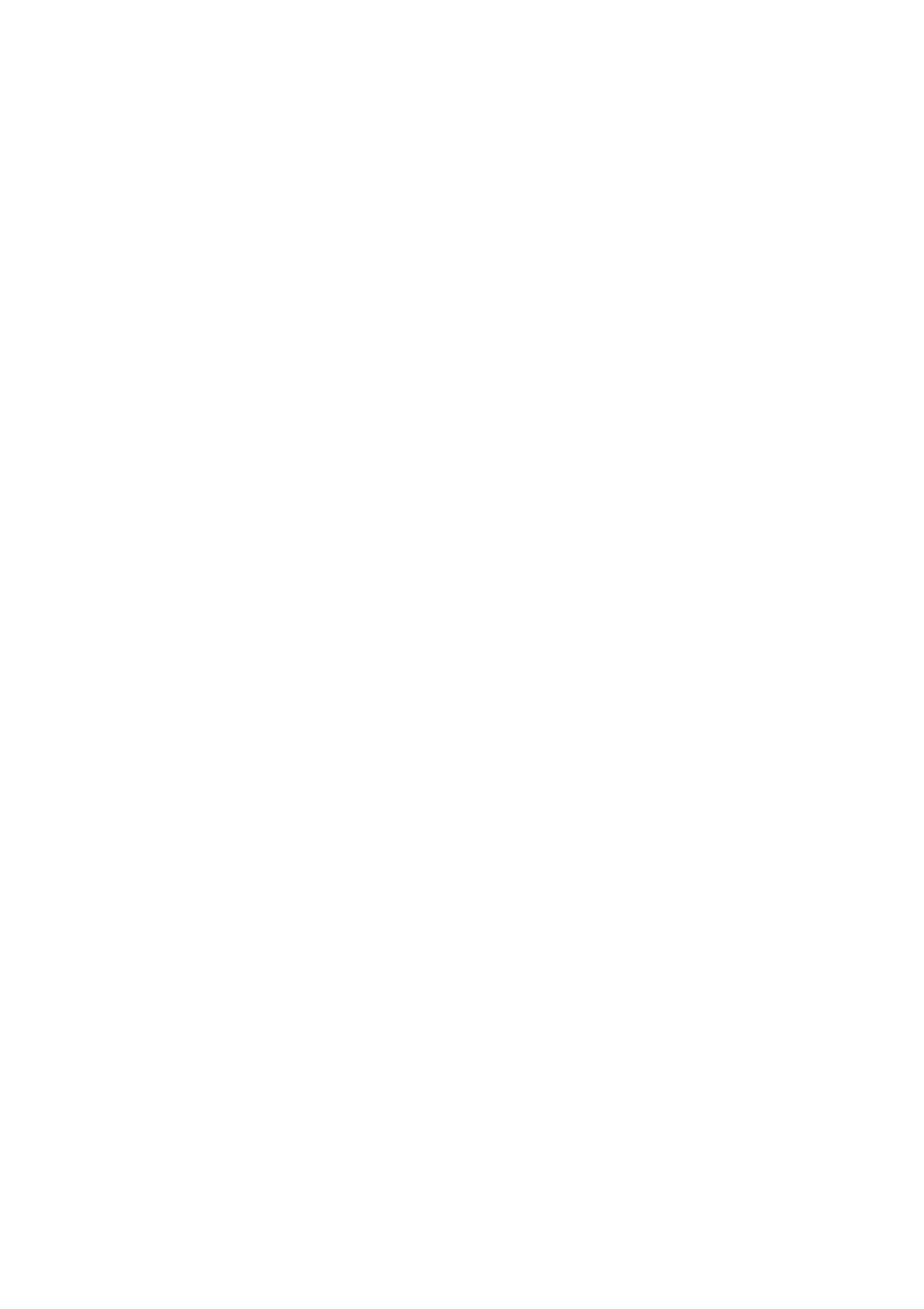# PREAMBLE

*Whereas,* the National Assembly comprising of elected representatives is one of the houses of the highest legislative body and the institution through which the interests of the nation and aspirations of the people are communicated, safeguarded and fulfilled;

*Whereas,* the Constitution of the Kingdom of Bhutan provides for the independence of the National Assembly, which is the institutional embodiment of Democratic Constitutional Monarchy; and

*Whereas,* the success, effectiveness and prestige of parliamentary institutions rest on its orderly functioning and the extent to which it adheres to standards of discipline, dignity and decorum, which are the foundational norms of parliamentary institution;

Parliament of the Kingdom of Bhutan do hereby enact the National Assembly Act at its First Session of the First Parliament as follows:

# CHAPTER 1: PRELIMINARY

# **Short Title, Commencement and Extent**

- 1. This Act shall:
	- (a) Be called the National Assembly Act of the Kingdom of Bhutan, 2008;
	- (b) Come into force on the  $11<sup>th</sup>$  Day, of  $6<sup>th</sup>$  Month of Male Earth Rat Year of the Bhutanese Calendar corresponding to  $12<sup>th</sup>$  Day of the  $8<sup>th</sup>$  Month of 2008; and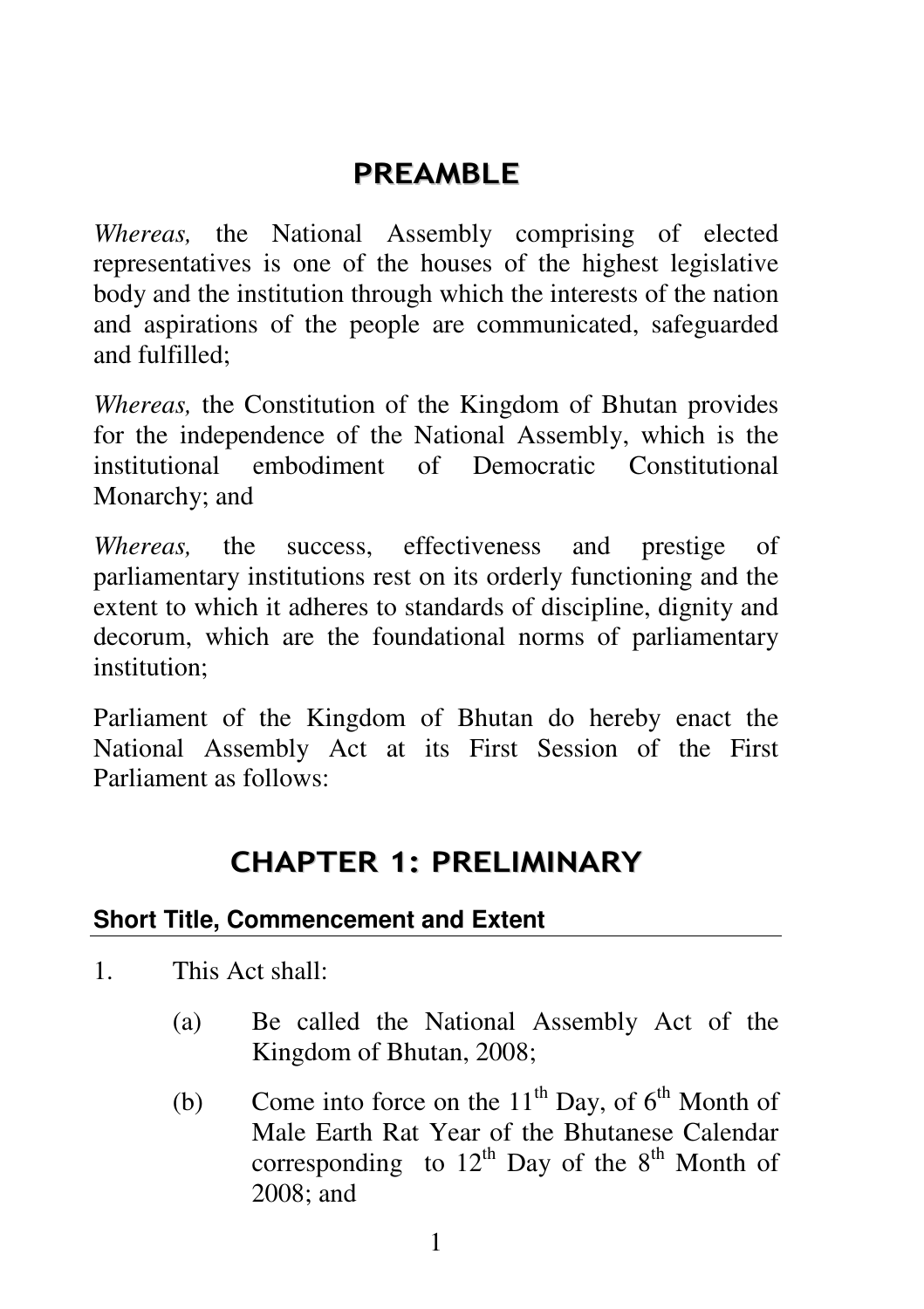(c) Extend to the whole of the Kingdom of Bhutan.

### **Procedure in Unprovided Cases**

2. In all cases not provided for hereinafter, or by other Rules and Order of the House, procedural questions shall be decided by the Speaker, whose decisions shall be based on the usages, forms, customs and precedents of the National Assembly so far as they may be applicable to the House.

### **Interpretation clause**

3. Words and expressions used in the Constitution and also in this Act shall, unless the context otherwise requires, have the meanings assigned to them in the Constitution.

### **Repeal**

4. This Act hereby repeals the Chathrim for the Elections of National Assembly Members, 1995 and any provisions of law, by-laws, rules or regulations which are inconsistent with this Act.

# CHAPTER 2: THE NATIONAL ASSEMBLY

5. The National Assembly shall ensure that the Government safeguards the interests of the nation and fulfills the aspirations of the people through public review of policies and issues, Bills and other legislations, and scrutiny of State functions.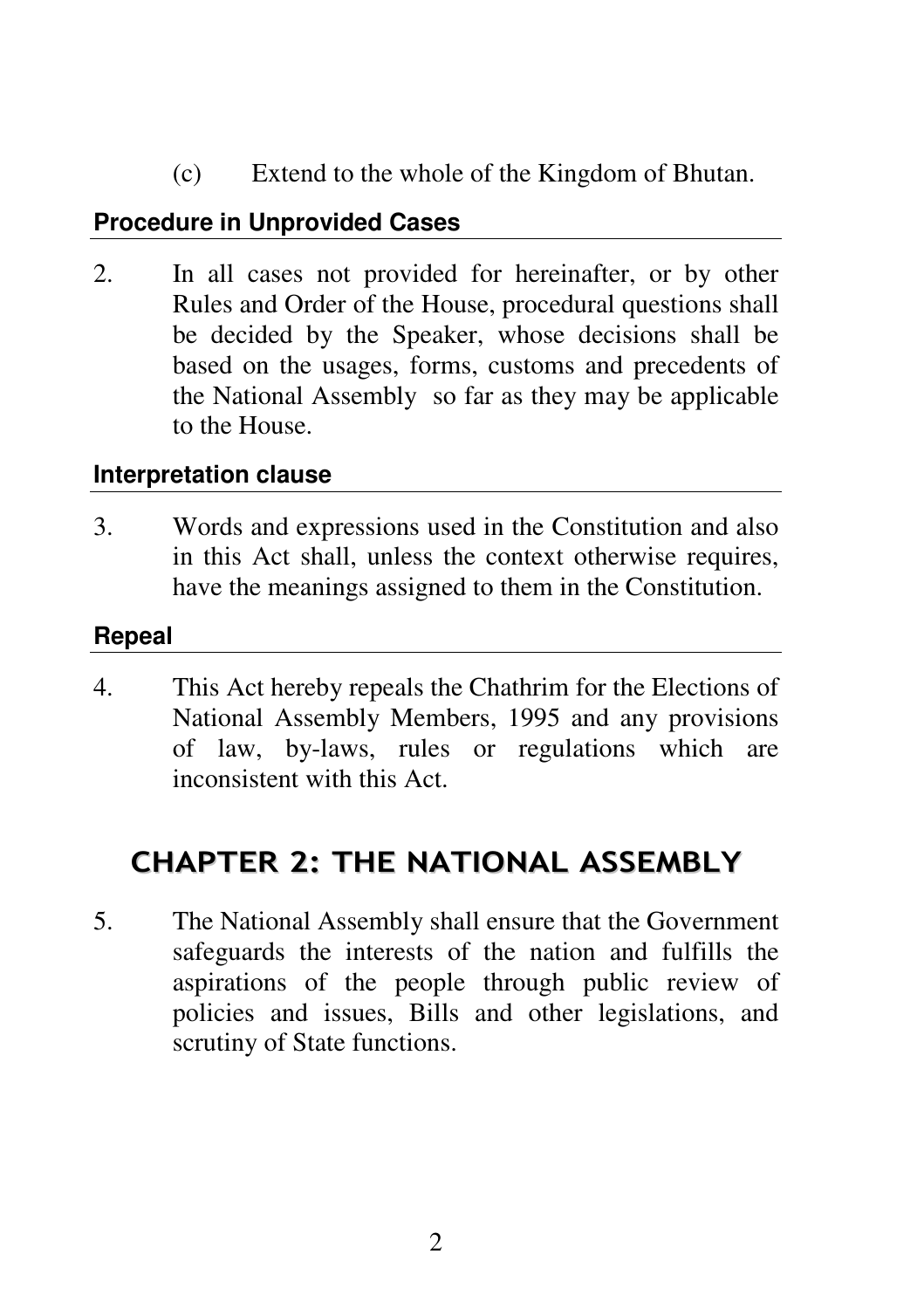- 6. The legislative power shall be vested in the National Assembly with the power to pass laws with the Assent of the Druk Gyalpo subject, wherever applicable, to the provisions of the Constitution.
- 7. The activities of the National Assembly shall be based on the principles of political pluralism, free discussion of issues and their settlement by joint efforts.
- 8. The National Assembly shall continue for five years from the date of the first sitting. However, premature dissolution of the National Assembly may take place on the recommendation of the Prime Minister to the Druk Gyalpo or in the event of a motion of no confidence vote against the Government being passed in the National Assembly or when the National Assembly is dissolved under Article 15(12) of the constitution of Bhutan.

# CHAPTER 3: MEMBERS OF THE NATIONAL ASSEMBLY

- 9. The National Assembly shall have a maximum of fifty five members elected by each Dzongkhag in proportion to its population, provided that no Dzongkhag shall have less than two members and more than seven members, for which purpose Parliament shall, by law, provide for each Dzongkhag to be divided into constituencies through appropriate delimitation, and for the voters in each constituency to directly elect one member to the National Assembly.
- 10. A person shall not be a member of the National Council as well as the National Assembly or a Local Government at the same time.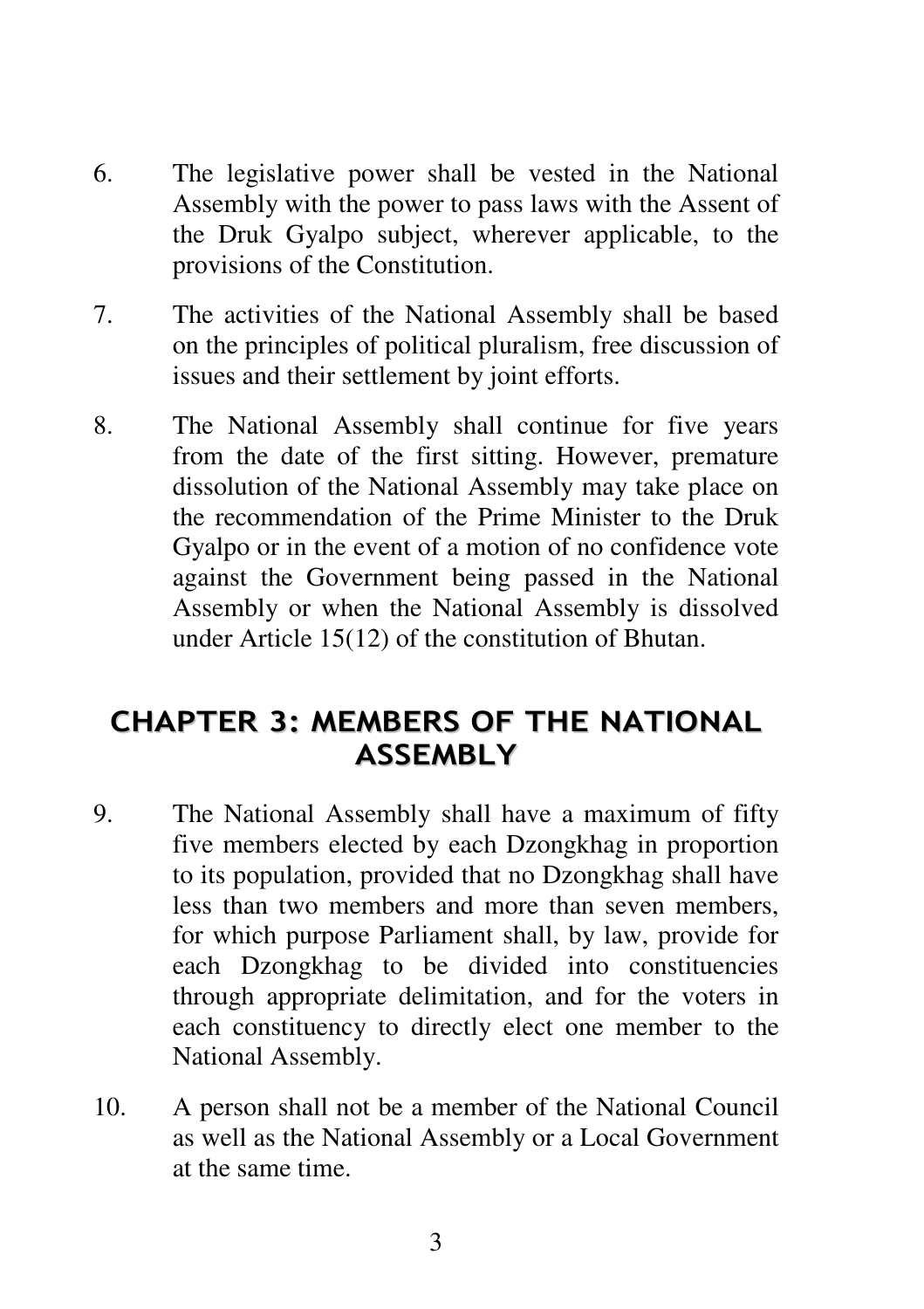- 11. The election of the members of the National Assembly shall be in accordance with the provisions of the Election Act of Bhutan.
- 12. A candidate for the election to the National Assembly shall be a minimum of twenty-five years and maximum of sixty-five years of age at the time of filing the nomination.
- 13. A member of the National Assembly shall have the minimum qualification of a formal university degree.

### **Disqualification**

- 14. A member of the National Assembly shall be disqualified if the member:
	- (a) Is married to a person who is not a citizen of Bhutan;
	- (b) Is terminated from Public Service;
	- (c) Is convicted for any criminal offence and sentenced to imprisonment;
	- (d) Is in arrears of taxes or other dues to the Government;
	- (e) Has failed to lodge accounts of election expenses within the time and in the manner required by law without good reason or justification;
	- (f) Holds any office of profit under the Government, public companies or corporations;
	- (g) Fails to give attendance in the House for more than one fourth of the number of days in a session, unless excused on that behalf by the permission of the House;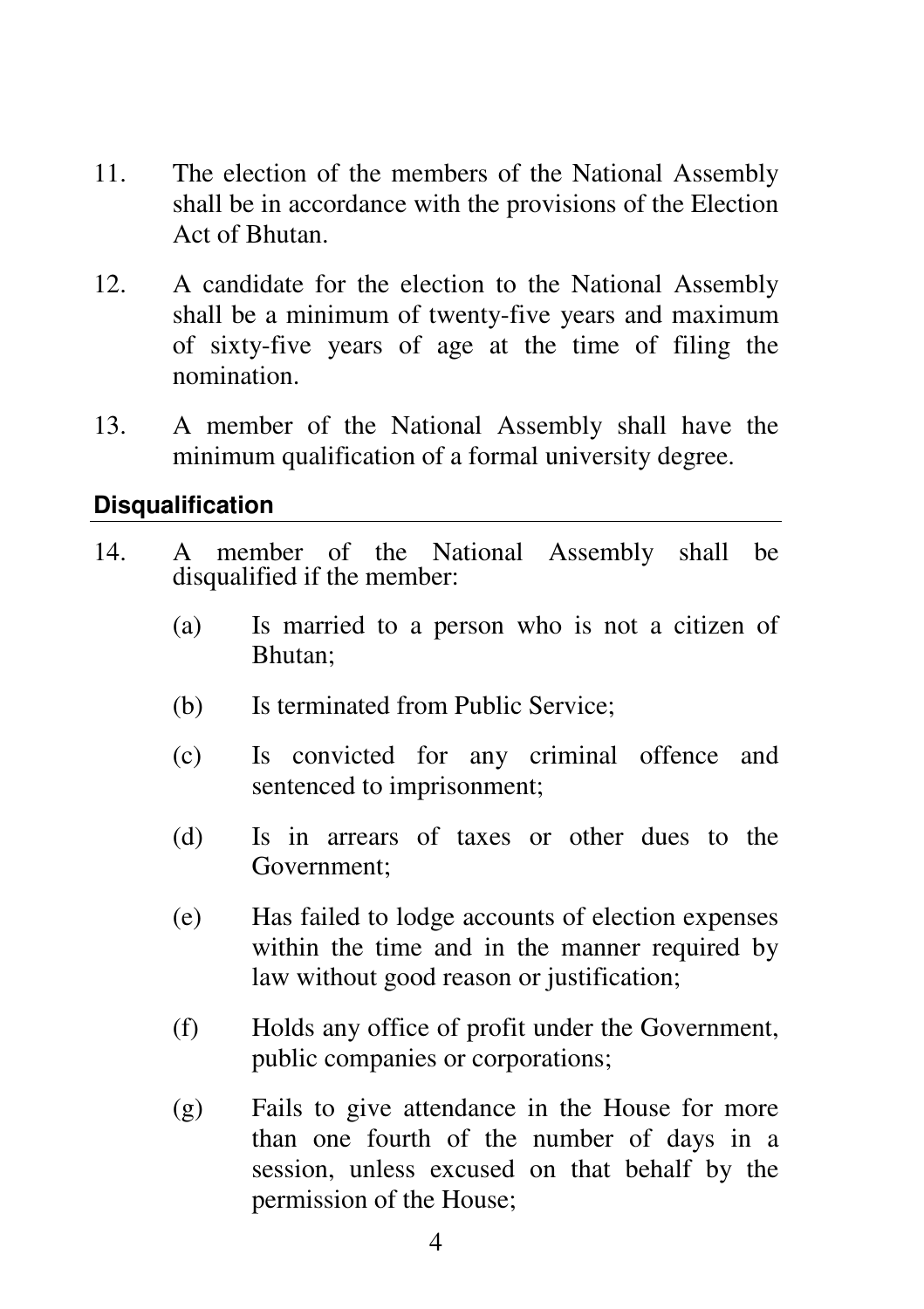- (h) Commits willful violations of the laws of the country;
- (i) Brings disrepute to the National Assembly by his or her personal conduct; or
- (j) Persistently contravenes the Code of Conduct as laid down in this Act.
- 15. Nothing in Section 14 affects any power that the House has to disqualify a member of the House.

# **Election of Disqualified Persons**

- 16. A person who is disqualified by a judgment of a court of competent jurisdiction from being elected to or sitting in the House, by reason of any violation of any Act of Parliament relating to elections or to the trial of controverted elections of members of the Assembly, shall not be eligible for election as a member of the Assembly so long as such disqualification continues.
- 17. If any person by this Act disabled or declared to be incapable to carry out his or her responsibilities in the National Assembly is, nevertheless, elected and returned as a member, such election and return shall be declared to be void.

### **Resignation**

18. A member may, by writing under his or her hand, addressed to the Speaker, if the House is in session, or the Secretary General if the House is not in session, resign his or her seat therein, and upon the acceptance of such resignation by the Speaker, the seat of that member shall become vacant.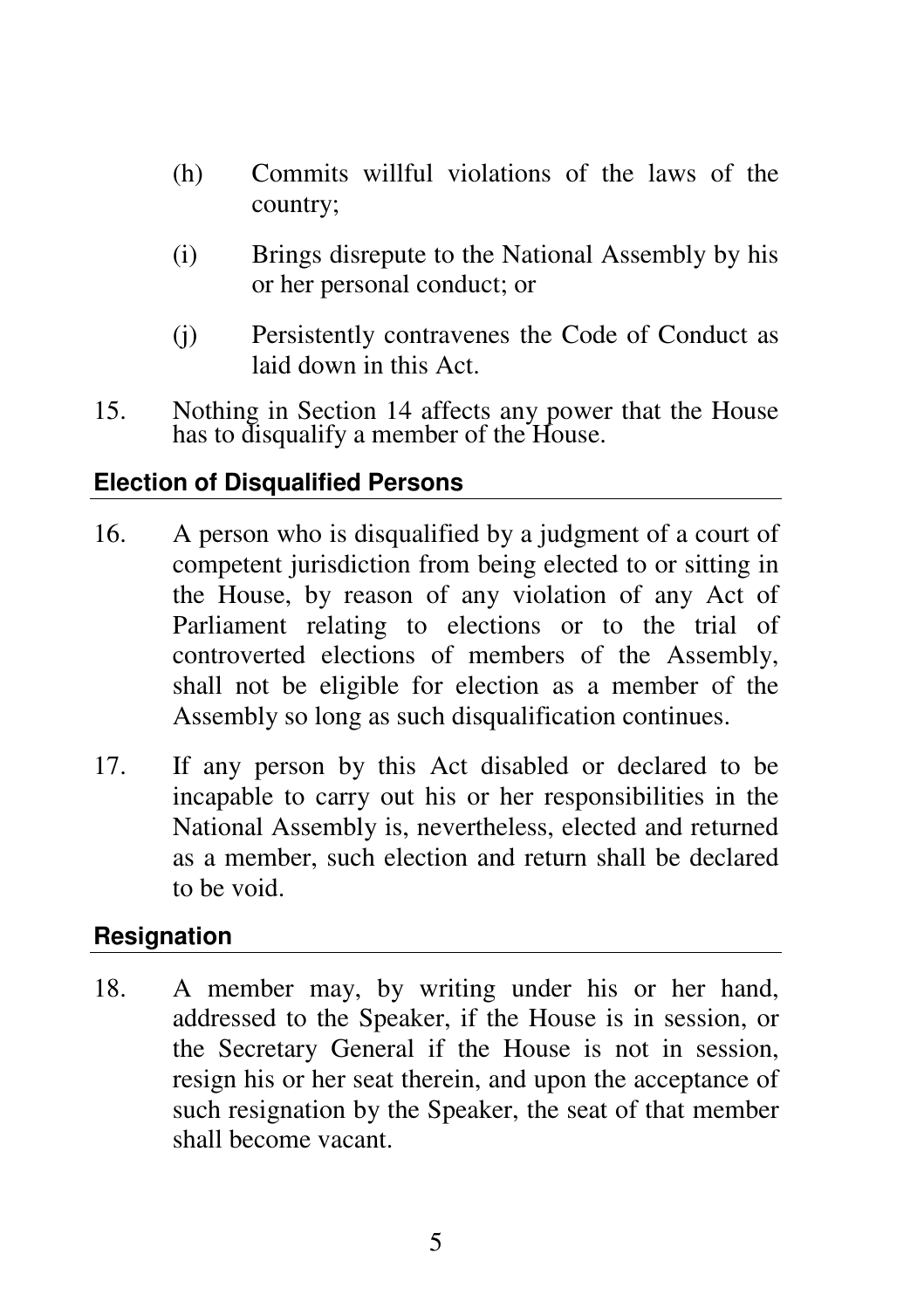19. A member shall not tender resignation of the seat while the dispute related to election of that person as a member of the National Assembly is lawfully contested.

#### **Vacancy**

- 20. The seat of a member shall become vacant upon:
	- (a) Resignation;
	- (b) Death;
	- (c) Disqualification or removal; or
	- (d) The expiration of the term of office.
- 21. If a member remains absent for more than one-fourth of the number of days in a session without the permission of the House, his or her seat shall be declared to be vacant. In computing the said period of absence, no account shall be taken of any period during which the House is prorogued or is adjourned for more than four consecutive days.

# **By-Election**

- 22. When the office of a member of the National Assembly becomes vacant for any reason other than the expiration of term, a writ for an election to fill the vacancy shall be issued within one month after the vacancy occurs and an election of a member to fill the vacancy shall be held within ninety days as from the date of vacancy*.*
- 23. Section 22 shall not apply where a vacancy occurs within one hundred eighty days before the expiry of the time limited for the duration of the House by Section 8.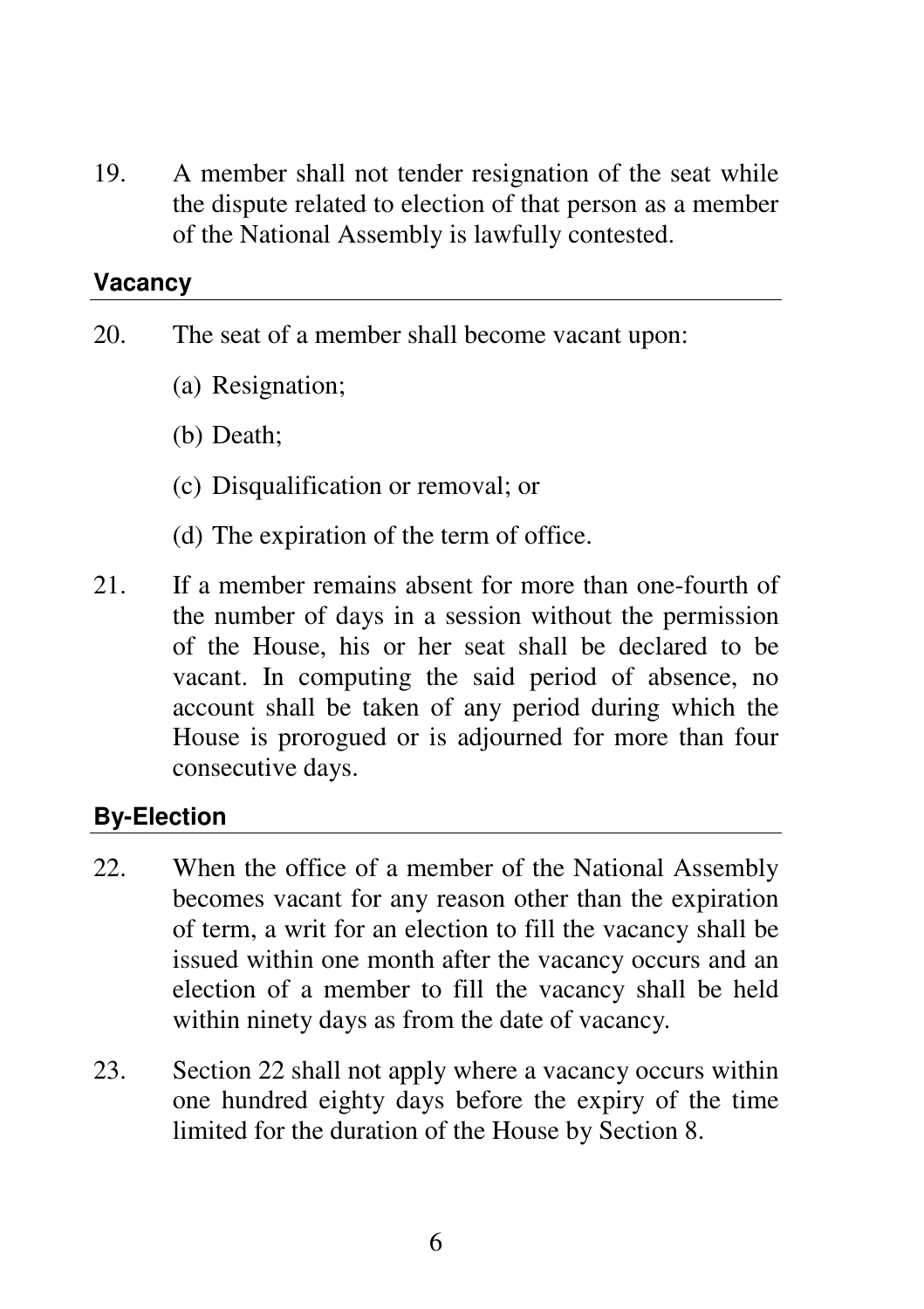24. If the House is dissolved after the issue of a writ pursuant to Section 22, such writ shall thereupon be deemed to have been superseded and withdrawn.

# CHAPTER 4: MEETING OF THE NATIONAL ASSEMBLY SUBSEQUENT TO GENERAL ELECTION

#### **Summons to Members**

- 25. The Secretary General shall issue summons to each member specifying the date and place for a session of the National Assembly.
- 26. When a session is called at short notice, an announcement of the date and place of the session may be made in the media and members may be informed by the Secretariat.
- 27. The Secretary General shall inform the Druk Gyalpo of the date of commencement of every session before issuing the summons.

#### **Election Certificate**

- 28. When the election of the members of the National Assembly is determined, the Chief Election Commissioner shall immediately notify the National Assembly of such list of elected members.
- 29. Upon the determination of the election of members of the National Assembly, the members shall present their election certificate to the National Assembly Secretariat for registration.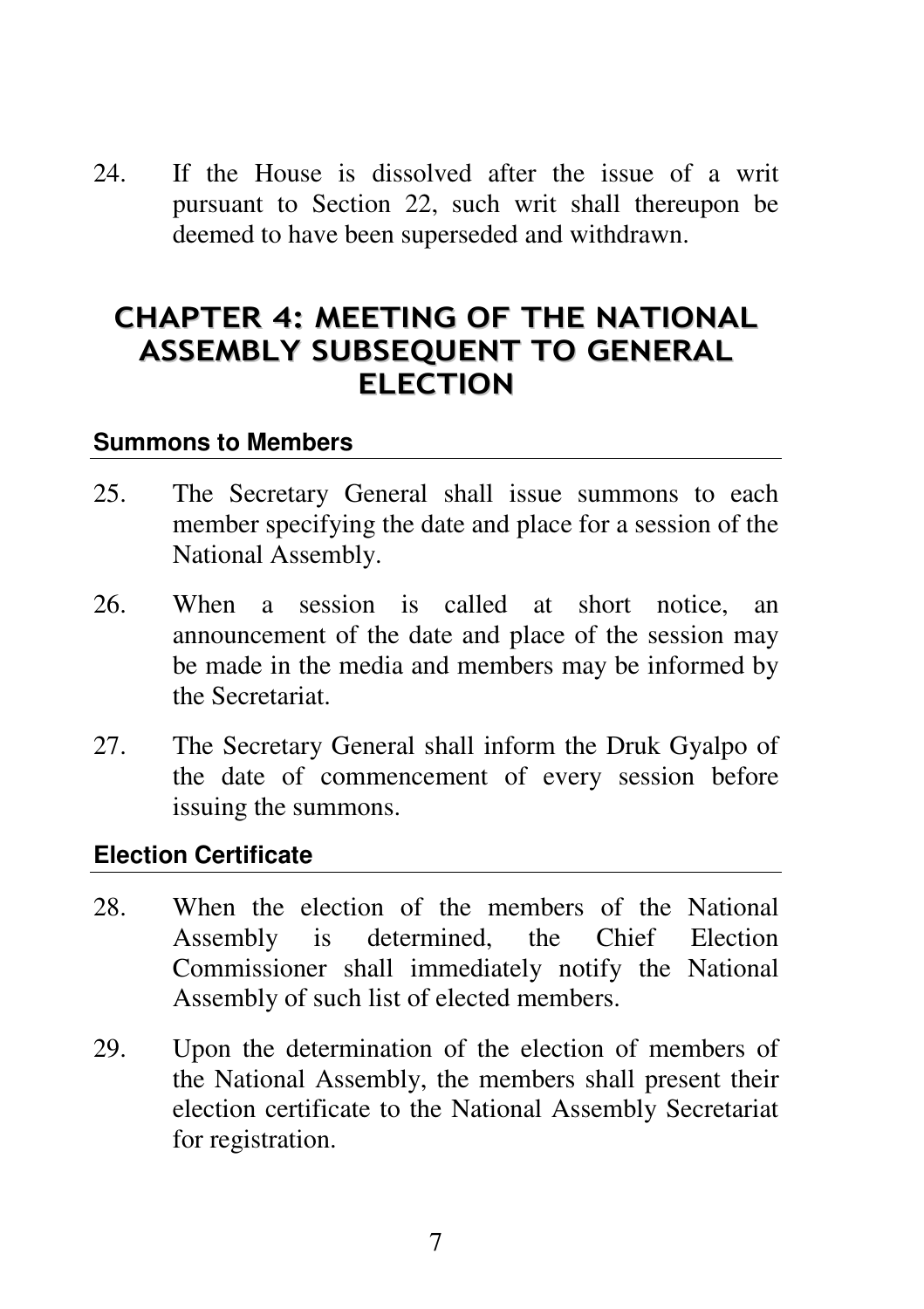30. A member whose right to hold office has been questioned shall however, remain in office until declared ineligible for office.

### **Oath or Affirmation of Office**

31. The members of the National Assembly shall take an Oath or Affirmation of Office as provided in the Third Schedule of the Constitution, before assuming their responsibilities.

### **Order of Sitting**

32. The members shall sit in such order and at such place as the Speaker and the Secretary General may determine.

### **Roll of Members**

33. There shall be a Roll of Members of the National Assembly which shall be signed in the presence of the Secretary General by each member before taking his or her seat.

# CHAPTER 5: ARRANGEMENT OF BUSINESS

#### **Order of Business**

34. The business of each sitting other than a sitting under Chapter 8 shall be in accordance with the Rules made under this Act.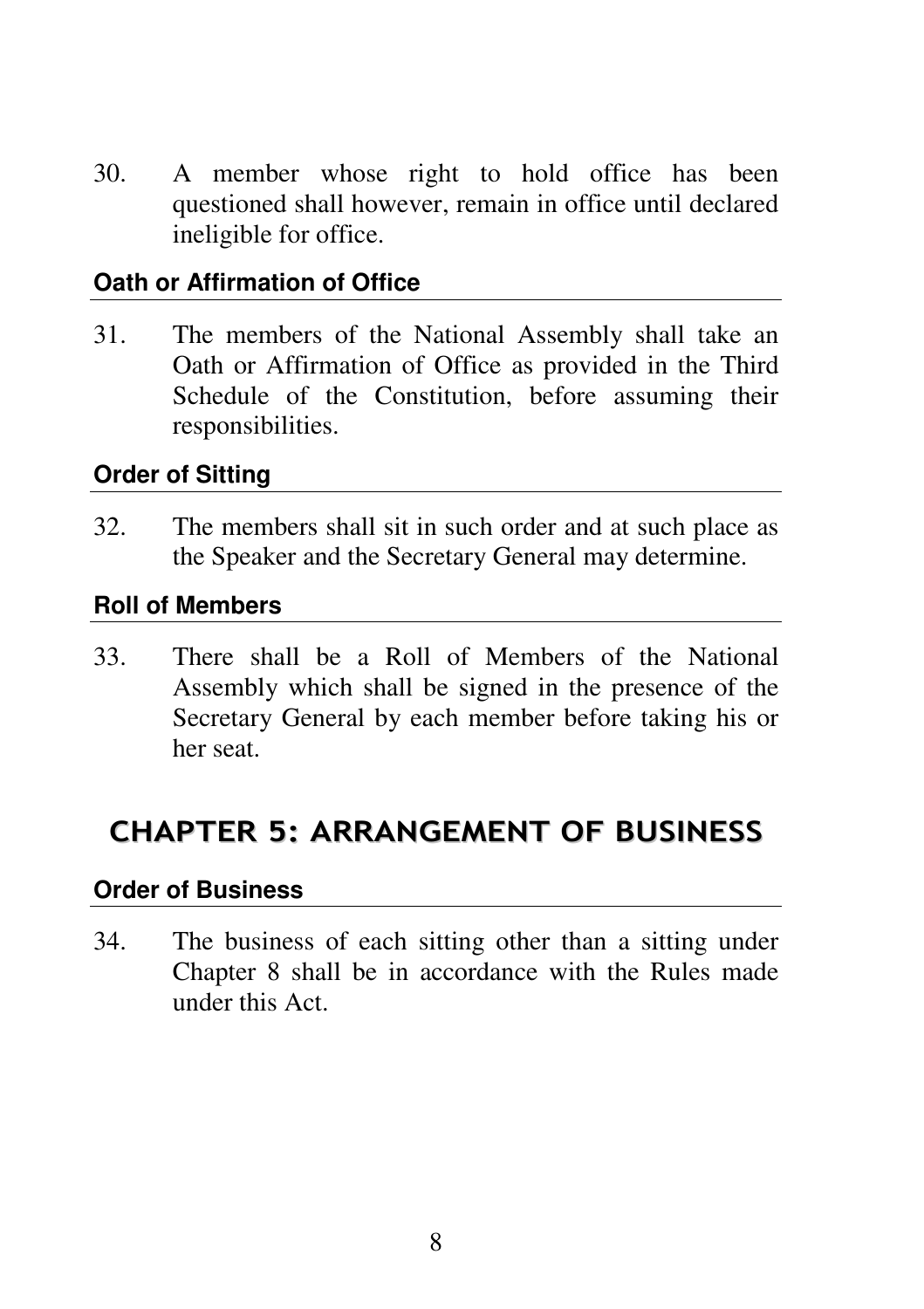# **Agenda**

- 35. The Agenda of the House shall be decided by the Speaker in consultation with the Secretary General. All items of business for a sitting of which notice has been given shall be placed on the Agenda for that sitting in such order as prescribed by the Rules.
- 36. The Agenda shall be prepared by the Secretary General and a copy thereof shall be made available for the use of every member.

# CHAPTER 6: SPEAKER AND DEPUTY SPEAKER

# **Election of Speaker and Deputy Speaker**

- 37. At the first sitting after any general election, or when necessary to fill a vacancy, the National Assembly shall elect a Speaker and a Deputy Speaker from among its members. However, during an extraordinary session, the Speaker and Deputy Speaker of the immediately preceding regular session shall serve as Speakers.
- 38. The Druk Gyalpo shall, by warrant under His hand and seal, confer Dakyen to the Speaker.
- 39. The Speaker and the Deputy Speaker shall take an Oath or Affirmation of Secrecy as provided in the Fourth Schedule of the Constitution, before assuming office.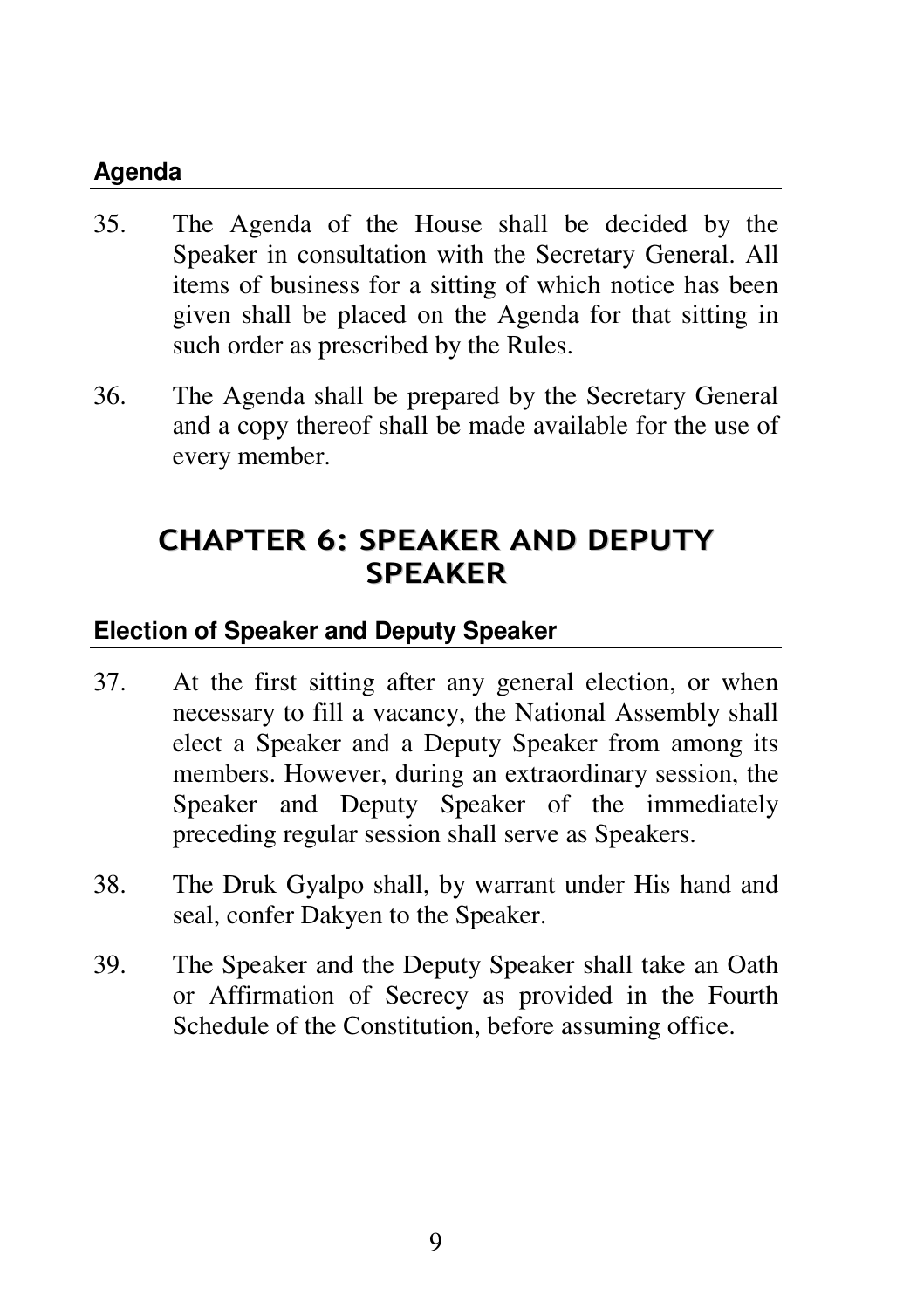- 40. The Speaker's Act of the National Assembly of Bhutan, as enacted by Parliament shall govern the election, powers, functions, responsibilities and other matters relating to the Speaker and the Deputy Speaker.
- 41. The Speaker shall remain non-partisan in the fulfillment of his or her role.

# CHAPTER 7: ROLE AND RESPONSIBILITY OF THE MEMBERS

### **Dedication**

- 42. A member shall place highest importance to serving The Tsawa-Sum with utmost loyalty and dedication and fulfill his or her responsibilities by following the highest moral principles.
- 43. The members of the National Assembly shall be representative of all the people and shall in the performance of their duties be guided by the objectives of the Constitution, by the public interest and by their conscience.

### **Public Duty**

- 44. Every member shall have duty to be faithful and bear true allegiance to the Druk Gyalpo, His heirs and successors.
- 45. The members shall have a duty to be faithful and bear true allegiance to the Kingdom of Bhutan and to preserve, protect and defend the Constitution and to uphold the laws and act on all occasions in accordance with the public trust placed upon him or her.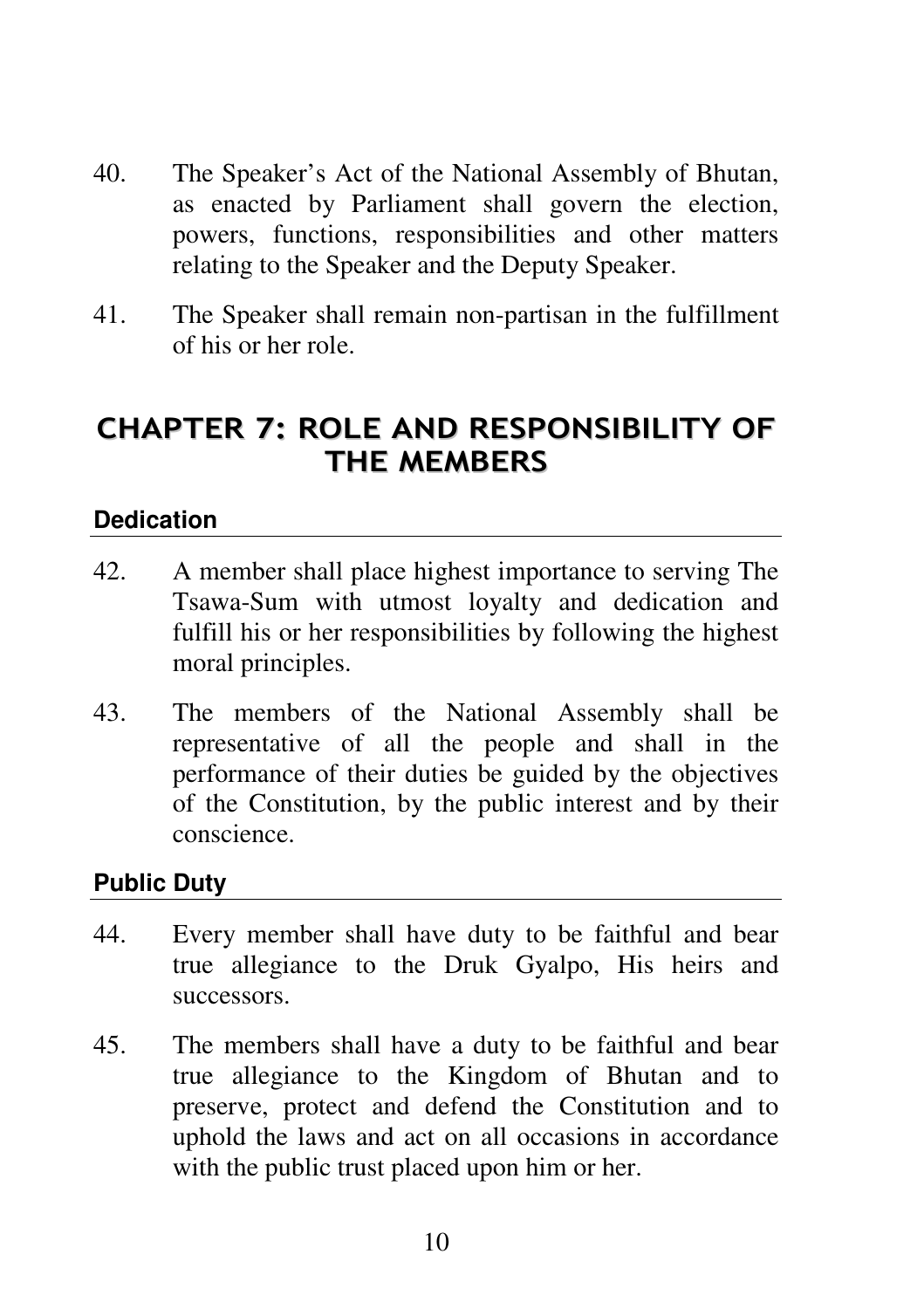### **Duty as a Representative**

- 46. The members are accountable to the people at all times. They shall perform their legislative mandates with utmost competence, efficiency, effectiveness, integrity and fidelity to the people's welfare and the national interest.
- 47. Members shall have a duty to be accessible to the people of the areas for which they have been elected to serve and to represent their interests conscientiously.

# **Official Secrecy**

48. The members are bound by official secrecy in the event that, through their official activities, they acquire knowledge of information that must be kept secret or confidential in order to safeguard national interests.

# **Duty to Attend Meetings**

49. The members are obliged to attend the meetings of the Assembly and committees.

# **Duties of Disclosure**

- 50. On assuming office and at the start of every year, each member shall inform in writing to the Secretariat about his or her:
	- (a) Bio-data and educational qualifications;
	- (b) Occupation, trade, profession or vocation;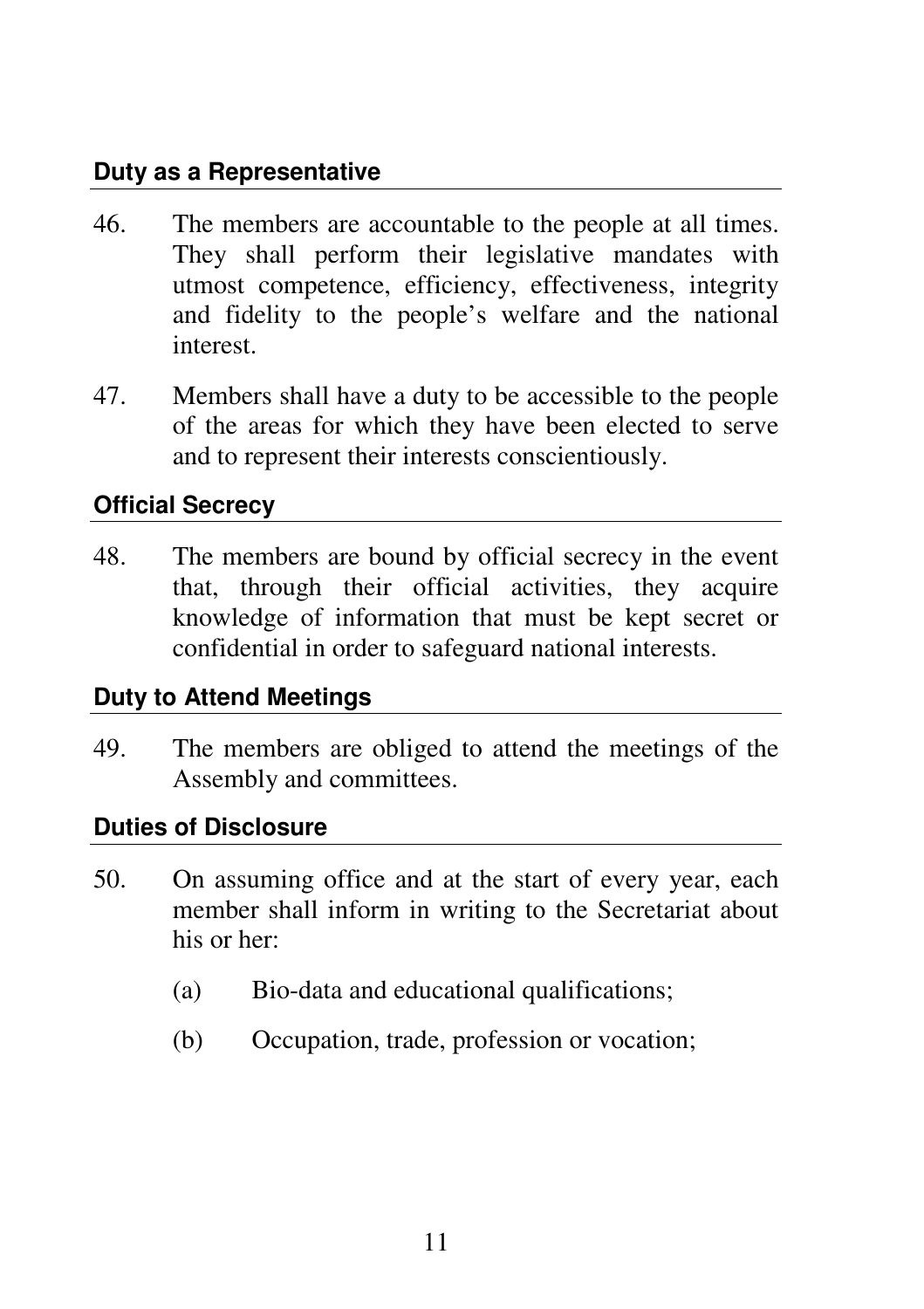- (c) Positions (whether remunerated or not) held in, or membership of corporations, associations or other institutions and bodies;
- (d) Income, asset and liability as per Anti Corruption Act;
- (e) Transfers of property to relatives or other persons by, or under arrangements made by him;
- (f) Agreements pursuant to which, during or after his or her membership, a member is to be assigned certain activities or granted pecuniary benefits; and
- (g) Activities pursued in addition to his or her occupation and mandate, in particular the delivery of expert opinions, writing and lecturing.
- 51. The Secretariat shall maintain a public register containing the information provided by the members.
- 52. The Secretariat shall take reasonable steps to make sure that the personal information they collect or use or disclose is accurate, complete and up to date.
- 53. If a member contravenes Section 50, the National Assembly may declare his or her seat vacant.
- 54. A member shall not resort to any form of fund raising from individuals or any agency.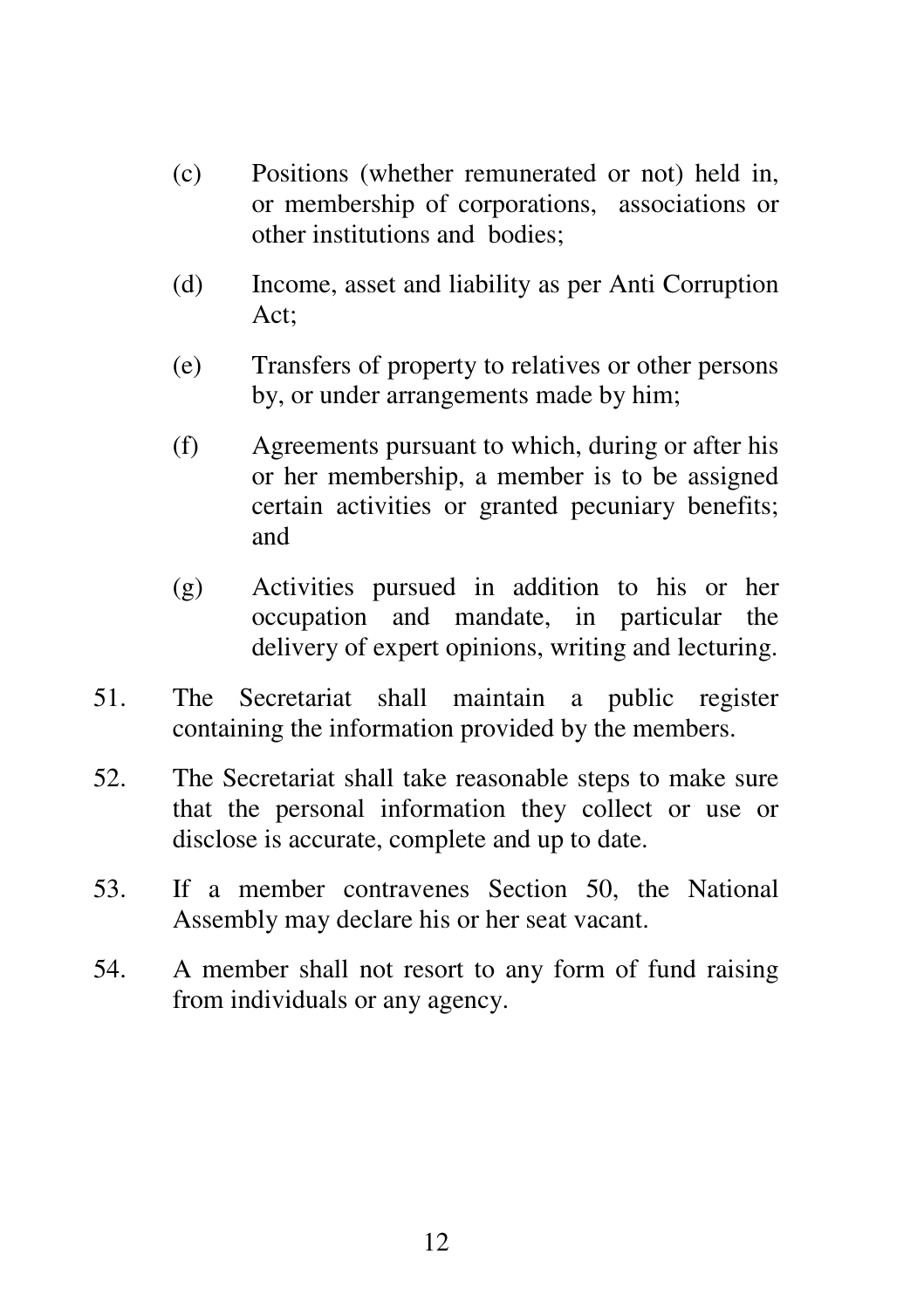- 55. Gifts of pecuniary value which a member receives either as guest or host in connection with his or her mandate shall be governed by the rules prescribed by Anti Corruption Commission.
- 56. The Secretary General shall, in consultation with the Speaker take a decision on the use of declared gifts which a member has received.

# CHAPTER 8: SITTINGS OF THE NATIONAL ASSEMBLY

### **Session**

57. The National Assembly shall assemble at least twice a year.

# **Extraordinary Session**

- 58. The Speaker shall convene an extraordinary sitting of the National Assembly on the Command of the Druk Gyalpo if the exigencies of the situation so demand*.*
- 59. During an extraordinary session, the National Assembly may consider only those matters for which it has been convened or matters that are connected thereto.

# **Opening and Concluding Ceremony**

60. At the commencement of each session of Parliament, the Druk Gyalpo shall be received in a joint sitting of Parliament with Chibdrel Ceremony. Each session shall be opened with a Zhug-drel-phunsum tsho-pai ten-drel and each session shall conclude with the Tashi-mon-lam.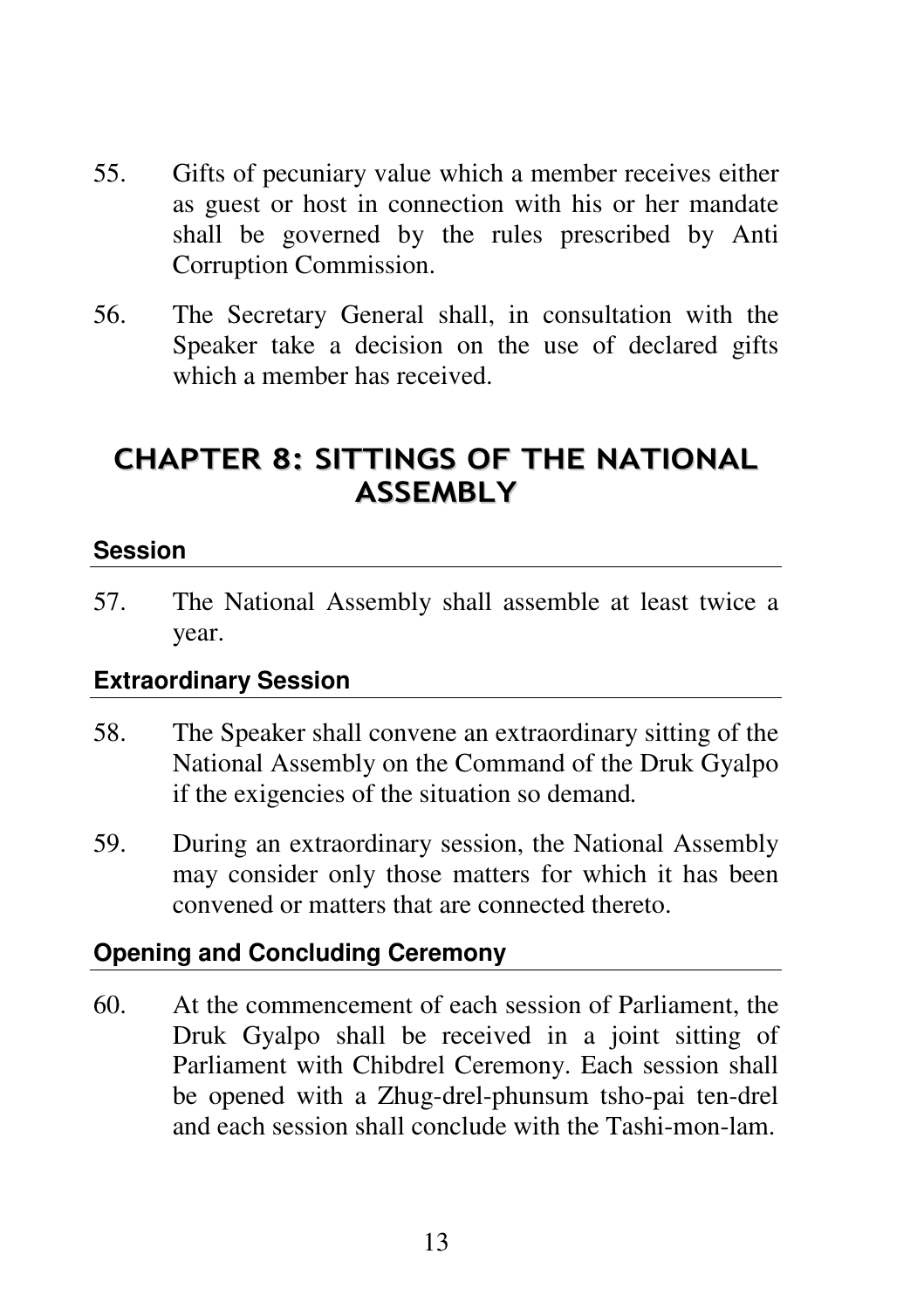# **Address by the Druk Gyalpo**

- 61. The Druk Gyalpo may address or sit in the proceedings of the House as and when deemed expedient.
- 62. No motion for the adjournment of the House shall be made on the day the Druk Gyalpo addresses or sits in the House.

### **Quorum**

- 63. The presence of not less than two-thirds of the total number of members shall constitute a quorum for a sitting of the National Assembly.
- 64. If the number of members present falls short of the quorum as referred to in Section 63, the Speaker may declare an adjournment of the meeting.

# **Attendance**

65. Before taking his or her seat in the National Assembly, each member shall note his or her attendance in the Roll of Members.

# **Request for Leave and Absence**

66. A member who wishes to absent himself from sittings of the House, or any other Parliamentary forum of which he or she is a member, shall, before so absenting himself or herself, submit to the Speaker a written request for taking leave.

# **Language in the National Assembly**

67. The proceedings and business in the National Assembly shall be conducted in Dzongkha.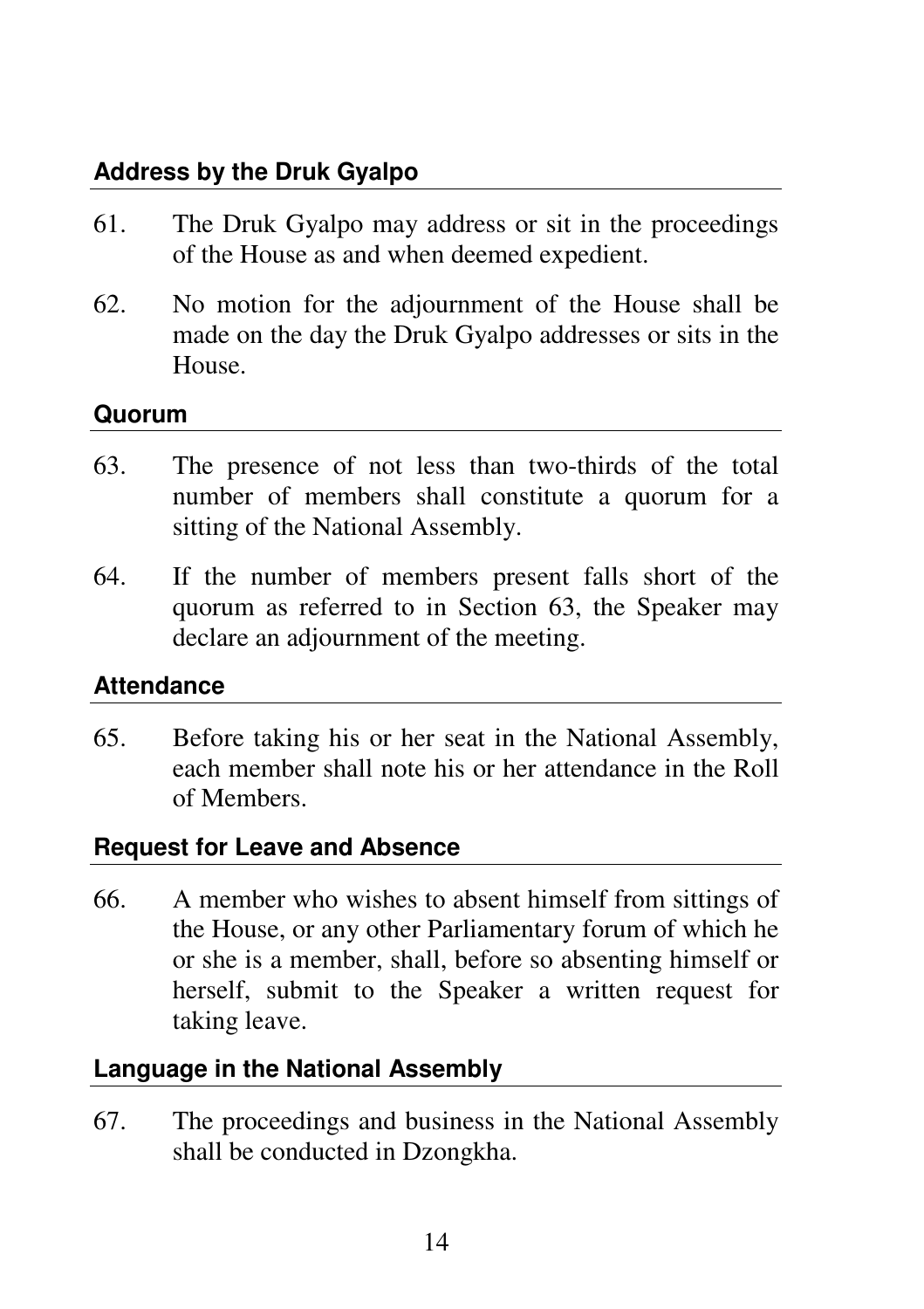# **Access of Public to Assembly Proceedings**

- 68. The Proceedings of the National Assembly shall be conducted in Public. However the Speaker may exclude the media and the public from all or any part of the proceedings if there is a compelling need to do so in the interest of public order, national security or any other situation, where publicity would seriously prejudice public interest.
- 69. An individual who participates in a proceeding held *in camera* shall be obliged to preserve secrecy with regard to the proceedings thereof.
- 70. The use of sound or image broadcasts from the Assembly Hall, as well as the accreditation of the journalists shall be regulated by Rules made by the House on that behalf.

# **Power of the House to compel attendance and Production**

- 71. The House may at all times command and compel the attendance before the House, or before any committee, of such persons and the production of such papers and items as the House or committee deems necessary for any of its proceedings or deliberations.
- 72. Whenever the House requires the attendance of any person before the House or before any committee, the Speaker may issue a warrant, directed to that person named in the order of the House, requiring the attendance of such person before the House or committee, and the production of such papers and items as are ordered.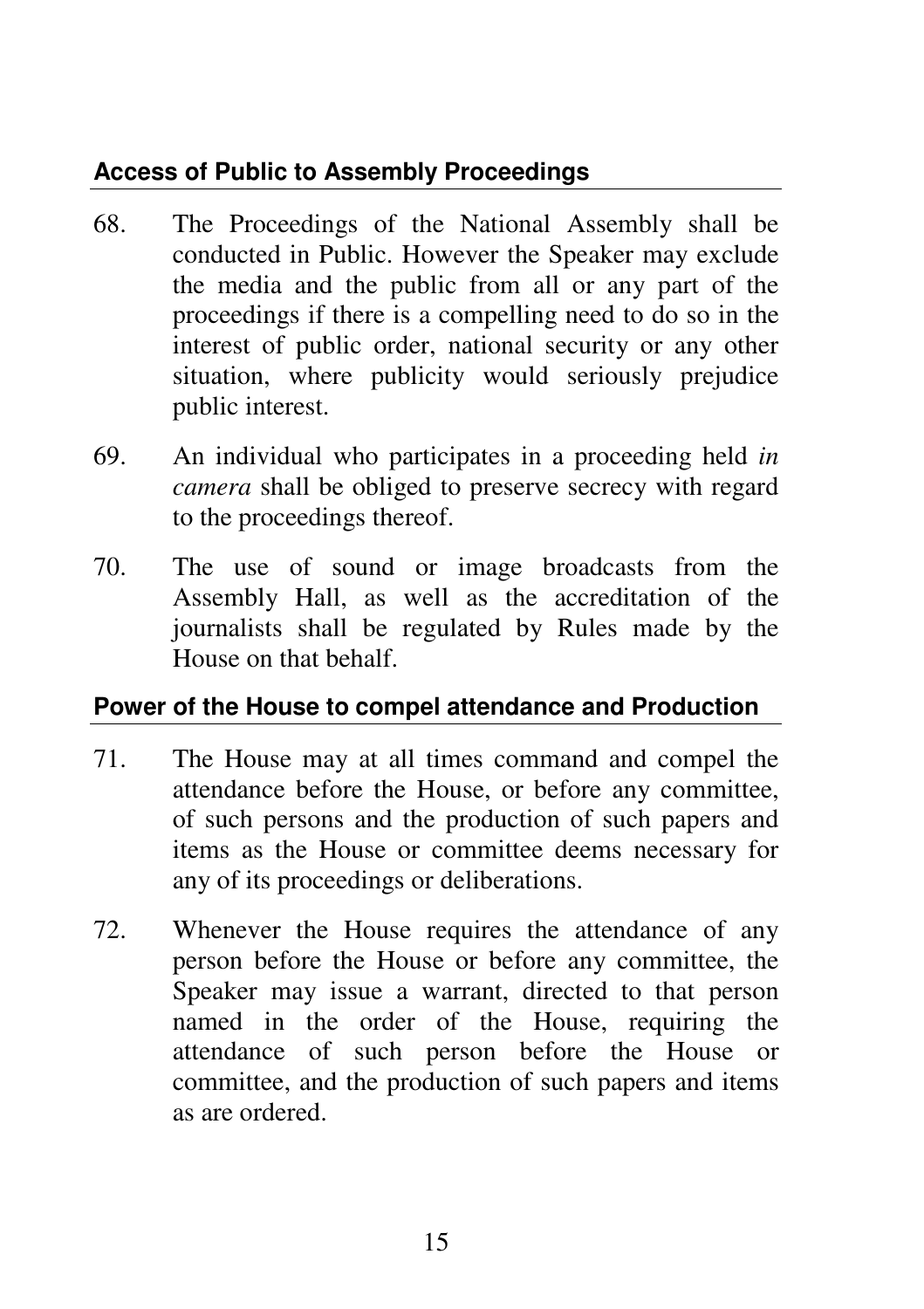# CHAPTER 9: MESSAGES

### **Message from the Druk Gyalpo**

- 73. The Druk Gyalpo may send messages to the National Assembly as and when deemed expedient.
- 74. Where a message from the Druk Gyalpo is received by the Speaker, he or she shall read the message to the House and give necessary directions in regard to the procedure that shall be followed for the consideration of matters referred to in the message.
- 75. The House shall, as early as possible, consider the matter referred to in the message and submit its opinion to the Druk Gyalpo.
- 76. For the purpose of this Chapter, the Speaker shall be empowered to suspend or vary any provisions of this Act and any Rules made there under to such extent as may be necessary.

# **Motion of Thanks**

- 77. At the conclusion of His Majesty's address or message, a member each from either party shall move a motion of thanks.
- 78. The communication from the National Assembly to the Druk Gyalpo shall be made by formal address through the Speaker.

# **Message from the National Council**

79. A message from the National Council shall, at the first convenient opportunity be communicated to the House by the Speaker.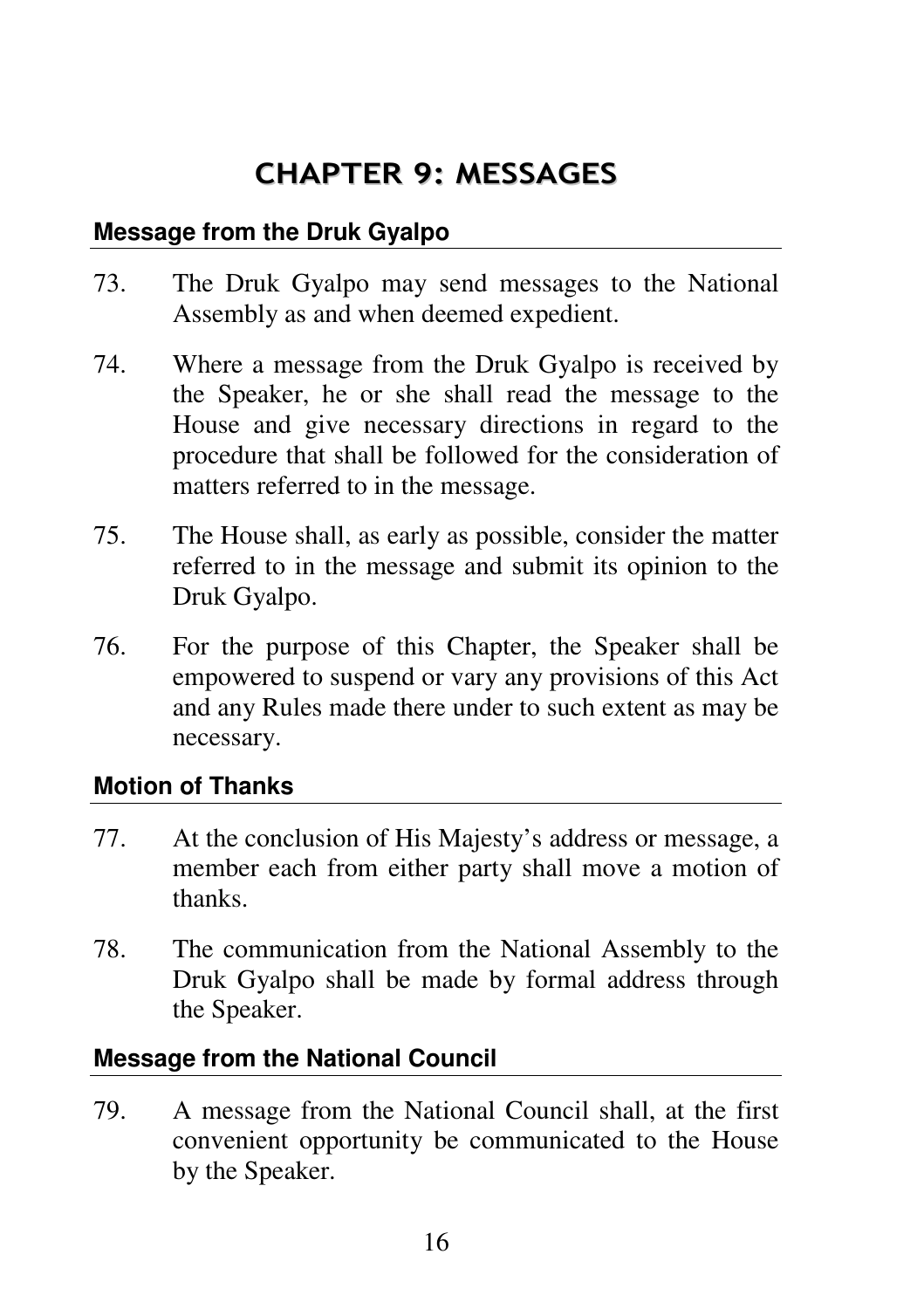- 80. In case of special urgency, any business in progress, on the receipt of such message, may be interrupted to consider the message so received.
- 81. If a message from the Council requires any action to be taken or any matter referred by the Assembly, it shall be immediately set down on the Agenda and shall be considered thereafter.

# CHAPTER 10: RULES OF DEBATE AND MAINTENANCE OF ORDER IN THE HOUSE

### **Member to Address Chair**

82. Members shall speak standing at their places and shall address their remarks solely and directly to the Chair. They may not address other members, individuals in the gallery, or persons who might be observing through the media.

### **Calling of Members**

- 83. Every member desiring to speak on an issue shall notify the Speaker in advance and obtain his or her permission.
- 84. A member shall be called in a debate by the Speaker in accordance with the list of members who are to speak in the debate.
- 85. A member who has not received a notification to speak may do so only with the permission of the Speaker.
- 86. Every member desiring to speak shall raise their hand and when called upon shall address his or her observations to the Chair.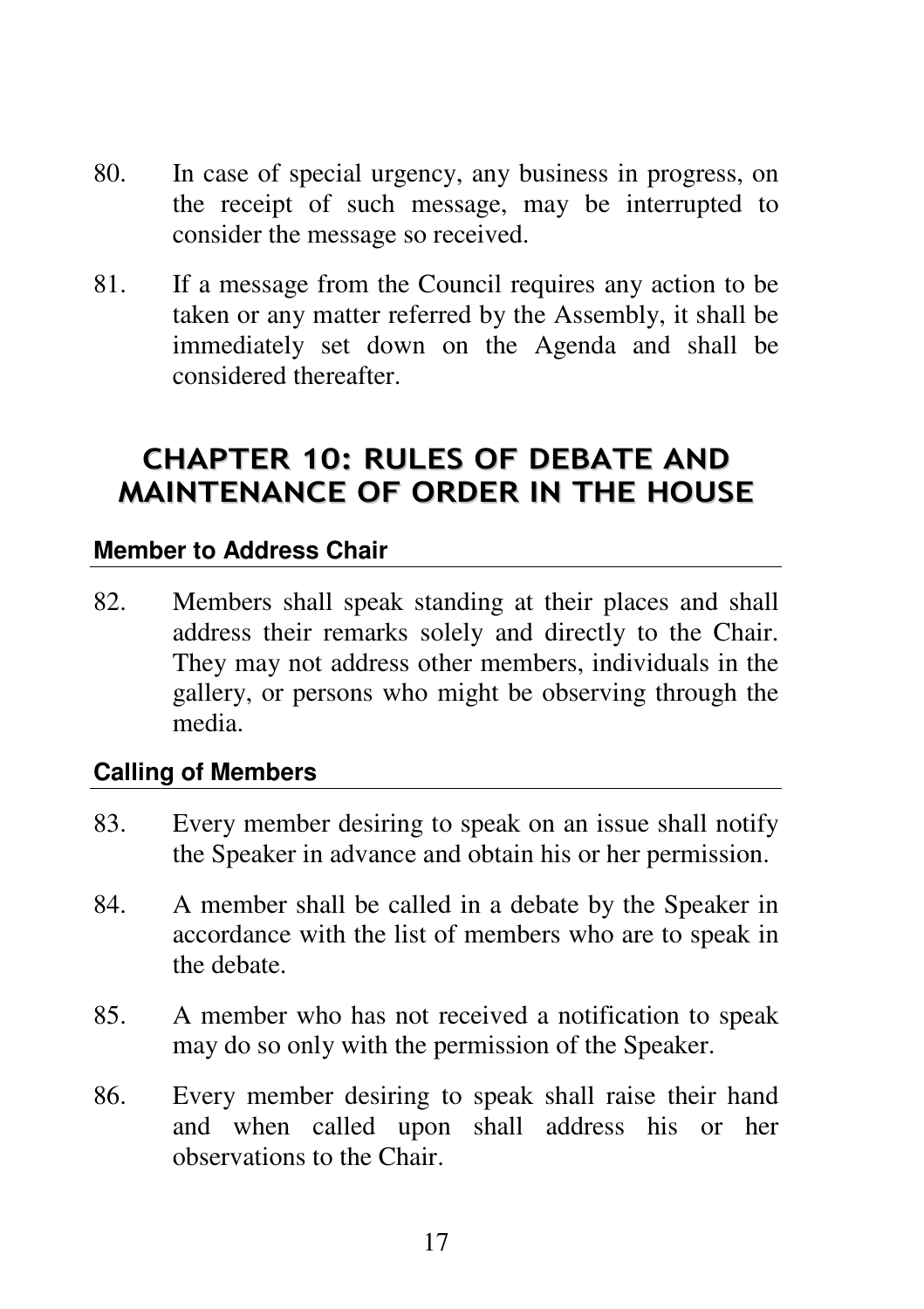87. If two or more members raise their hands at the same time, the Speaker shall call upon the member who first catches his or her eye.

#### **Time Limit for Speeches**

88. The time limit for speeches shall be regulated by the Rules.

#### **Reference to Member by Name**

89. Members shall refer to other members by constituency and not by name.

#### **Reflections upon Judges and Others**

- 90. No member shall reflect upon the competence or honour of a judge of the High Court and the Supreme Court, or of the holder of a constitutional office whose removal from such office is dependent upon a decision of the House, except upon a substantive motion alleging facts, which, if true, would in the opinion of the Speaker *prima facie* warrant such a decision.
- 91. Members shall refrain from referring to individual members of the National Council, characterizing the action or inaction of the National Council, or quoting National Council proceedings, except to make legislative history on a measure then under debate.
- 92. Members shall at all times refrain from speaking disrespectfully of His Majesty the Druk Gyalpo.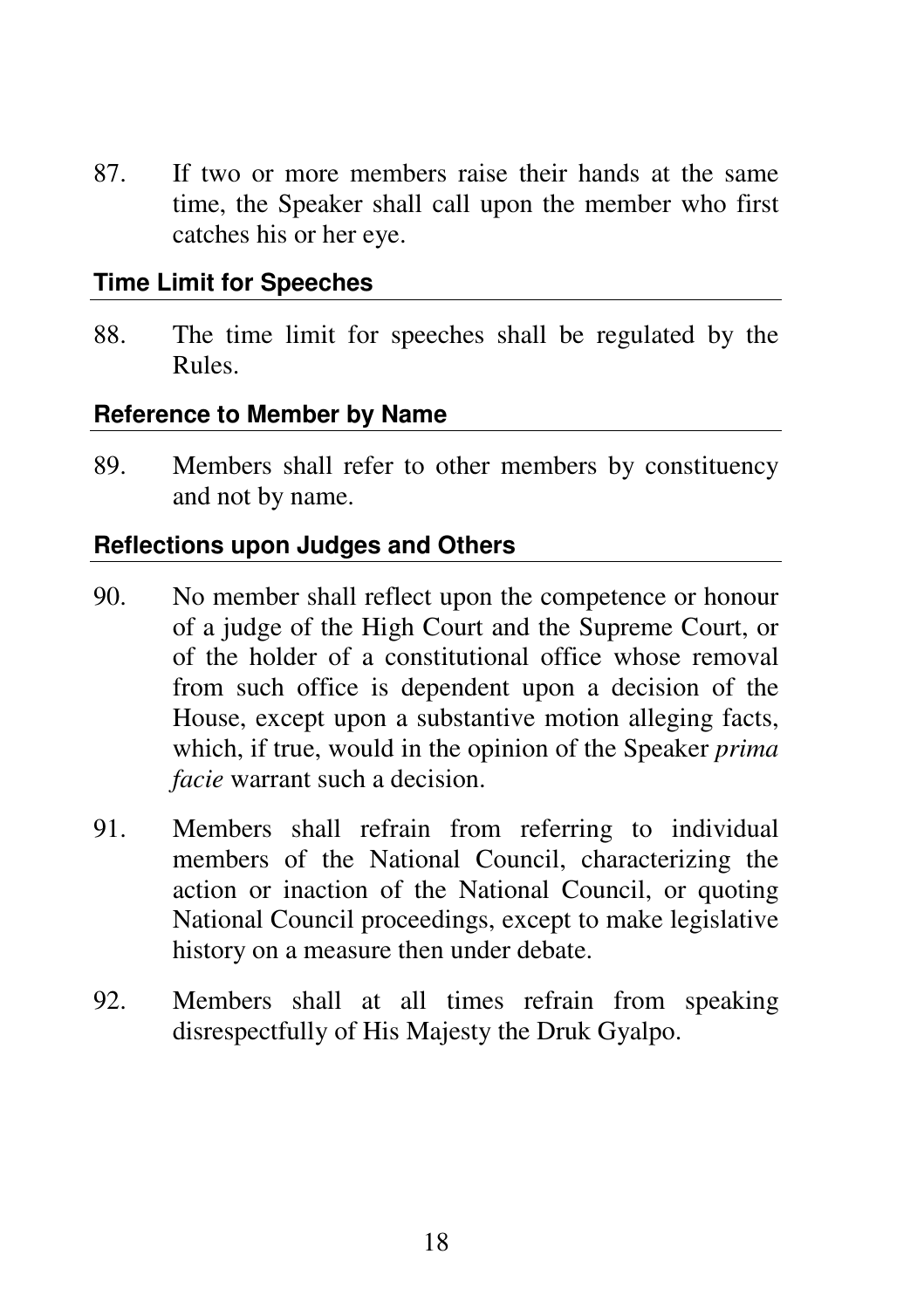### **Matters Sub Judice**

93. Members shall refrain from referring to any matter in relation to which legal proceedings are active.

#### **Irrelevance or Repetition**

94. The Speaker, after having called attention to the conduct of a member who persists in irrelevance or repetition of arguments, may direct the member to discontinue his or her speech.

#### **Order at Adjournment**

95. When a meeting adjourns, members shall rise and remain in their places until the Speaker has left the Chamber.

### **Withdrawal of Member**

96. If the Speaker is of the opinion that a member is deliberately contravening a provision of this Act, or that a member is in contempt of or is disregarding the authority of the Chair, or that a member's conduct is grossly disorderly, the member shall be made to withdraw immediately from the House for the remainder of the day's sitting.

#### **Suspension of Member**

97. If the Speaker is of the opinion that a contravention committed by a member is of a serious nature and that an order to withdraw from the House for the day's sitting is inadequate, the Speaker may suspend the member.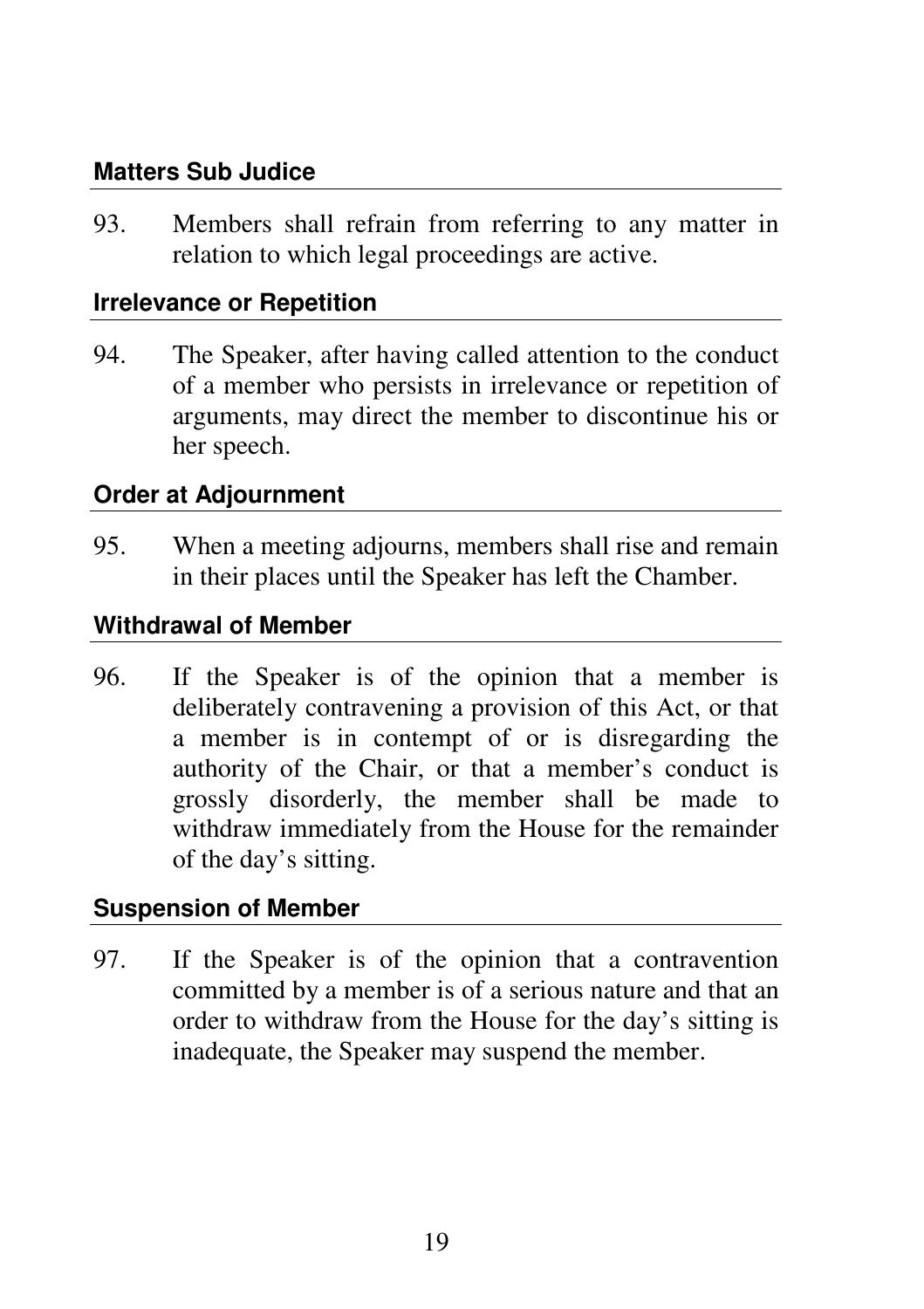# **Period of Suspension**

98. The suspension of a member shall on the first occasion during a session continue for five working days, on the second occasion for ten working days, and on any subsequent occasion for twenty working days.

### **Expression of Regret**

- 99. A member who has been suspended may submit to the Speaker a written expression of regret, and if the Speaker approves such expression of regret, the member shall be permitted to take his or her seat, and the Speaker shall inform the House accordingly.
- 100. An expression of regret approved by the Speaker shall be recorded in the Minutes of Proceedings.

# CHAPTER 11: MOTIONS

### **Nature of Motions**

- 101. A member may propose a subject for discussion, or a draft resolution for approval as a resolution of the House.
- 102. No matter shall be proposed for discussion which is the same in substance as a matter that has been discussed during the same session.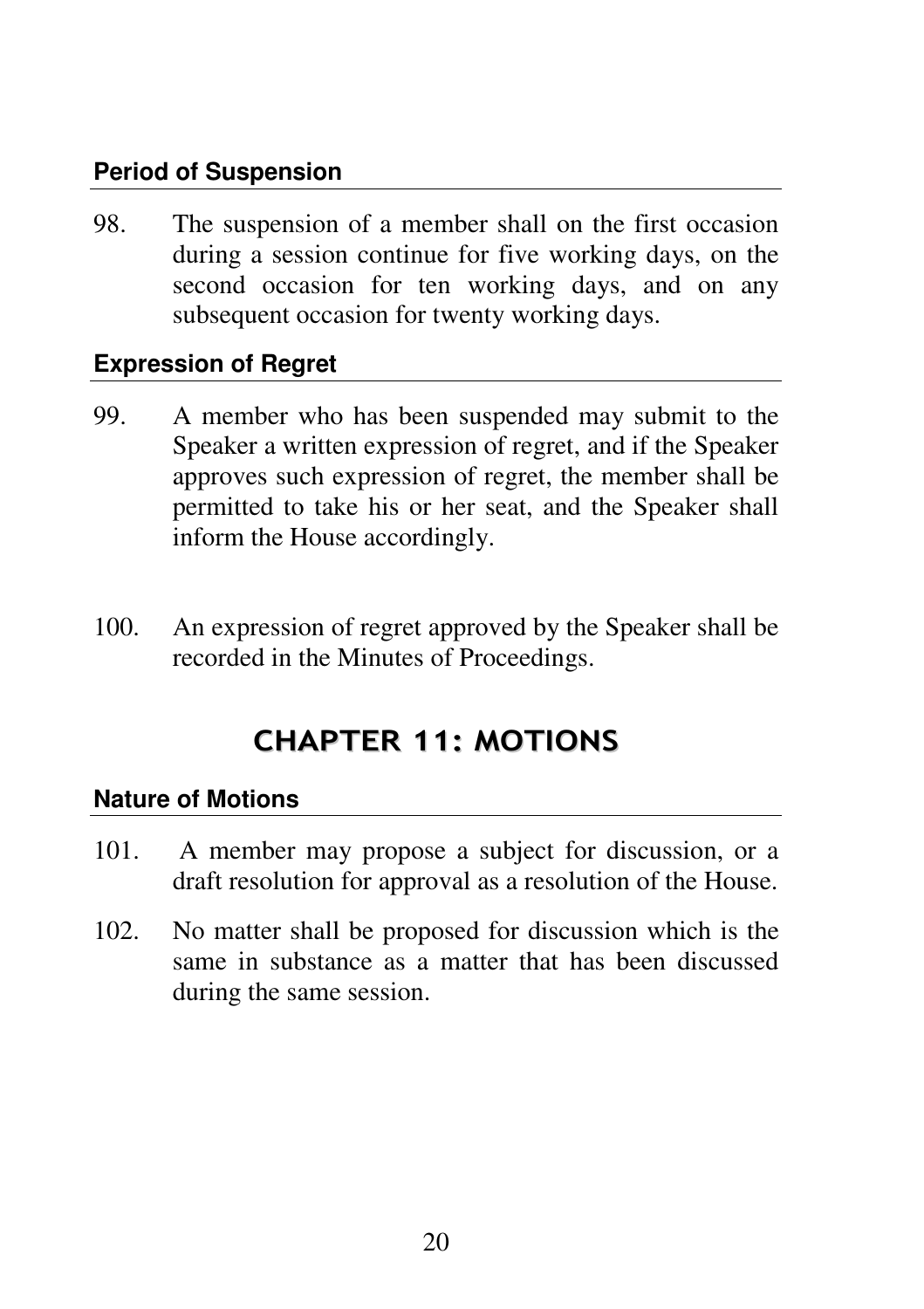### **Notice of Motions**

- 103. Every motion shall require notice. When giving a notice of motion, a member shall read it aloud and deliver at the Table a signed copy of the notice or deliver to the Secretary General a signed copy of the notice for placing on the Agenda of the second sitting day.
- 104. Except with the unanimous concurrence of all the members present, no motion shall be moved on the day on which notice thereof is given.

# **Acting for Absent Member**

105. A member may give notice of a motion on behalf of an absent member, provided he or she has been authorized to do so in writing by the absent member.

### **Withdrawal of Motion**

106. A member who has moved a motion may move without notice that it be withdrawn.

# CHAPTER 12: QUESTIONS

### **Time of Question**

107. The asking and answering of questions shall be at such times and for such duration as the National Assembly deems expedient.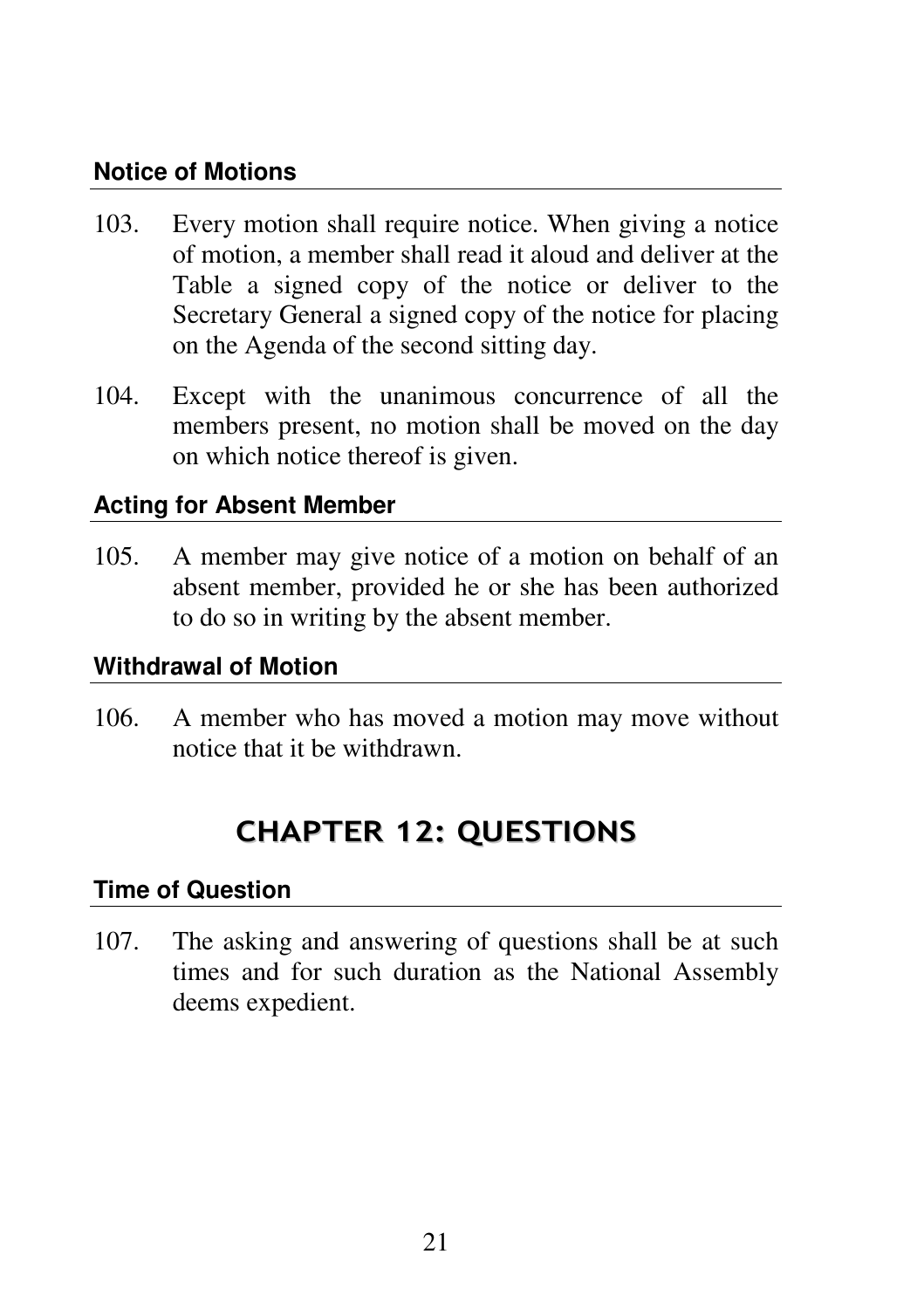### **Notice of Questions**

- 108. A member who wishes to ask a question shall give not less than two days notice of his or her intention and shall, together with the notice, submit a copy of the question he or she wishes to ask, unless the Speaker with the consent of the Minister concerned allows the question to be asked at shorter notice.
- 109. Notice of question shall be given in writing to the Secretary General and shall specify the official designation of the Minister to whom the question is addressed.
- 110. Questions may be put to a member, not being a Minister, relating to any Bill, motion, or other public matter connected with the business of the House.

### **Questions to Speaker**

111. Questions without notice may be put to the Speaker relating to any matter of administration for which the Speaker is responsible.

### **Rules for Questions**

- 112. The questions should not contain:
	- (a) imputations;
	- (b) epithets;
	- (c) defamatory statements;
	- (d) hypothetical matter; and
	- (e) proceedings in committee not reported to the House.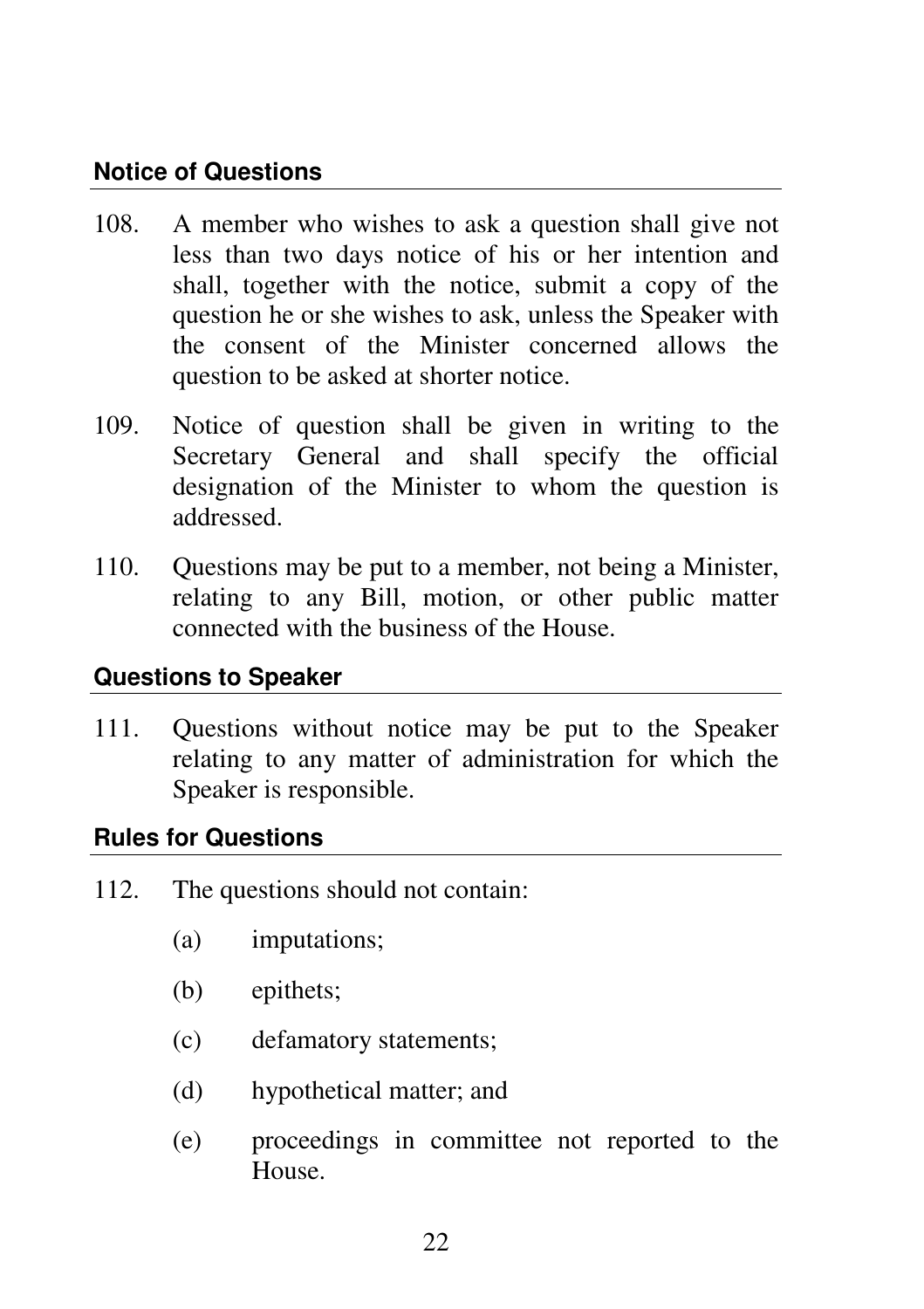# **Questions for Oral Reply**

113. A member who wants an oral reply to a question must write the words "for oral reply" on the notice of the question delivered to the Secretary General under Section 109 and if the member does not distinguish the question, it shall be placed on the list of questions for written answers.

# **Admissibility of Questions**

114. The Speaker shall decide on the admissibility of a question and may disallow any question or a part thereof, which in his or her opinion, is in contravention of this Act.

### **Alteration of Question**

115. The Speaker may direct that the language of a question be changed if it seems to the Speaker unbecoming or not in conformity with this Act.

# **Time for Reply**

116. The Speaker shall give adequate time to the concerned ministry or organization, as the case may be, for furnishing the reply to the questions.

# **Supplementary Questions**

117. When a question has been answered, any member may ask such supplementary questions as may be necessary for the elucidation of the answer.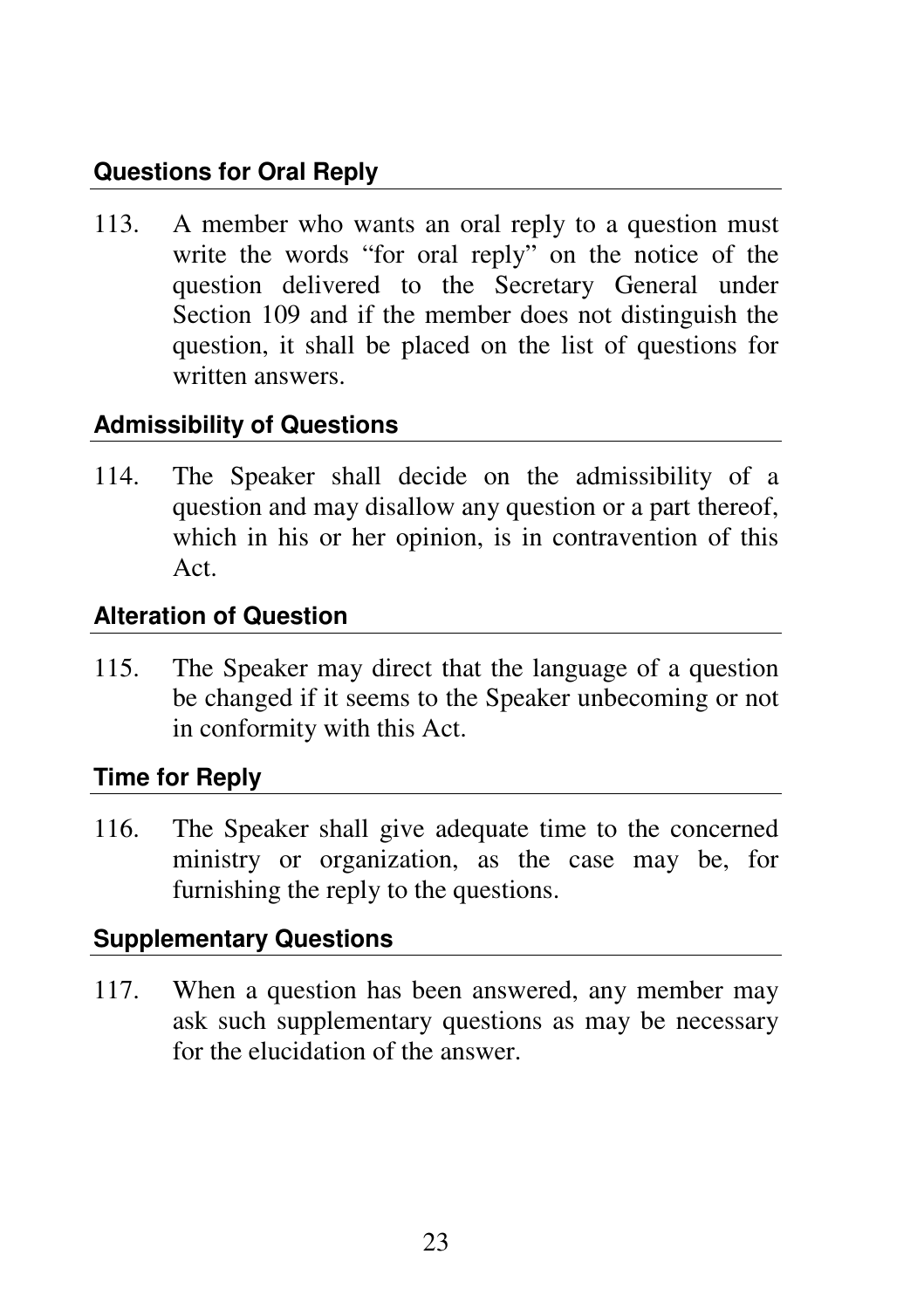### **Call for Debate**

118. If a member is not satisfied with the answer, he may, with the permission of the Speaker, call a debate in the National Assembly.

# CHAPTER 13: CALLING ATTENTION

- 119. A member may, with the previous permission of the Speaker, call the attention of a Minister to any matter of urgent public importance.
- 120. The Minister may make a brief statement or ask for time to make a statement at a later hour or date.
- 121. No member shall give more than two such notices for any one sitting.

# CHAPTER 14: STATEMENTS BY CABINET MEMBERS AND ASSEMBLY MEMBERS

122. The Speaker, in consultation with the Prime Minister, the Leader of the Opposition Party and the Secretary General shall allot three sittings in a week to take statements from the Cabinet members and Assembly members.

### **Statements by Members**

123. A member, other than a Minister, may be recognized by the Speaker to make a statement on any matter for such duration as the Speaker may determine.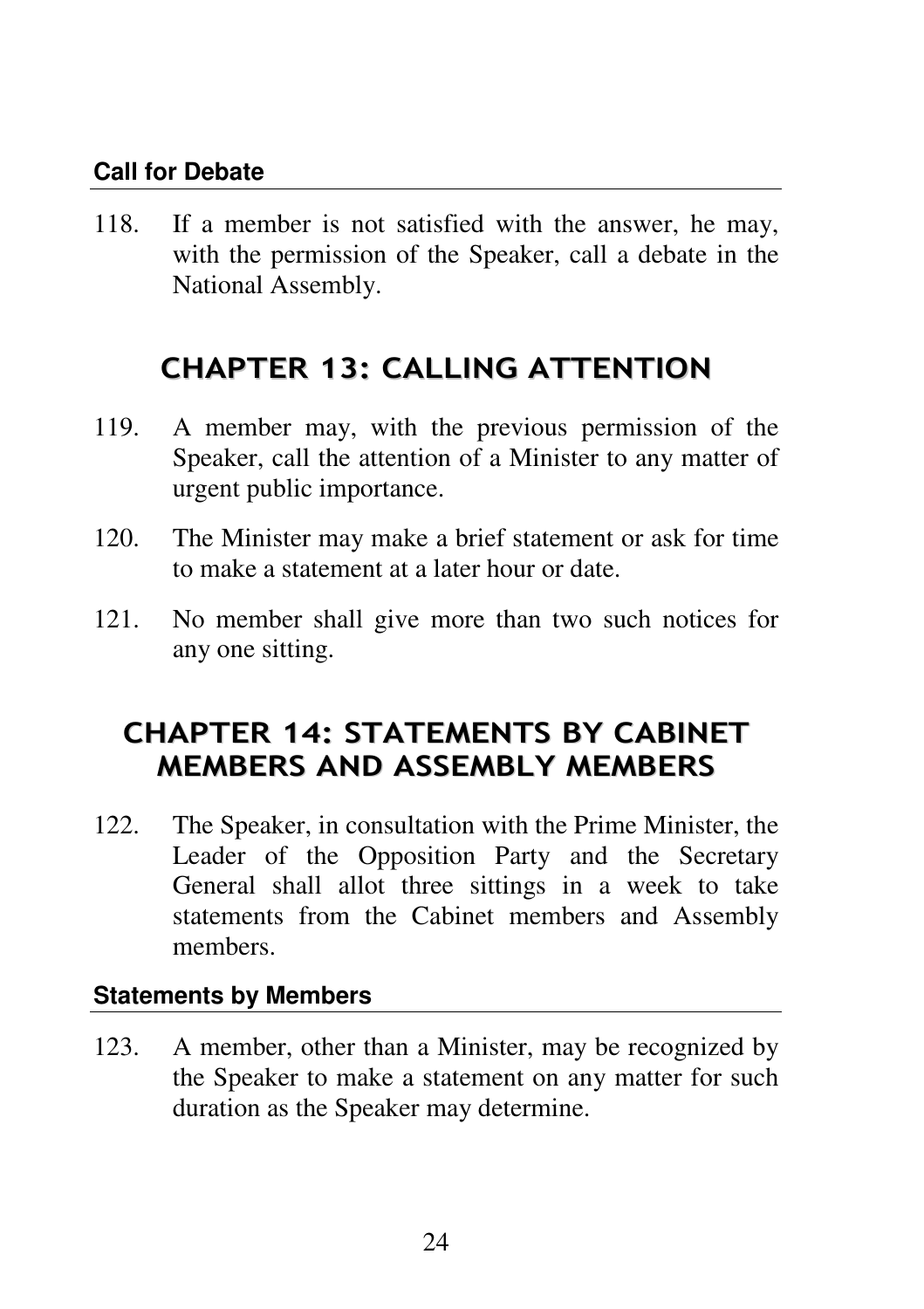- 124. Members of each party shall be entitled to make a number of statements but the members of the Opposition Party shall be given preference to participate in a manner consistent with democracy.
- 125. At the conclusion of statements by members, a Minister present may be given an opportunity to respond to any statement directed to that Minister or made in respect of that Minister's portfolio.
- 126. In the absence of a Minister who may respond to a statement as envisaged in Section 125, a Minister from the Lhengye Zhungtshog may be given an opportunity to respond on behalf of the absent Minister.

### **Executive Statements**

- 127. A Cabinet member may make a factual or policy statement relating to government policy, any executive action or other similar matter of which the Assembly should be informed.
- 128. Whenever possible, a copy of an executive statement must be delivered to the Leader of the Opposition Party at or before the time the statement is made in the Assembly.
- 129. Following any executive statement, a member or members of each of the parties may comment on the executive statement, commencing with the Opposition Party.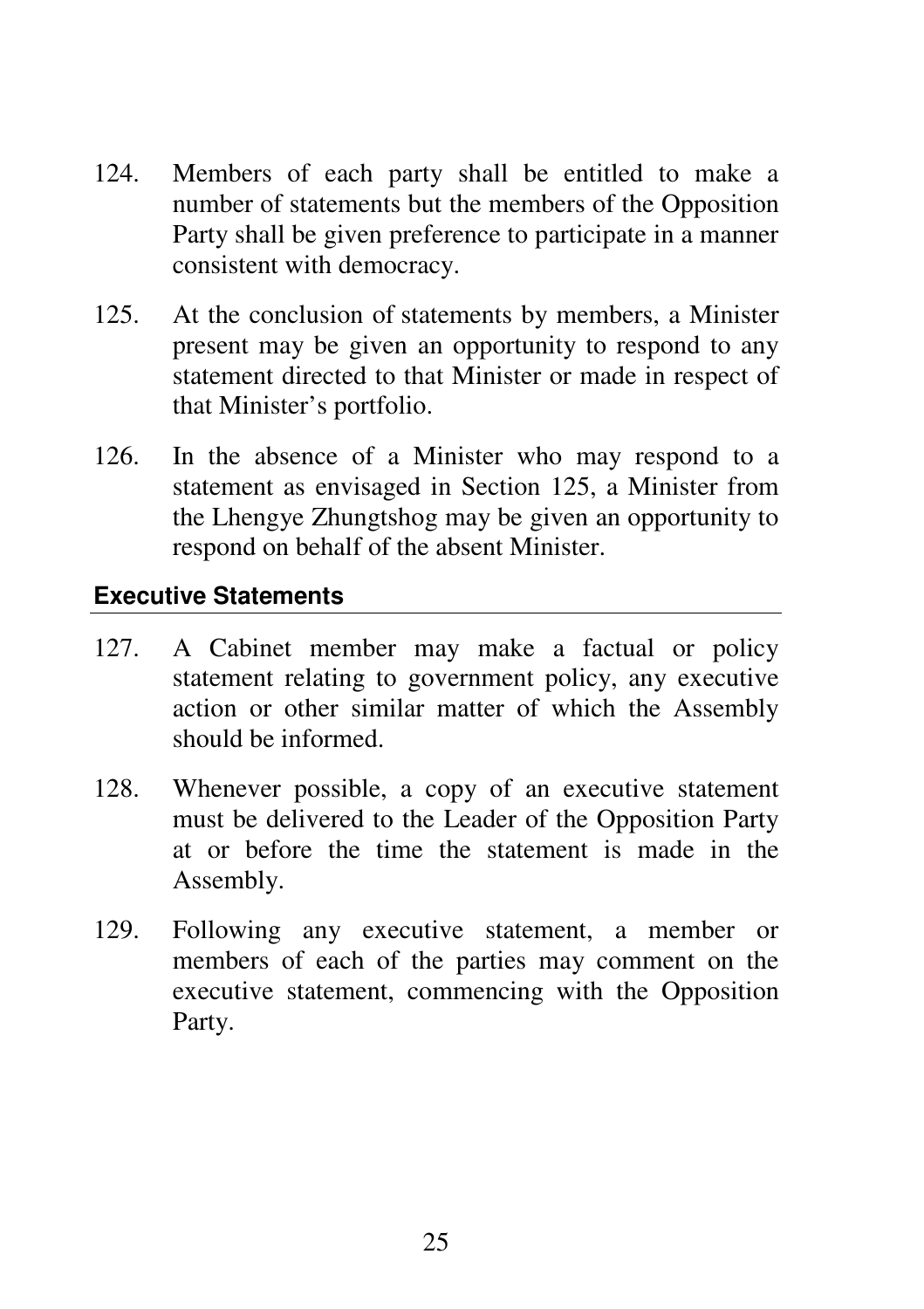# CHAPTER 15: MOTION OF NO-CONFIDENCE AGAINST THE GOVERNMENT AND COUNCIL OF MINISTERS

- 130. A motion of no confidence against the Government may be moved by not less than one-third of the total number of members of the National Assembly.
- 131. The motion of no confidence shall not be voted on until ten days after it has been moved.
- 132. A vote of no confidence against the Government, if passed by not less than two-thirds of the total number of members of the National Assembly, shall require the Government to be dismissed by the Druk Gyalpo.
- 133. A motion of no confidence against the Minister shall be moved by not less than one-third of the total members of the National Assembly by a written notice to the Secretary General.
- 134. The vote of no confidence on a Minister should be explicit, direct and on the basis of well founded reasons.
- 135. The Speaker shall read the motion to the House. If the House is in favour of leave being granted to introduce the motion, the Speaker shall declare that leave is granted and shall appoint a day or days, not being more than seven days from the date on which the leave is asked, for the discussion of the motion.
- 136. During the debate, the Speaker shall put every question necessary to determine the decision of the House on the motion

.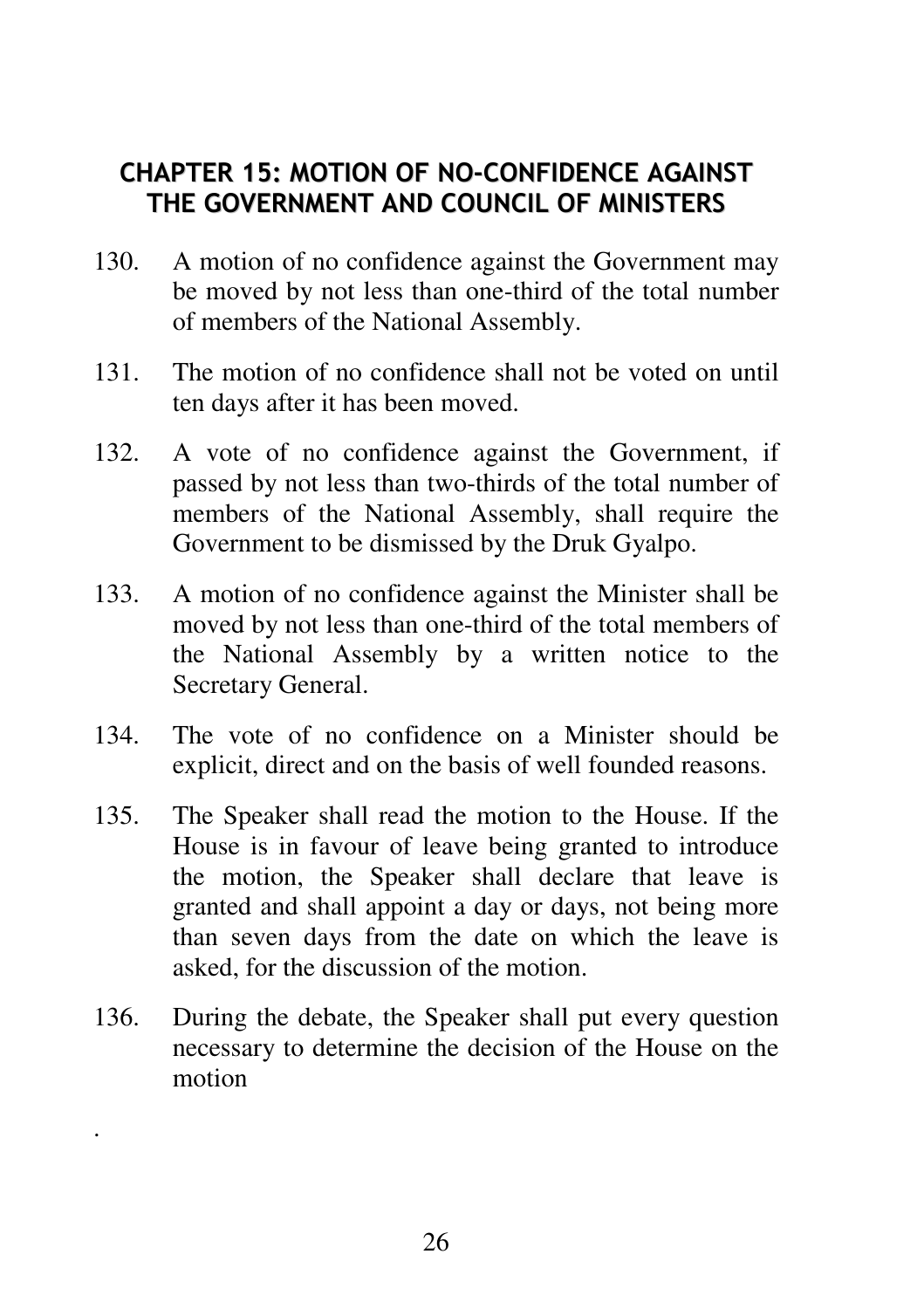- 137. If the House passes a two-third majority of vote of no confidence in a Minister thereof, the Prime Minister shall recommend the removal of that Minister to the Druk Gyalpo.
- 138. A Minister who has resigned may, with the consent of the Speaker, make a personal statement in explanation of his or her resignation on any day during the session in which the resignation has been accepted by the Druk Gyalpo.
- 139. There shall be no debate on such statement.

# CHAPTER 16: RESOLUTIONS

### **Right to Move Resolution**

140. A member may move a resolution relating to a matter of general public interest.

#### **Notice of Resolution**

141. A member who wishes to move a resolution shall give not less than three day's notice of his or her intention, and shall submit, together with the notice, a copy of the resolution which he or she intends to move.

#### **Form of Resolution**

- 142. A resolution may be:
	- (a) in the form of a declaration of opinion, or a recommendation;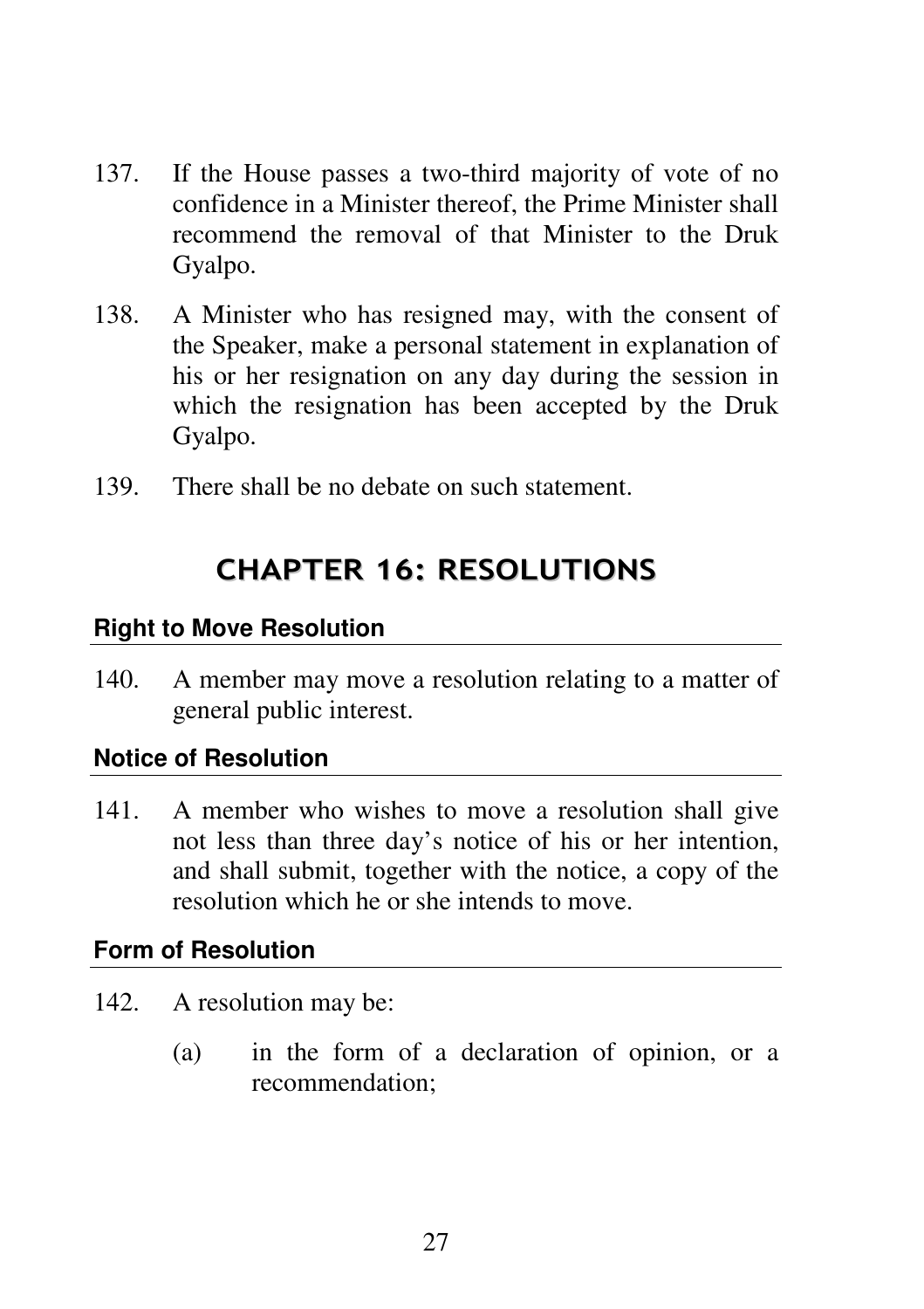- (b) in the form so as to record either approval or disapproval by the House of an act or policy of the Government;
- (c) a request for an action;
- (d) a call to attention to a matter or situation for consideration by the Government; or
- (e) such other form as the Speaker may consider appropriate.

### **Admissibility of Resolutions**

143. The Speaker may disallow any resolution or a part thereof, if, in his or her opinion, it does not comply with this Act or is an abuse of the right of moving a resolution.

#### **Scope of discussion**

144. The discussion on a resolution shall be strictly limited to the subject-matter of the resolution.

### **Copy of the resolution passed to Ministers concerned**

- 145. A copy of every resolution which has been passed by the House shall be forwarded to the Minister concerned.
- 146. The Minister concerned shall inform Parliament in the next Session, if not earlier, of the action, if any, taken by Government on a resolution passed by the House.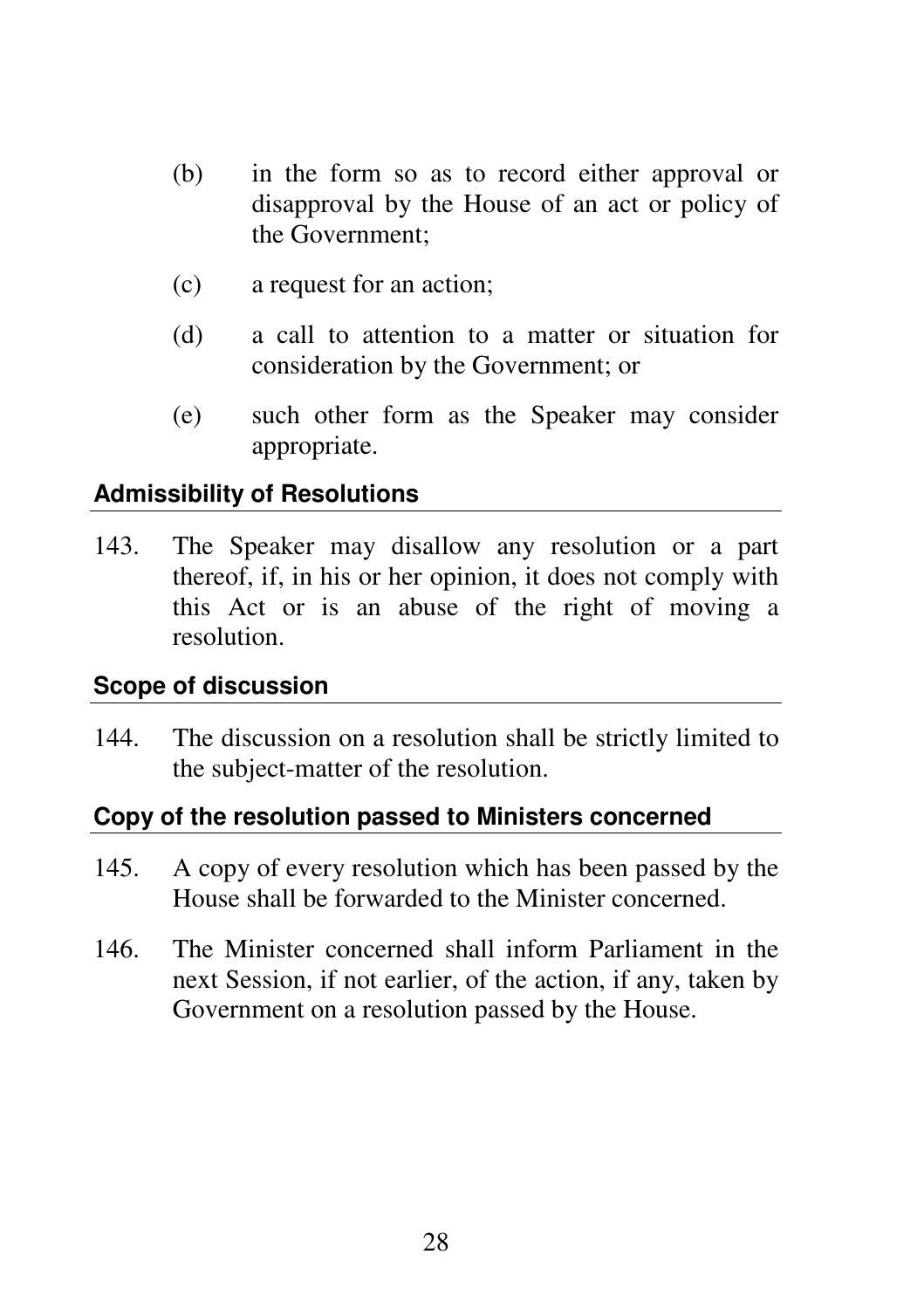# CHAPTER 17: PETITIONS

### **Form and content of Petitions**

- 147. A petition may be presented or submitted to the House by a member, and must show on its face the name of the member by whom it is presented.
- 148. A petition may also be forwarded to the Secretary General who shall report it to the House.
- 149. Petitions must be submitted for approval by the Secretary General at least one sitting day prior to the petition being presented in the Assembly.
- 150. Petitions shall contain and refer to:
	- (a) any matter connected with the business pending before the House;
	- (b) a matter which is within the power of the House to address;
	- (c) any matter of general public interest provided that it is not one for which remedy is available under the law, including Royal Prerogatives, rules, regulations, bye-laws made by the Government; or
	- (d) a request for the House to take one or more specified actions.
- 151. Every petition shall be in original and printed or type written on paper.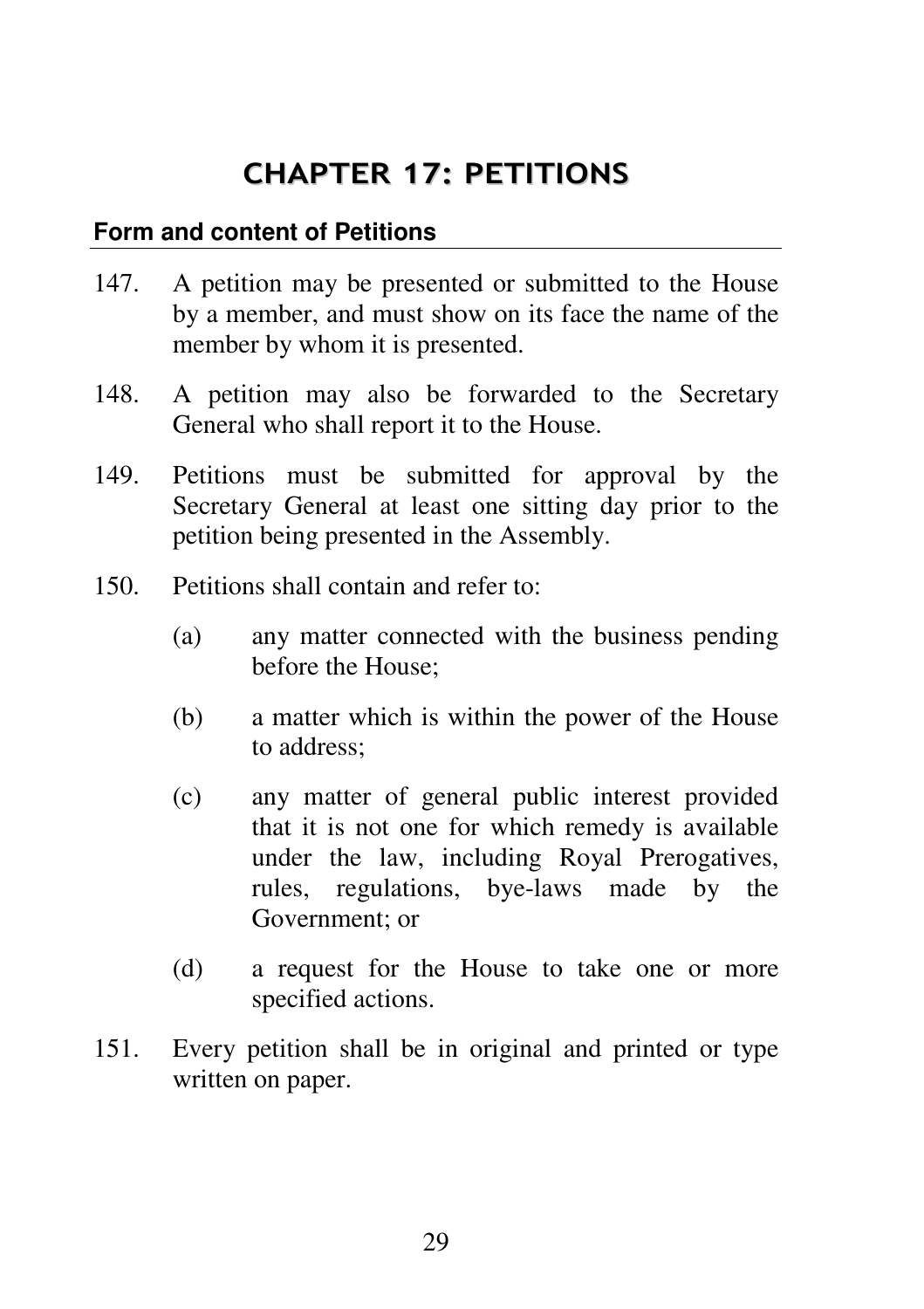- 152. A member presenting a petition shall confine himself or herself to a brief statement of the persons from whom it comes, the number of signatures attached to it and the material submissions contained in it, and to reading the request of the petition.
- 153. A member shall not present a petition for himself.
- 154. Every petition shall be properly addressed to the House, shall be respectful, and temperate in its language, and shall conclude with a request setting forth the specific object of the petition, or the nature of the relief sought.
- 155. The full name and address of every signatory to a petition shall be set out therein and shall be authenticated by his or her signature.
- 156. No letter, affidavit or other document shall be attached to a petition, and no erasure or interlineations shall be made to a petition.
- 157. No petition shall be received which requests that provision be made for imposing, increasing or reducing any tax or for imposing, increasing or reducing any charge on the revenue or the Consolidated Fund of Bhutan.

### **Action by the House**

- 158. No discussion on the subject matter of a petition shall be allowed at the time of presentation.
- 159. Every petition shall, after presentation by a member or report by the Secretary General as the case may be, stand referred to a committee.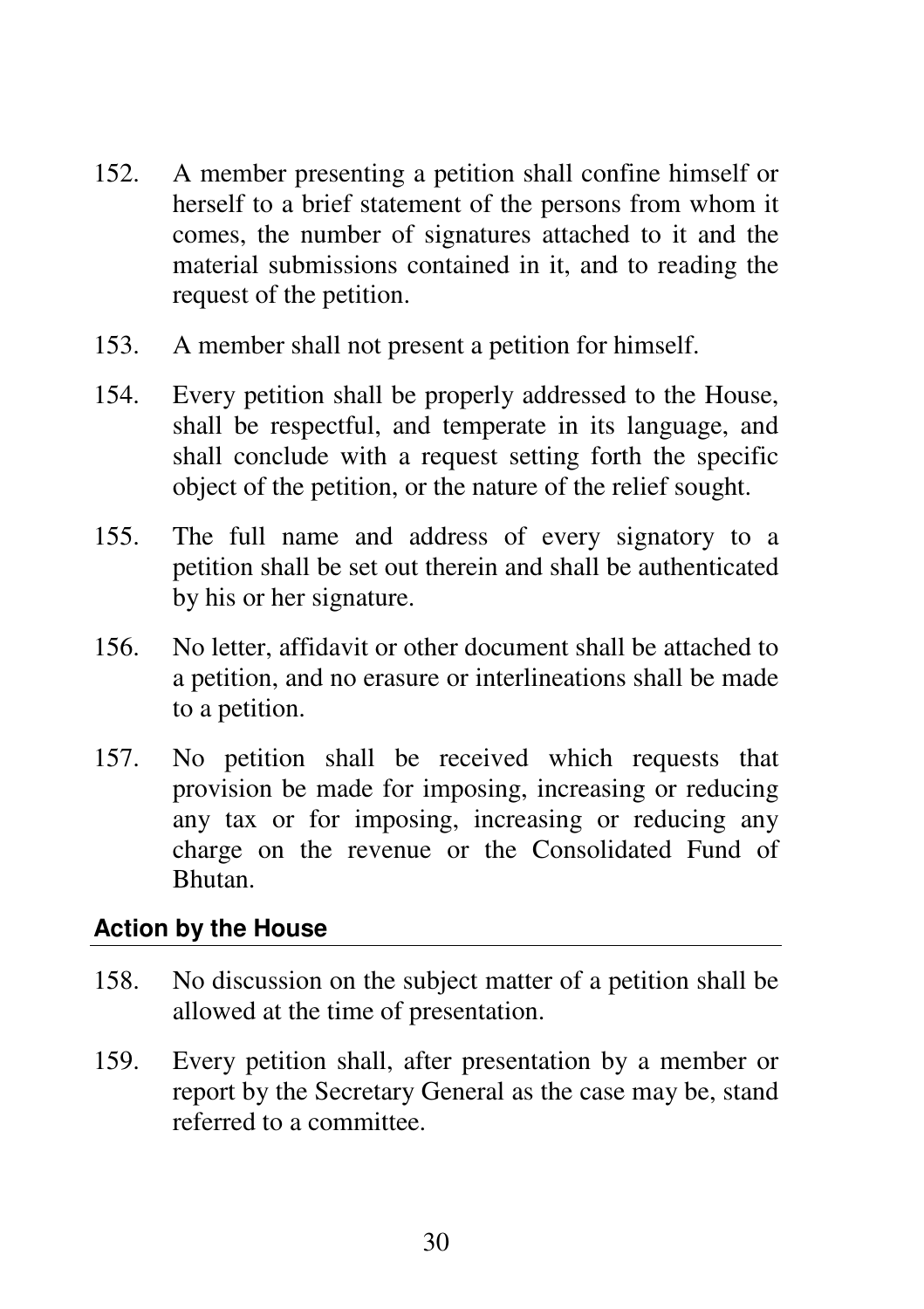- 160. The committee shall examine the petition and if the petition complies with this Act, the committee may direct that it be circulated.
- 161. It shall be the duty of the committee to report to the House on specific complaints made in the petition referred to it after taking such evidence as it deems fit and to suggest remedial measures to prevent such cases in future.
- 162. The Minister responsible for the administration of the matter which is the subject of the petition may respond to the petition.

# CHAPTER 18: ADJOURNMENT MOTIONS

- 163. A member may rise in his or her place and ask leave to move adjournment of the business of the House for the purpose of discussing a definite matter of public importance.
- 164. A member who wishes to ask leave to move the adjournment of the business of the House shall, before the commencement of the sitting and before 10.00 hours, hand to the Speaker a written notification of the matter which he or she wishes to discuss.
- 165. The right to move the adjournment of the House for the purpose of discussing a definite matter of urgent public importance shall be subject to the following restrictions:
	- (a) the matter proposed for discussion must be one that calls for immediate and urgent consideration;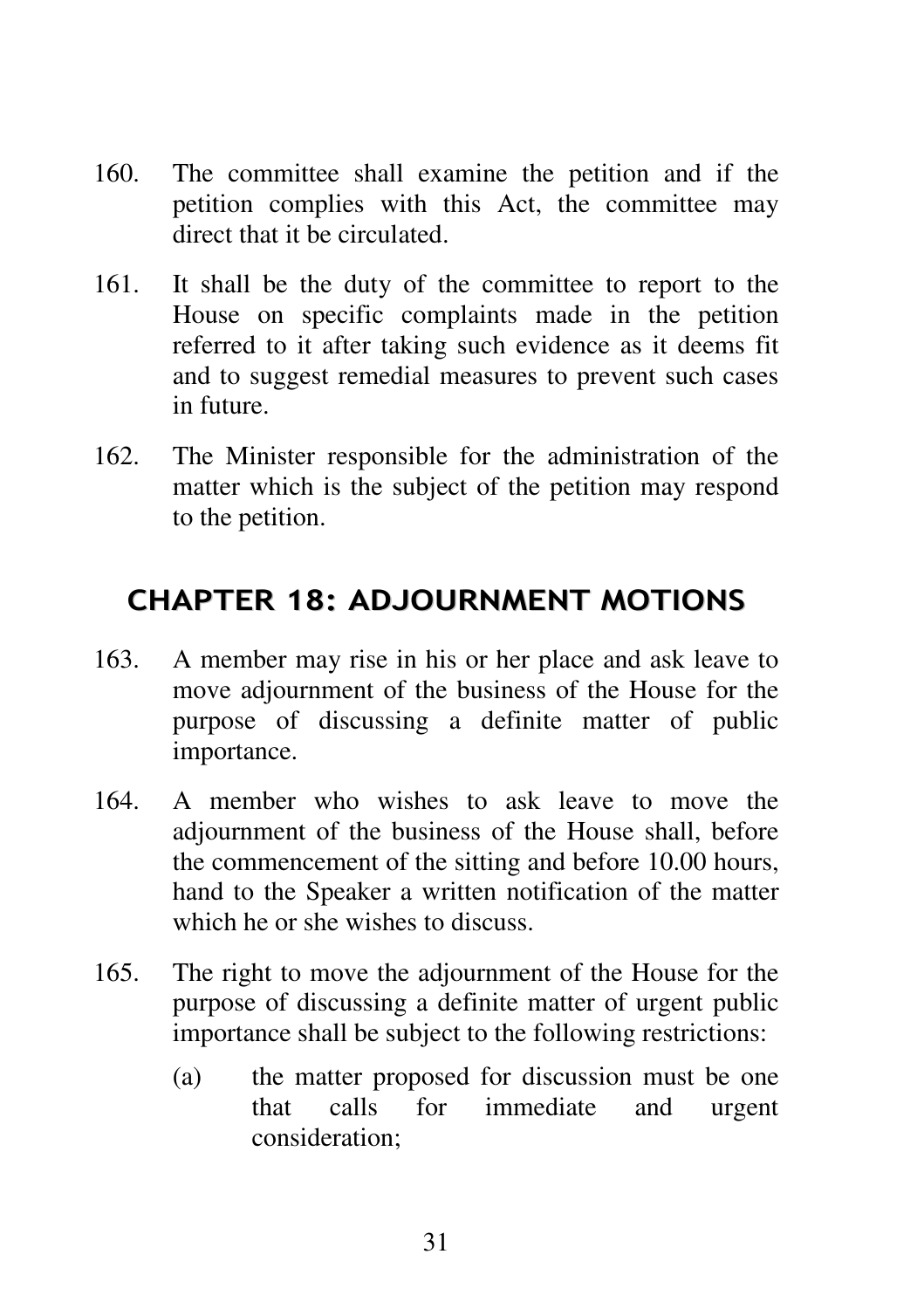- (b) not more than one such motion shall be made at the same sitting;
- (c) not more than one matter shall be discussed on the same motion;
- (d) the motion shall be restricted to a specific matter of recent occurrence involving the responsibility of the Government;
- (e) the motion shall not revive discussion on a matter which has been discussed in the same session;
- (f) the motion shall not raise a question of privilege; and
- (g) the motion shall not deal with any matter which is under adjudication by a court of law.
- 166. The Speaker may refuse to grant leave unless he or she is satisfied that the matter is definite, and of urgent public importance and may properly be raised on a motion for the adjournment of the House.
- 167. In determining whether a matter should have urgent consideration, the Speaker shall have regard to:-
	- (a) the extent to which it concerns the administrative responsibilities of the Government or could come within the scope of Ministerial action; and
	- (b) the probability of the matter being brought before the House within a reasonable time by other means.
- 168. The motion shall not be subject to debate or amendment.
- 169. A motion for the adjournment of the business of the House under this Chapter must be supported by not less than half of total members of the National Assembly.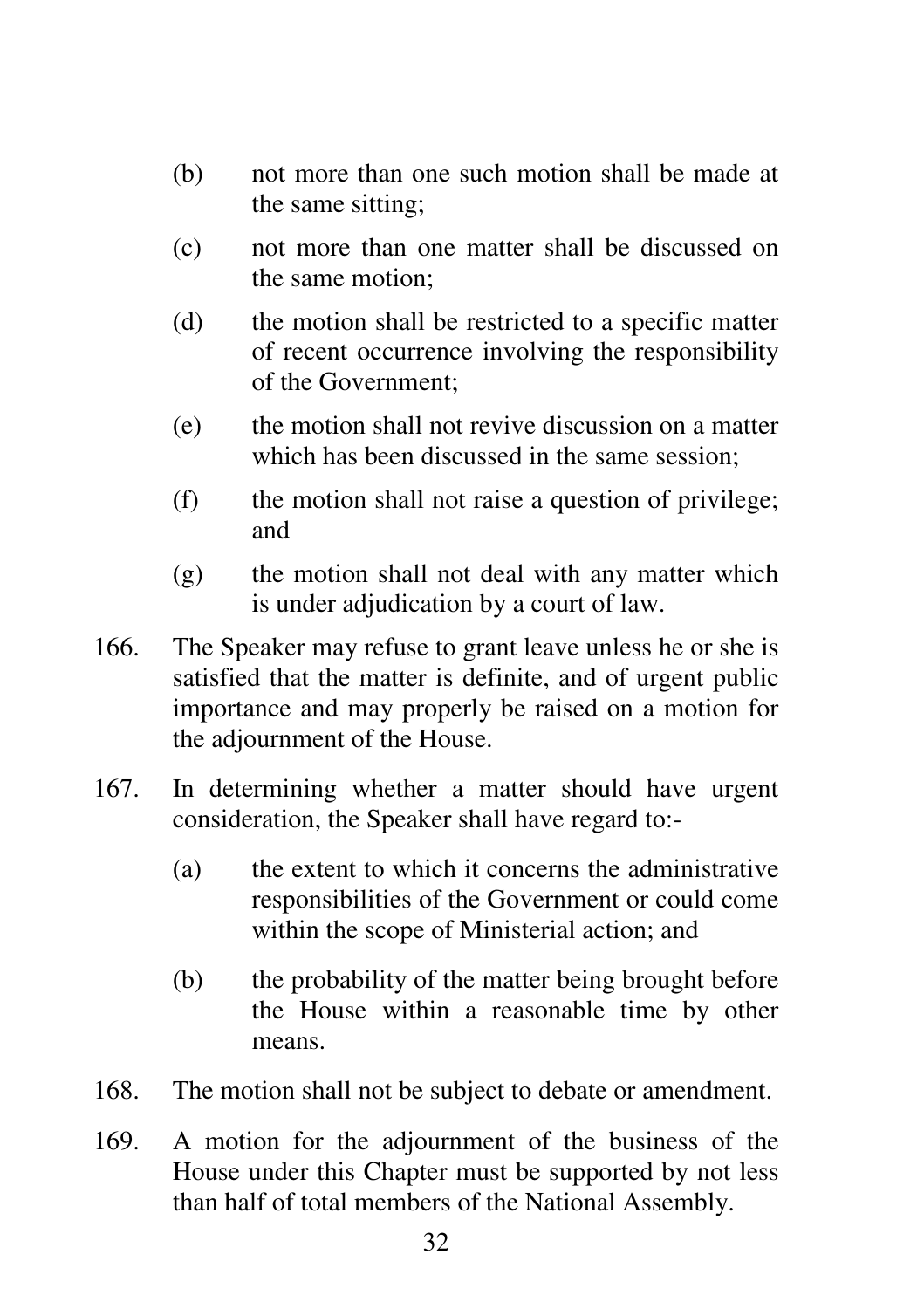- 170. If the leave is granted, any proceedings on which the House is engaged on that day shall be postponed until the motion for the adjournment is disposed.
- 171. No adjournment motion shall be taken up on the day of the Druk Gyalpo's Address. Notices received for that day shall be treated as notices for the next sitting.
- 172. Any proceeding which has been postponed under this Chapter shall be continued for a period of time equal to the duration of the proceedings upon a motion under this Chapter and may be resumed and proceeded with or after the time fixed for the adjournment of the House.

# CHAPTER 19: DECISION AND VOTING

- 173. A matter requiring the decision of the House shall be decided by means of a question put by the Speaker on a motion made by a member.
- 174. Except as otherwise prescribed by the Constitution and this Act, all questions proposed for decision of the House shall be determined by a majority of votes of the members present and voting.
- 175. A member having any interest in any matter before the House shall declare the nature of his or her interest in the matter and shall not vote on any question relating to that matter.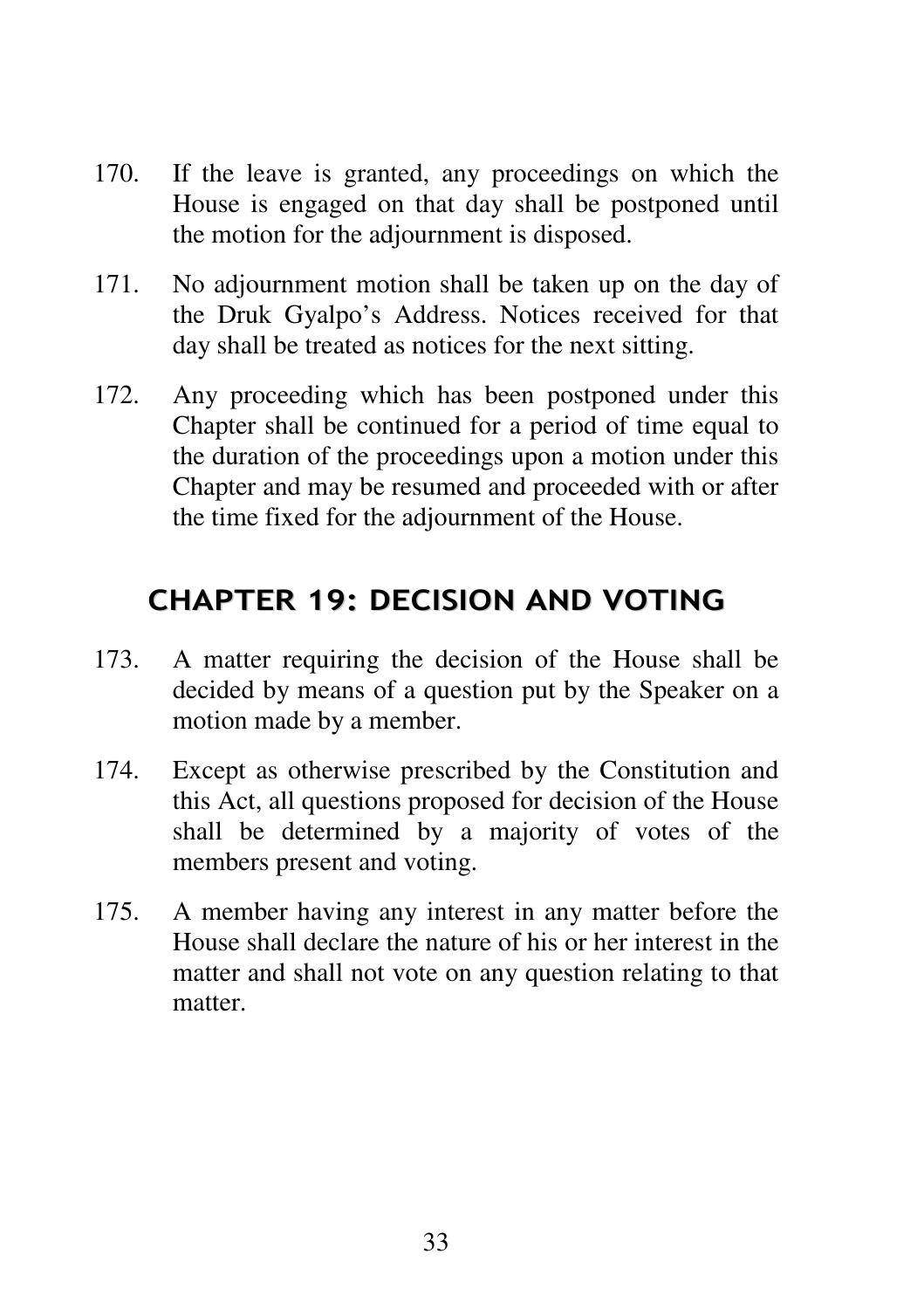- 176. Only members have a right to vote in the decision of the National Assembly.
- 177. A member is entitled to one vote per proposal and the right to vote shall not be exercised by proxy.

### **Putting the Question**

- 178. On the conclusion of the debate, the Speaker shall put the question and first call upon those members who are in favour of the question to raise their hand, and shall then call upon those who are against the question to raise their hand.
- 179. The Speaker shall then, on account being taken, state whether or not he or she thinks the required majority of the members present are in favour of the question and, subject to any challenges, the Speaker shall declare the question to have been so decided. In such a case, the names of the voters shall not be recorded.
- 180. If the opinion of the Speaker as to the decision of a question is challenged by claiming a division, the Speaker shall order the House and committees to proceed to a division. The division bell shall be rung to alert and summon the members for the division.

#### **Division**

181. When a division has been ordered, the Clerk shall supply to each member at his or her seat, a "**YES**", **"NO'** and "**ABSTAIN**" slips, according to the choice indicated by the member. A member shall sign and record his or her vote on the slip.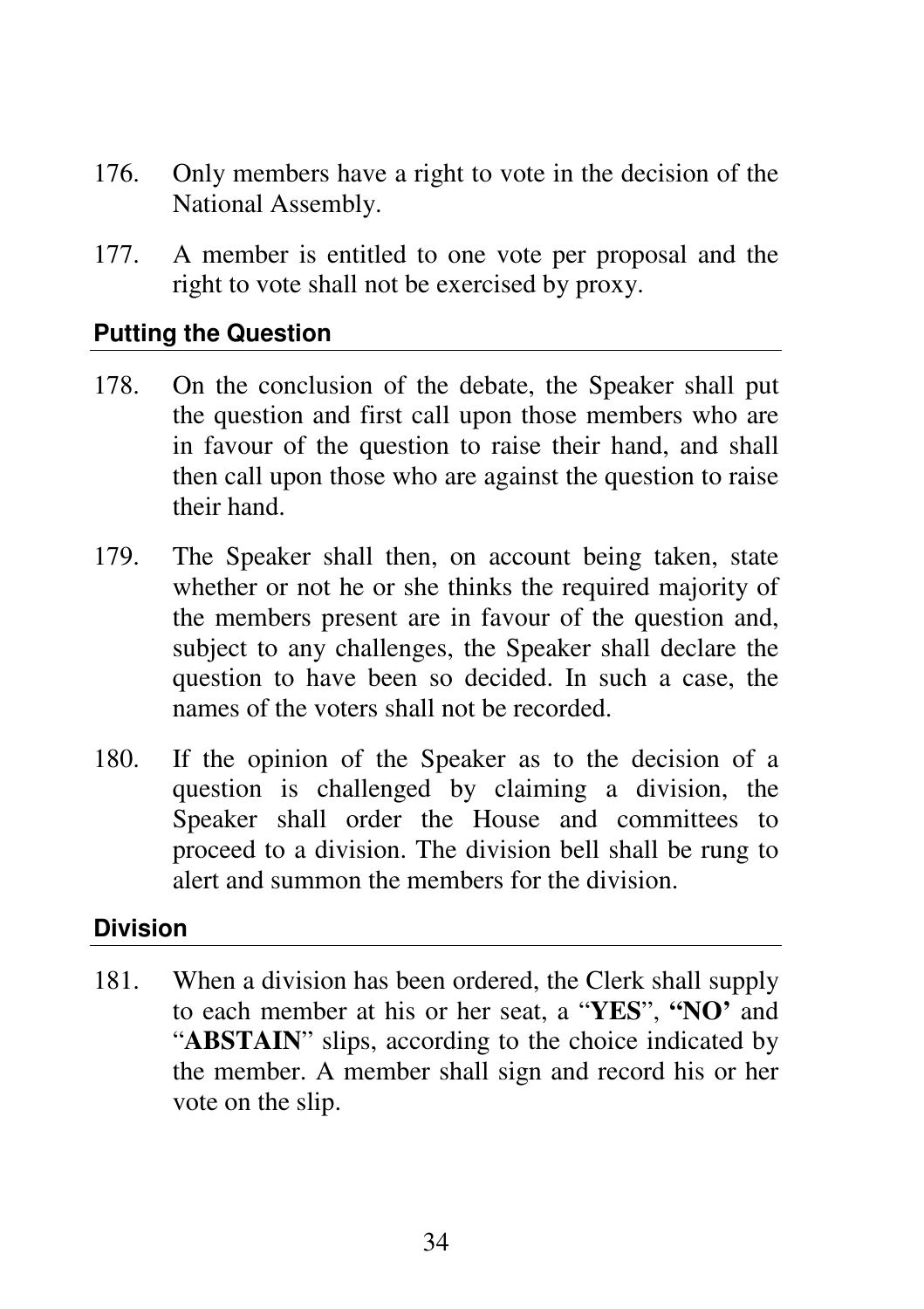- 182. After the members have recorded their votes, the Clerk shall collect the slips and bring them to the Table in the presence of the Assembly members where the votes shall be counted and the results shall be presented to the Speaker.
- 183. The result of the division shall be announced by the Speaker and it shall not be challenged.

### **Use of Electronic Voting System**

- 184. Unless the Speaker otherwise directs, where an electronic system of voting is provided in the House, it shall be put into operation and the members shall cast their votes from the seats respectively by pressing the buttons provided for the purpose.
- 185. After the result of the voting appears on the indicator board, the result of the division shall be announced by the Speaker and it shall not be challenged.

### **Dissenting Opinion**

186. Any member who does not concur with a decision shall have the right to enter his or her dissenting opinion in the minutes. However, no further debate on such an opinion shall be permitted.

# CHAPTER 20: LEGISLATIVE PROCEDURE

#### **General Provisions**

187. A Bill passed by Parliament shall come into force upon Assent of the Druk Gyalpo*.*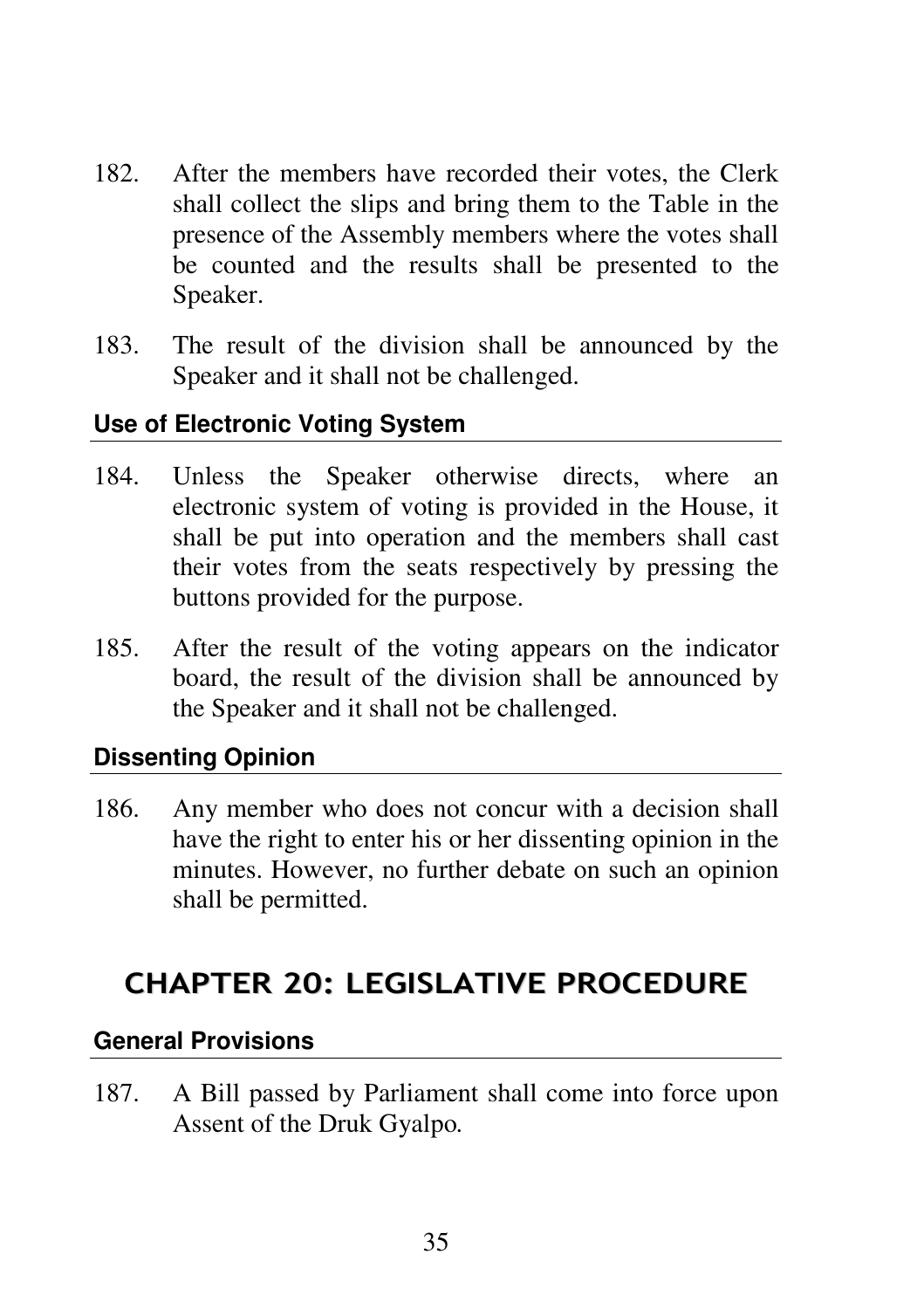- 188. A Bill pending in either House shall not lapse by reason of the prorogation of either House.
- 189. A Bill shall be passed by a simple majority of the total number of members of the National Assembly.
- 190. At any stage of a Bill which is under discussion in the House, the member in charge of a Bill may move for leave to withdraw the Bill.
- 191. The Secretary General shall publish a notice in the Gazette stating that the proposed legislation has been withdrawn.
- 192. All Bills before the Assembly or any committee on the last sitting day of a term of the Assembly or when the Assembly is dissolved shall lapse at the end of that day.
- 193. When a Bill has been passed or has been rejected during a session in any year, no Bill of the same substance may be introduced in the Assembly in that year except by leave of the Assembly.

# **Bills Originating in the Assembly**

# **Forms and notice of Bills**

- 194. Any member may move for leave to introduce a Bill of which he has given notice.
- 195. The period of notice of a motion for leave to introduce a Bill shall be one month unless the Speaker allows the motion to be made at shorter notice.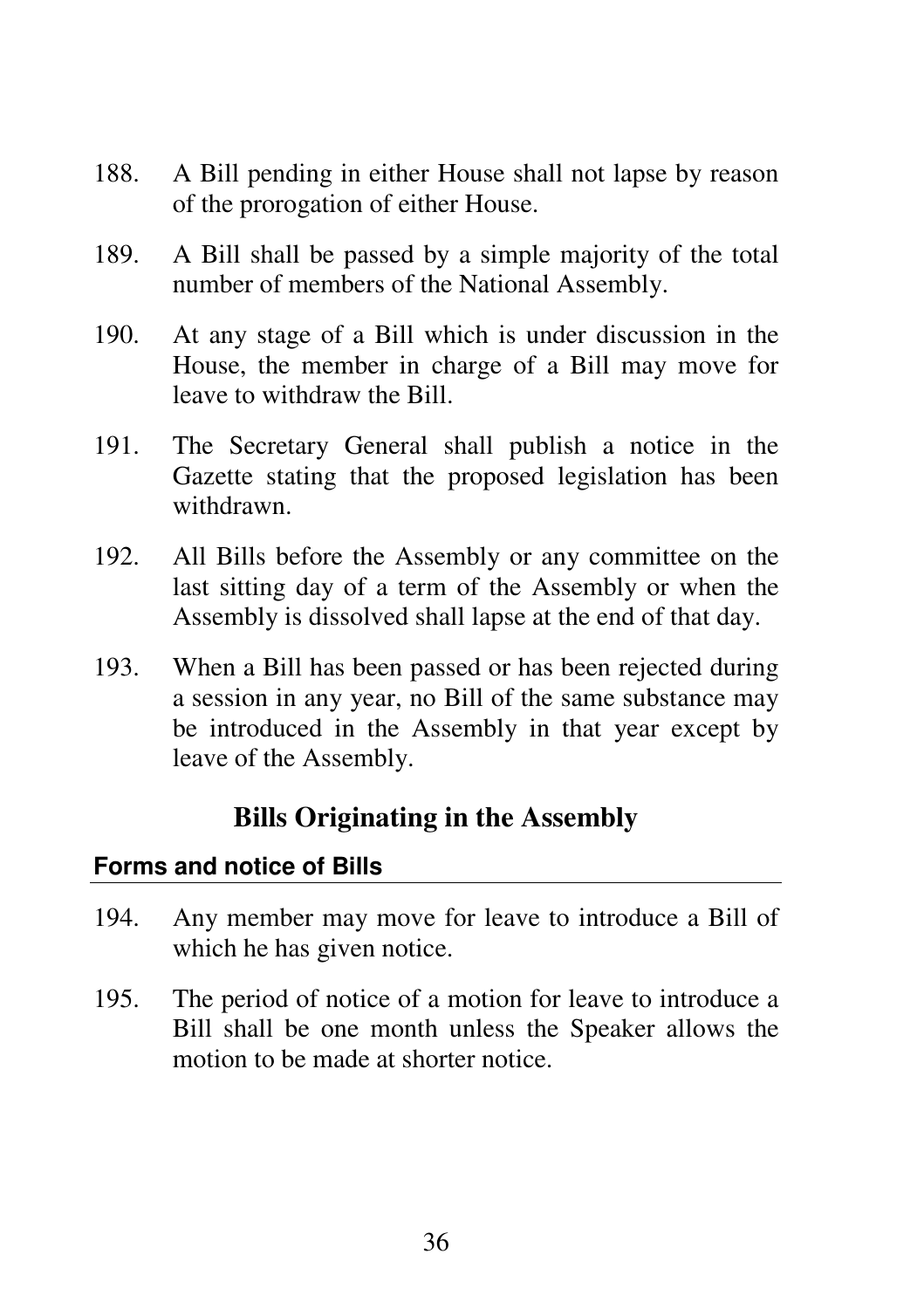- 196. The member shall submit to the Secretariat a copy of the Bill along with the Statement of Objects and Reasons, Memorandum regarding delegated legislation and Financial Memorandum.
- 197. The Bill must be signed by the member introducing it and may also be signed by any other member or members who support the Bill.
- 198. A member presenting a Bill shall be known throughout the subsequent proceedings on the Bill as the member in charge of the Bill. In the case of a Bill introduced jointly by more than one member, these members shall designate among themselves a member as the member in charge of the Bill at the time of presenting the Bill.
- 199. The Bill shall be placed on the Agenda of the Assembly for first reading.

### **Presentation and First Reading**

- 200. When a motion for leave to introduce a Bill is opposed, the Speaker may permit an explanatory statement from the member who moves and from the member who opposes the motion. The Speaker shall, without further debate put to question the motion to introduce the Bill.
- 201. If leave to introduce the Bill is given, an order shall be made for its second reading on such sitting day as the member presenting it shall name and the Bill shall be ordered to be printed.
- 202. An interval of not less than five days shall elapse between the first and second readings of a Bill, unless the House on motion made agree to proceed with the Bill at any earlier date.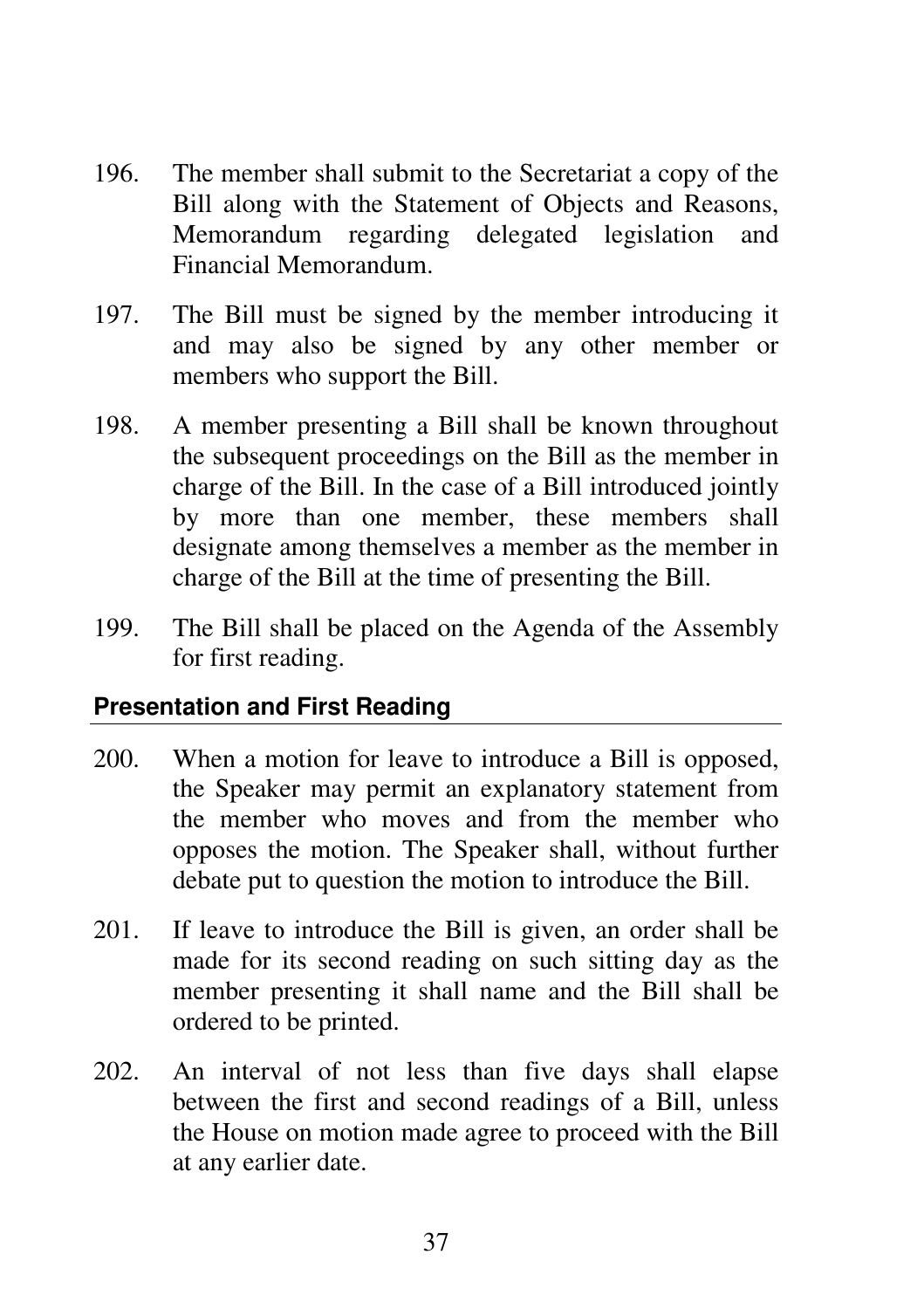# **Printing and Circulation of Bills**

- 203. The Secretary General shall be responsible for the printing of Bills. As soon as possible after the printing of a Bill, the Secretary General shall circulate a copy to every member, together with any explanatory statement provided by the member in charge of the bill.
- 204. The Secretary General shall as soon as possible cause every Bill to be published in the Official Gazette.

# **Second Reading of Bills**

- 205. No Bill shall be read a second time until it has been printed and circulated to members and has been published in the Official Gazette.
- 206. On a motion that the Bill be read a second time being made, the general merits and principle of the Bill may be discussed but the details of the Bill shall not be discussed further than is necessary to explain the principles.
- 207. When a Bill has been read a second time it shall be referred to the Legislative Committee or some other committee, unless the Assembly, on a motion which may be moved without any notice by any member, otherwise orders.
- 208. The Assembly may, while committing the Bill to the Committee, fix the date for commencement of the proceedings in the committee and for submitting its report to the Assembly.

# **Committee Stage**

209. The Committee to which the Bill is referred shall not discuss the merits of the Bill, but only its details.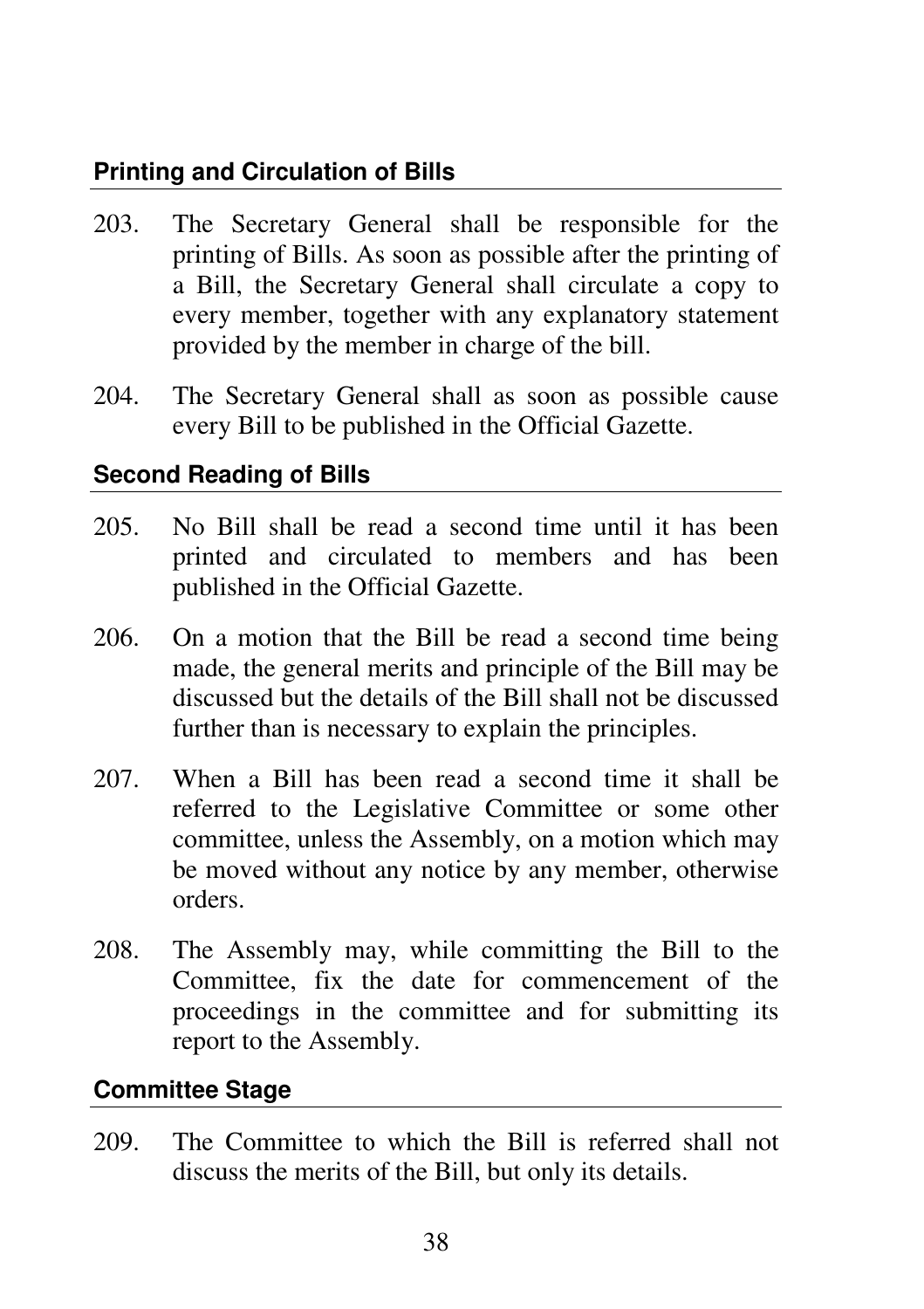- 210. The Committee shall examine every clause thereof and it shall have the power to make such amendments to the Bill as the Committee thinks fit, but the amendments must be relevant to the subject matter of the Bill and consistent with its nature and purpose.
- 211. When all the proceedings upon the Bill have been concluded, the Committee shall report the Bill to the House with or without amendments as the case may be.

# **Third Reading**

- 212. When a Bill has been reported from the Committee, the Assembly shall be deemed to have ordered the Bill to be set down for third reading and the notice of motion for third reading shall not be required to be given by the member in charge of the Bill.
- 213. If any member desires to delete or amend any provision contained in a Bill as reported from the Committee, the member may move that the Bill be recommitted either wholly or in respect only of some particular amendment or amendments.
- 214. The consideration of the Bill as reported from the Committee shall commence upon the lapse of three days following the day on which such report is laid on the Table of the Assembly.
- 215. Every member may, by giving one day notice, hand in to the Secretariat a copy of any amendment he may wish to move thereto.
- 216. Such amendments proposed to be moved by a member shall be within the scope of the Bill and shall not relate to grammatical and clerical errors.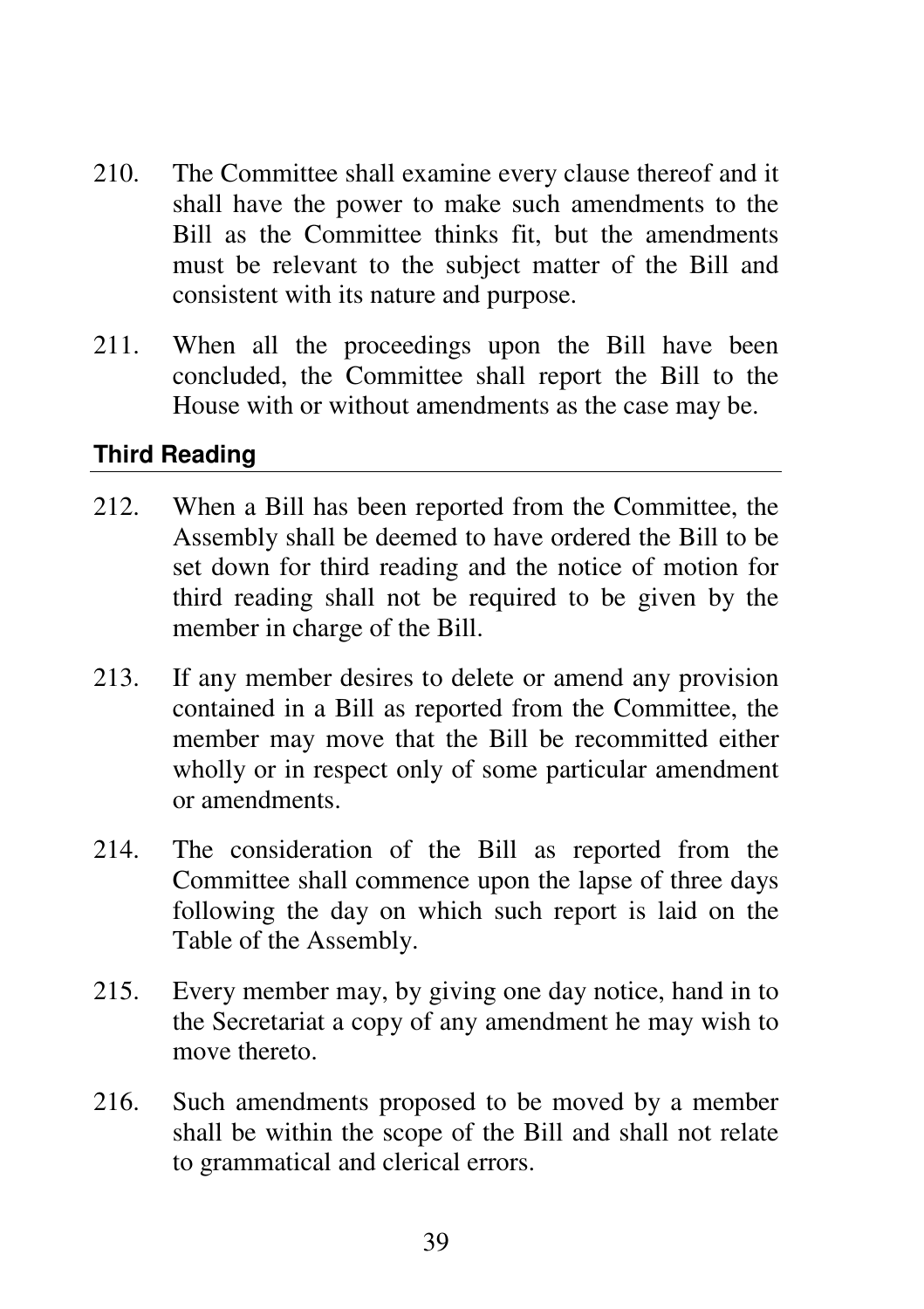- 217. The Speaker may refuse to propose an amendment which is, in his or her opinion, frivolous or meaningless.
- 218. The Secretariat shall, if time permits, make available to the members from time to time lists of amendments of which notices have been received.
- 219. During the debate on the Bill, the Speaker may submit the Bill to the House clause by clause and put questions on the clauses and amendments severally. However, in order to save time and repetition of arguments, a single discussion may be allowed to cover series of clauses and amendments.
- 220. When the debate has concluded and amendments to the Bill has been incorporated, the member in charge may move a motion that the Bill be passed. However, the motion shall not be moved on the same day on which debate on the Bill is concluded.

# **Passing of Bills**

- 221. The debate on a motion that the Bill be passed shall be confined to the submission of arguments either in support or for the rejection of the Bill. The members shall not refer to the details of the Bill further than is necessary for the purpose of his or her arguments.
- 222. Where a Bill is passed by the House, the Speaker shall have the power to correct patent, clerical or typographical errors in the Bill.
- 223. When a Bill other than money Bill is passed by the National Assembly, it shall be presented to the National Council within thirty days from the date of passing.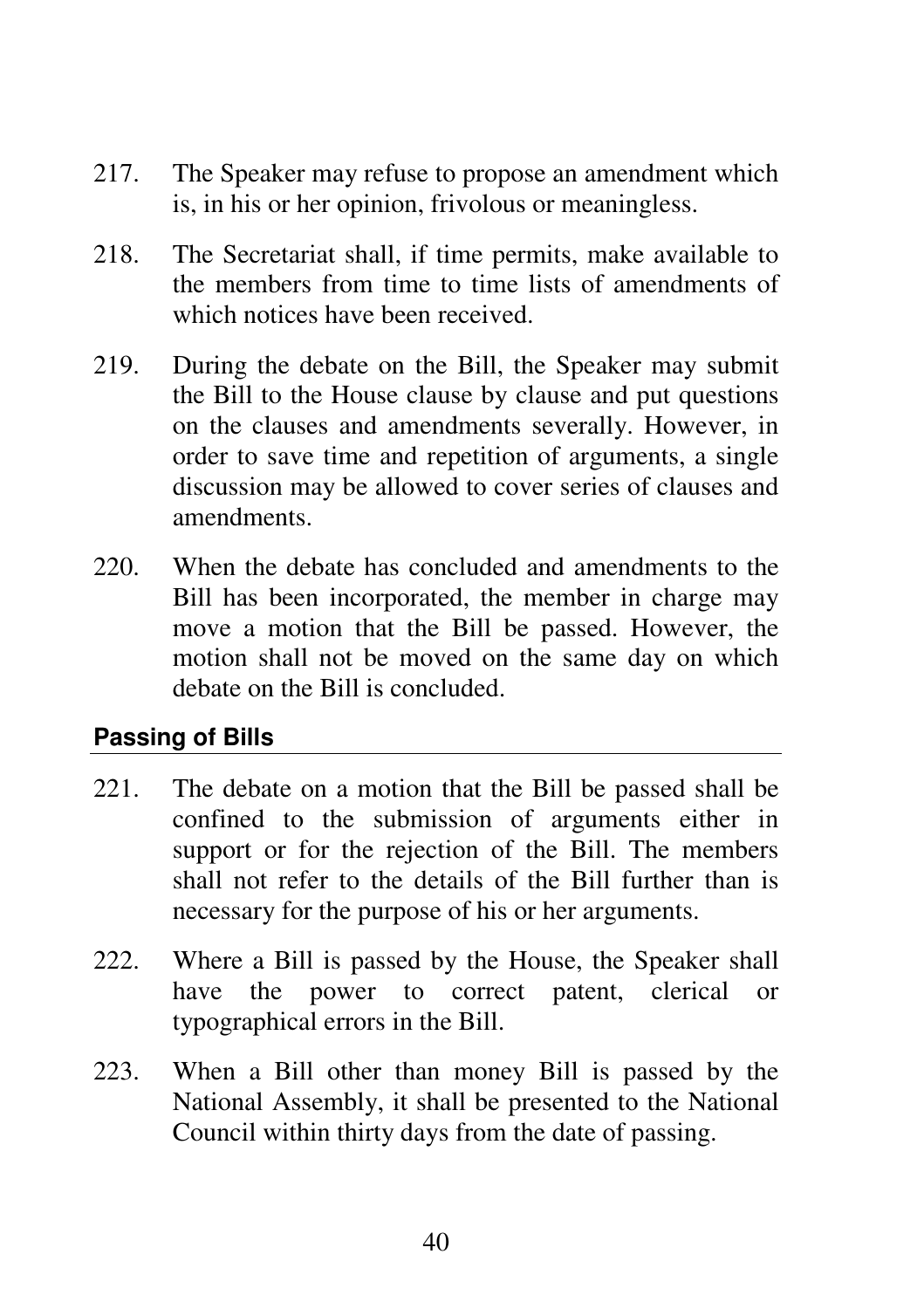# **Further Proceedings upon Bills**

- 224. If a Bill passed by the Assembly and transmitted to the Council is neither passed nor returned to the Assembly by the end of the next session, the Bill shall be deemed to have been passed by the Council which shall then be presented to the Druk Gyalpo for Assent within fifteen days.
- 225. If a Bill other than money Bill passed by the Assembly and transmitted to the National Council is passed by the Council without amendment, the message received from the Council to that effect shall be reported to the House.
- 226. If a Bill other than money Bill passed by the Assembly and transmitted to the Council is returned with amendments, the member in charge of the Bill may move for the consideration of the said amendments forthwith or on future date.
- 227. Upon consideration of the amendments, the House may agree, or disagree or make amendments thereto, or may propose amendments in lieu thereof. However, only those amendments which are relevant and consequential to the subject matter of an amendment made by the Council shall be proposed or moved.
- 228. If the Assembly agrees to the amendments made by the Council, a message to that effect shall be sent to the Council. However, if the Assembly disagrees or refuses to incorporate the amendments, the Bill shall be submitted to the Druk Gyalpo who shall then command the Houses to deliberate and vote on the Bill in a joint sitting.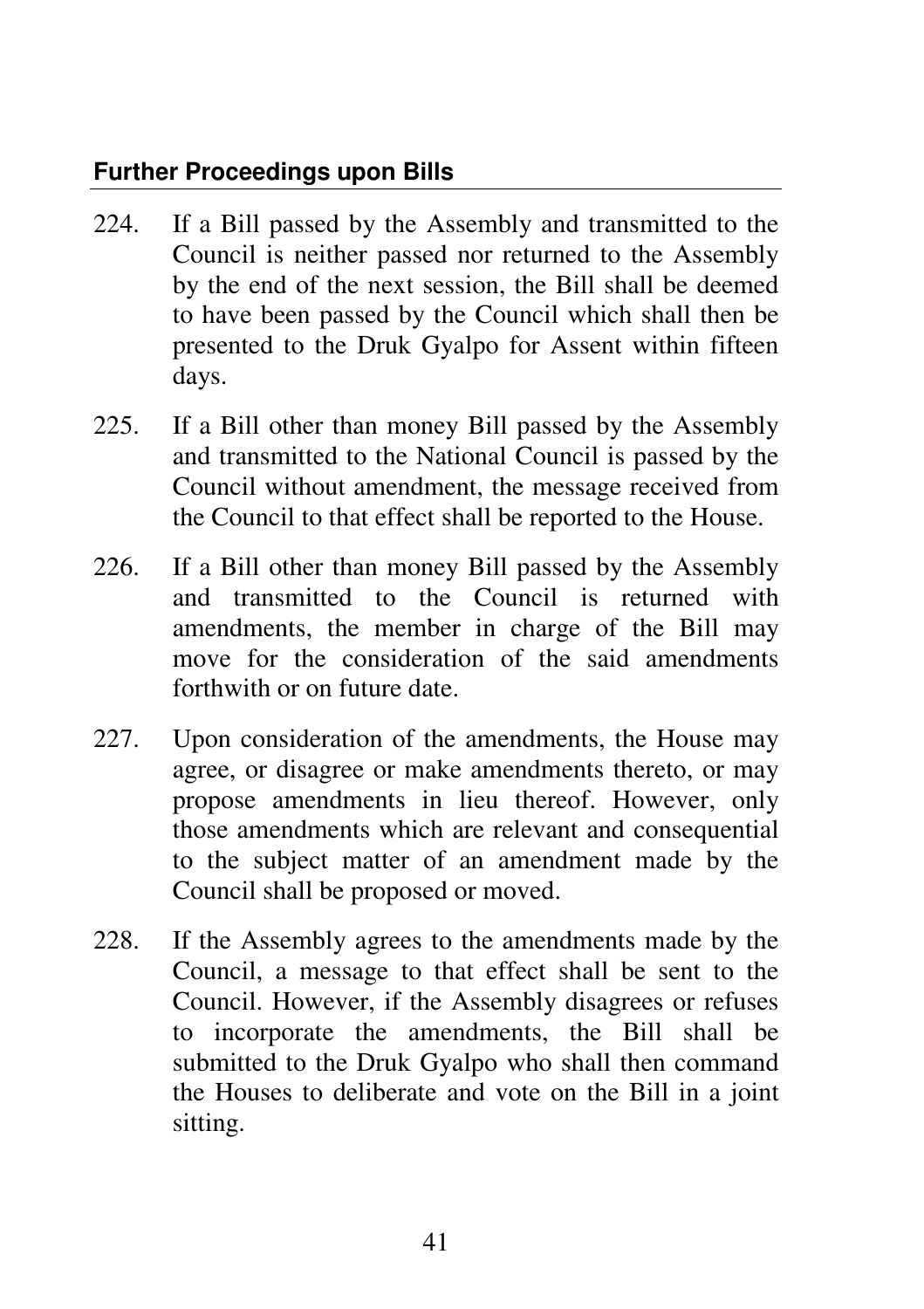# **Assent of Bills Passed**

- 229. When a Bill is passed by the Houses and is in possession of the Assembly, the Bill shall be signed by the Speaker and submitted to the Druk Gyalpo for Assent within fifteen days from the date of passing of the Bill.
- 230. One copy of the Bill so Assented to by the Druk Gyalpo shall be preserved for verification and record and shall not be allowed to pass out of the House without the permission of the Speaker.

### **Bills Received From the National Council**

- 231. Where a Bill has been presented to the Assembly after it has been introduced and passed by the National Council, the National Assembly may pass that Bill no later than the next session of the National Assembly. In case of Urgent Bills, they shall be passed in the ongoing session of the National Assembly.
- 232. A Bill originating in the National Council and presented to the Assembly shall, as soon as possible, be laid on the Table and set down in the Agenda.
- 233. Once the Bill is set down in the Agenda, the proceedings on the Bill shall be as provided in Sections 200 to 223 of this Act.

### **Money Bills**

- 234. Money Bills and Financial Bills shall originate only in the National Assembly.
- 235. Only the Finance Minister may introduce a Money Bill in the Assembly.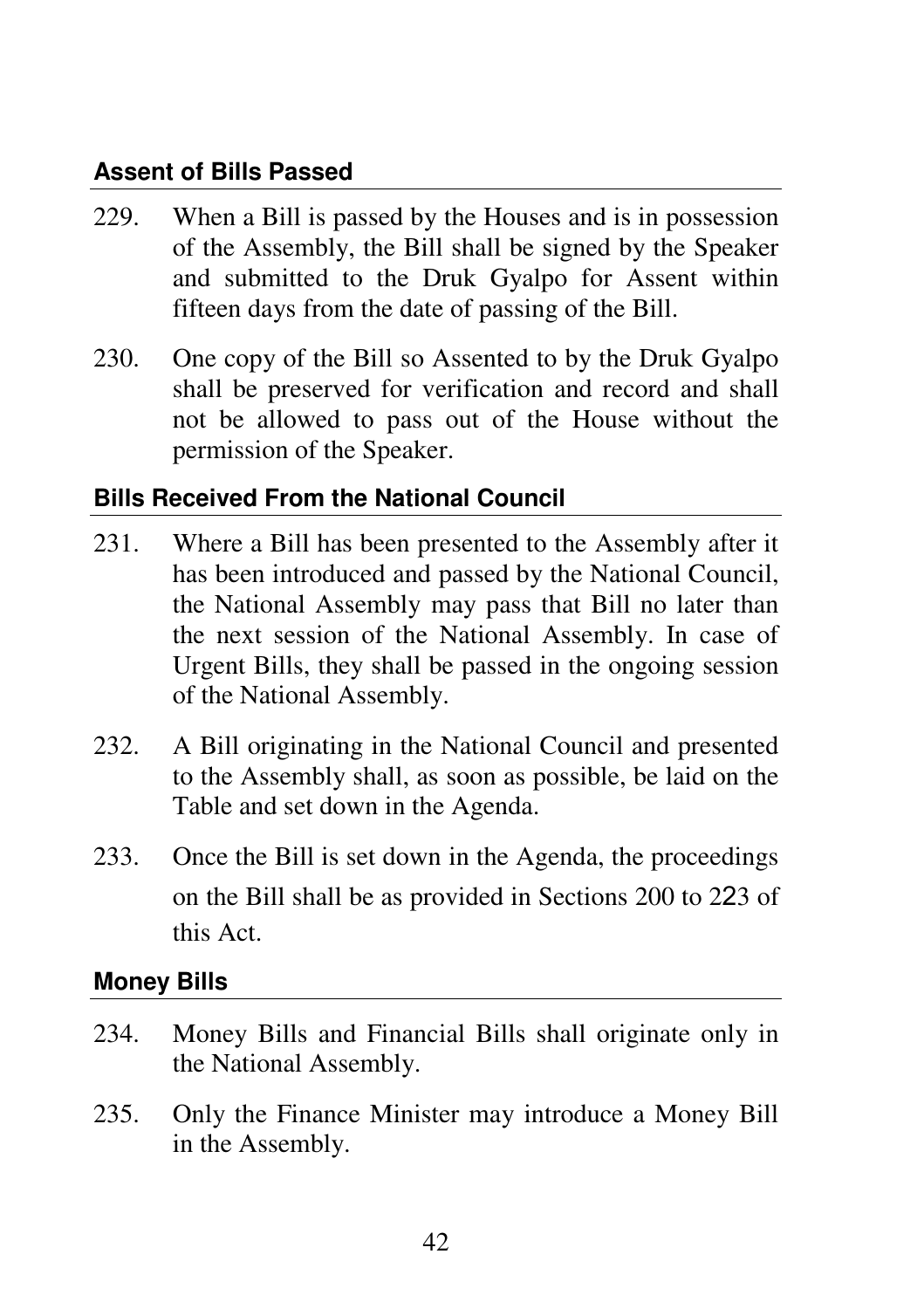- 236. The Finance Minister shall deliver an introductory speech in the Assembly on the appointed day.
- 237. When a Money Bill passed by the National Assembly is presented to the National Council, the Speaker shall endorse that it is a Money Bill.
- 238. If any question arises whether a Bill is a Money Bill or not, the decision of the Speaker thereon shall be final.

# CHAPTER 21: FINANCIAL PROCEDURE

- 239. Except as otherwise specifically provided in this Chapter, the procedure in regard to Appropriation Bill and Supplementary Appropriation Bill shall be the same as for Bills generally with such modifications as the Speaker may consider necessary.
- 240. The Budget, Appropriation Bill and Supplementary Appropriation Bill shall not be referred to any committee.

#### **Budget**

- 241. The Finance Minister shall, in respect of each financial year, present to the House the annual budget along with a report on the budget of the previous fiscal year.
- 242. The Budget shall be presented to the House in such form as the Finance Minister may consider suitable.
- 243. On the day to be appointed by the Speaker, in consultation with the Leader of the House and for such times as the Speaker may allot for this purpose, the House shall be at liberty to discuss the budget as a whole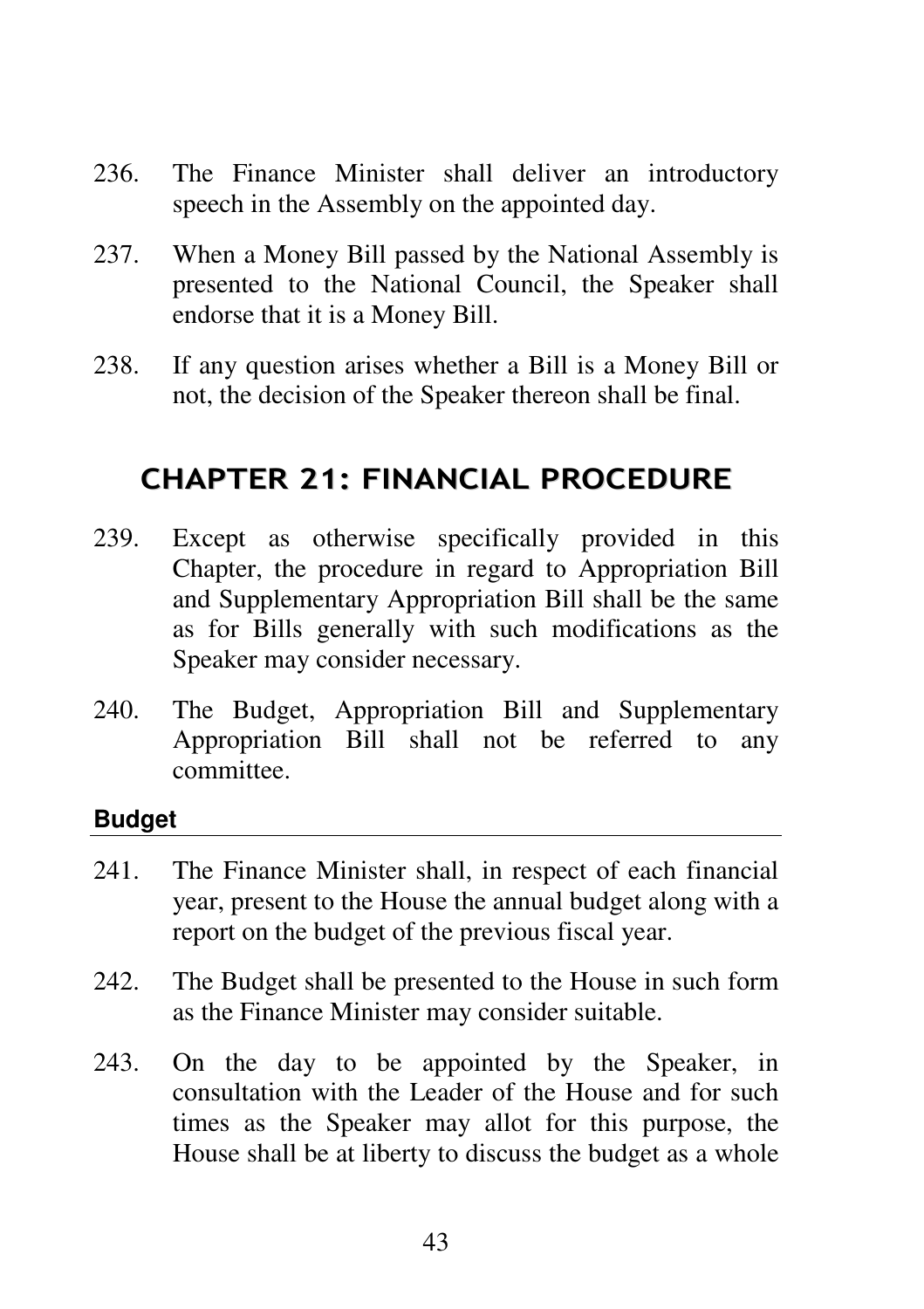or any principles of Government policy and administration as indicated in and by the budget.

- 244. The Finance Minister shall have the right of reply at the end of the discussion.
- 245. The Speaker shall allot so many days as may be compatible with the public interest for the discussion and voting on the budget.
- 246. The Finance Minister may, from time to time, introduce in the House a Supplementary Appropriation Bill which shall be discussed and voted on by the National Assembly.

# CHAPTER 22: REPORTING OF PROCEEDINGS AND RESOLUTION

### **Record of Proceeding**

- 247. The Secretariat shall draw up records of proceedings at each sitting of the National Assembly and it shall ensure that the reports of the proceedings are verbatim. This report shall be known as Official Report of the National Assembly.
- 248. The Official Report shall contain all the items of business taken up by the Assembly and it shall be recorded according to the Agenda.
- 249. The Secretary General shall submit the report of resolutions to the National Assembly for endorsement wherein a member may bring to the notice of the National Assembly any patent error, which shall stand corrected but such resolutions once adopted shall not be permitted for deliberation.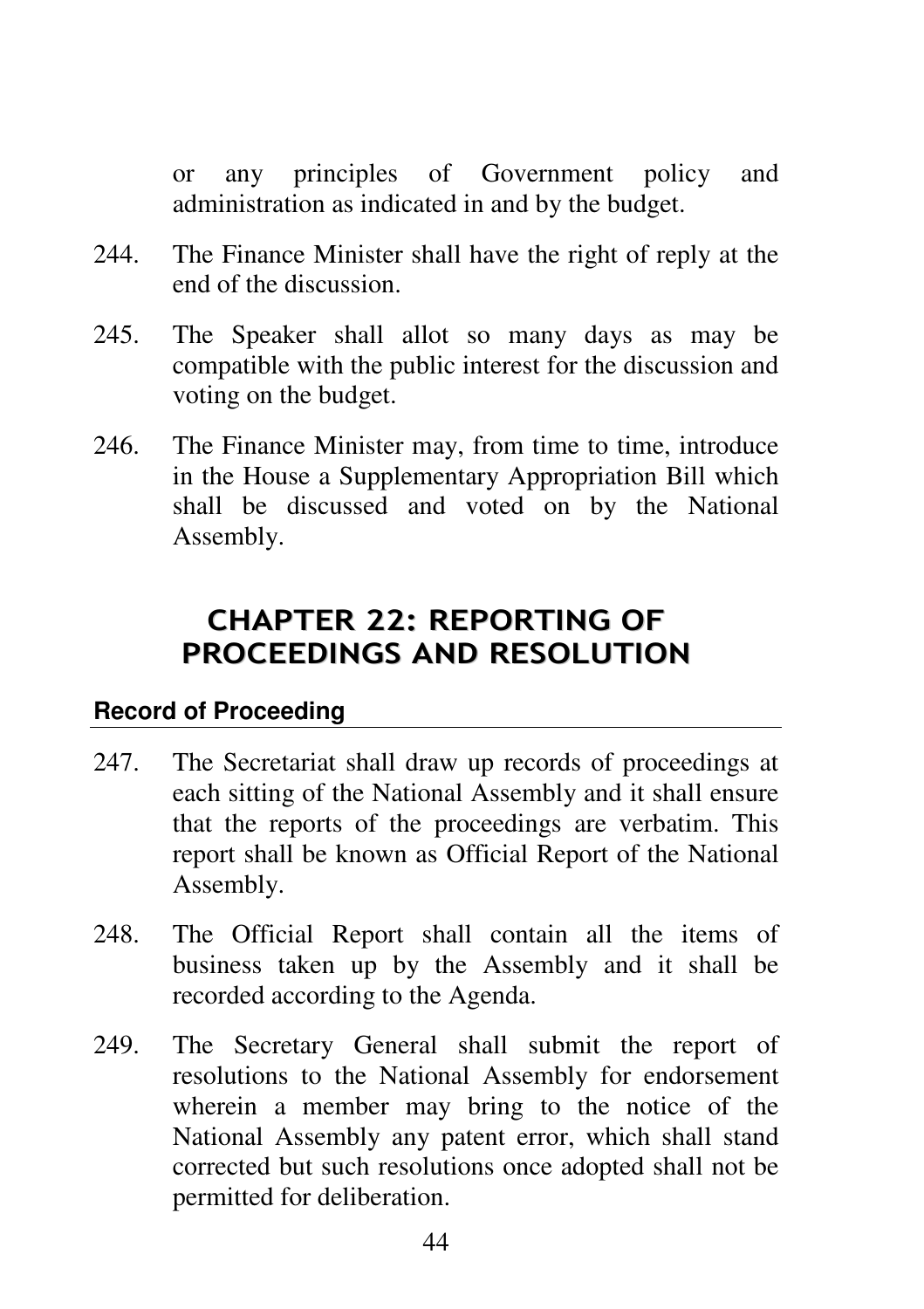# **Distribution of the Copies of the Resolution**

250. Soon after the adoption of the resolution, the Secretariat shall distribute copies of the resolution to the members and other officials, ministries and departments.

### **Record of Votes**

- 251. The Secretary General shall cause the votes of each member to be recorded and disclose such records, except in the case of voting through a secret ballot.
- 252. The casting of votes to elect, remove or give approval to a person for holding office shall be through a secret ballot.

# CHAPTER 23: PRIVILEGES, IMMUNITIES AND **SALARIES**

### **Freedom of Speech and debate**

253. There shall be freedom of speech and debate in or before the National Assembly and any committee thereof, or any joint committee of Parliament, subject only to the restrictions placed on such freedom in terms of or under the Constitution and this Act.

# **Right to Information**

254. A member shall have the right to be provided with information by the Government and to inspect documents on any matter of relevance to the exercise of his or her Parliamentary mandates.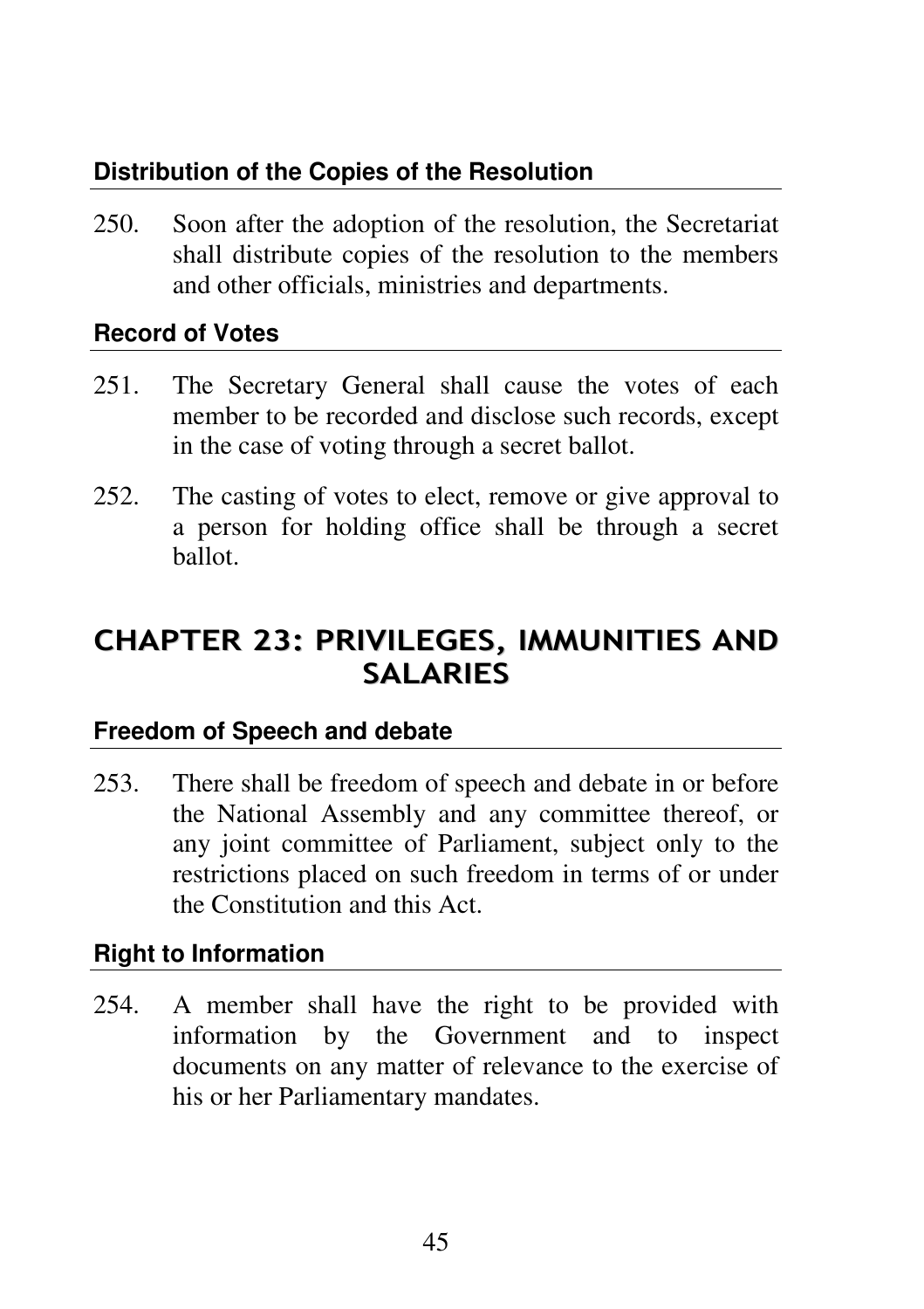# **Guarantee of Attendance at Sessions**

- 255. The members of the National Assembly or any Committee thereof shall be immune from any inquiry, arrest, detention or prosecution on account of any opinion expressed in the course of the discharge of their functions or vote cast and no person shall be liable in respect of any report, paper or proceedings made or published under the authority of National Assembly.
- 256. The immunities herein granted shall not cover corrupt acts committed by the members in connection with the discharge of their duties or cover other acts of accepting money or any other valuables in consideration to speak or to vote in a particular manner.
- 257. Without prejudice to Section 256, no member shall be liable to arrest or detention during any session of the National Assembly, or during the fifteen days preceding or the fifteen days following such session without the permission of the Speaker.
- 258. Section 257 shall not apply to a precautionary arrest due to a risk of absconding or in the event of the member being caught in the act of committing a felony.
- 259. A member shall be exempted from appearing as a witness in court or before any body or person empowered to summon witnesses while the Assembly or a committee or sub-committee in whose work he or she is taking part is sitting, and during the two preceding and two following days.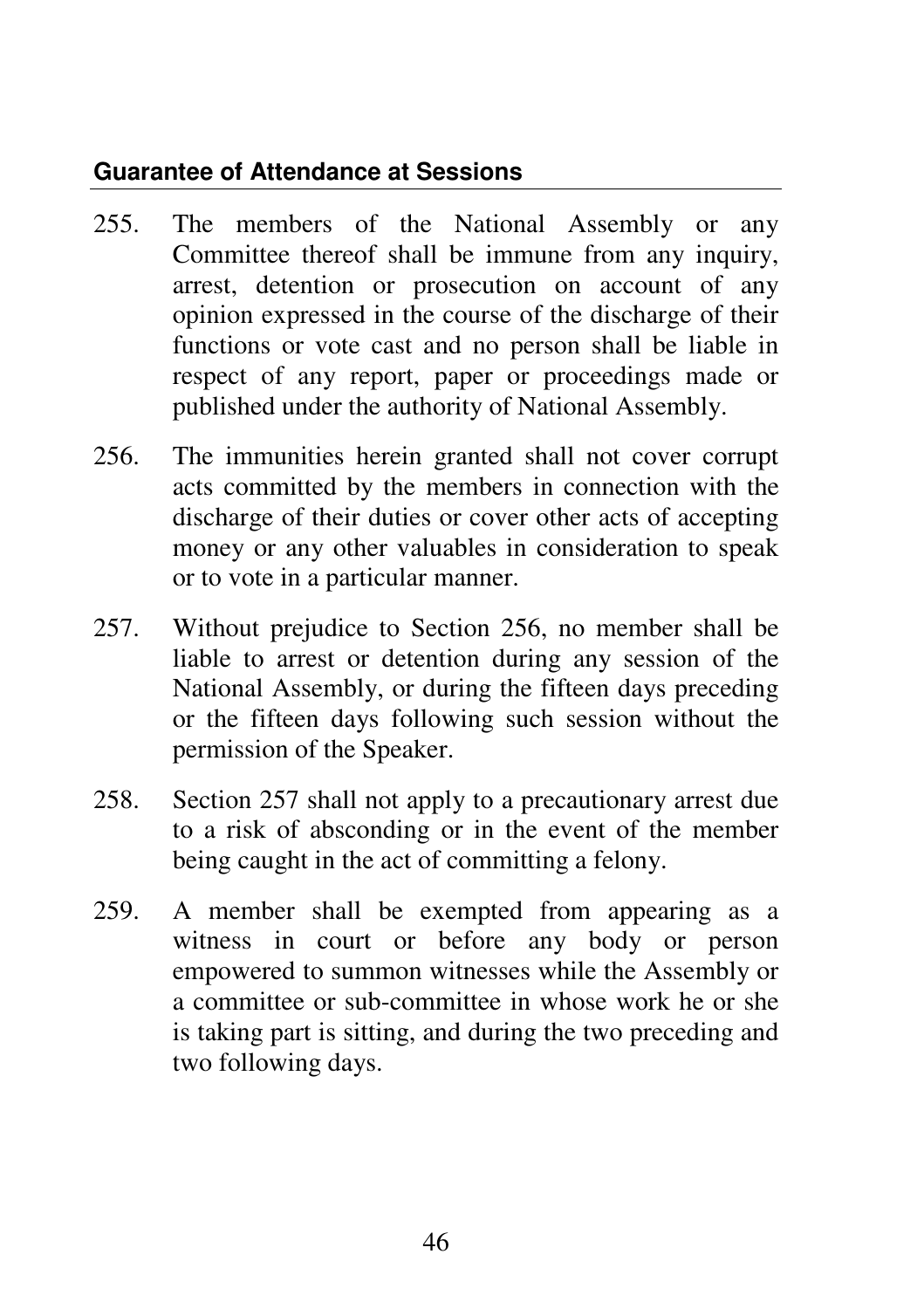260. The Speaker may exempt personnel of the National Assembly Secretariat from appearing as a witness in a court, or before any body or person empowered to summon witnesses where he considers his or her presence is required for the proper functioning of the Assembly and its services.

### **Salary, Allowance and Travel Expenses**

- 261. Salary, Allowances, benefits and other emoluments of the members of the National Assembly shall be in accordance with the Parliamentary Entitlements Act of the Kingdom of Bhutan.
- 262. If a member does not arrive in time for a parliamentary session or if, without the permission of the Speaker, fails to appear and has no acceptable excuse, the National Assembly may impose as a sanction the forfeiture of the whole or a part of his or her salary or allowance.

# **Breach of Privileges**

- 263. When any individual or authority disregards any of the privileges, either of the members or of the National Assembly, an offence of breach of privilege is committed.
- 264. Breach of privileges and contempt shall include:
	- (a) Refusing to comply with an order of the Assembly or a committee;
	- (b) Giving false or incomplete testimony before the Assembly or a committee;
	- (c) Presenting a false document to the Assembly or a committee with intent to deceive;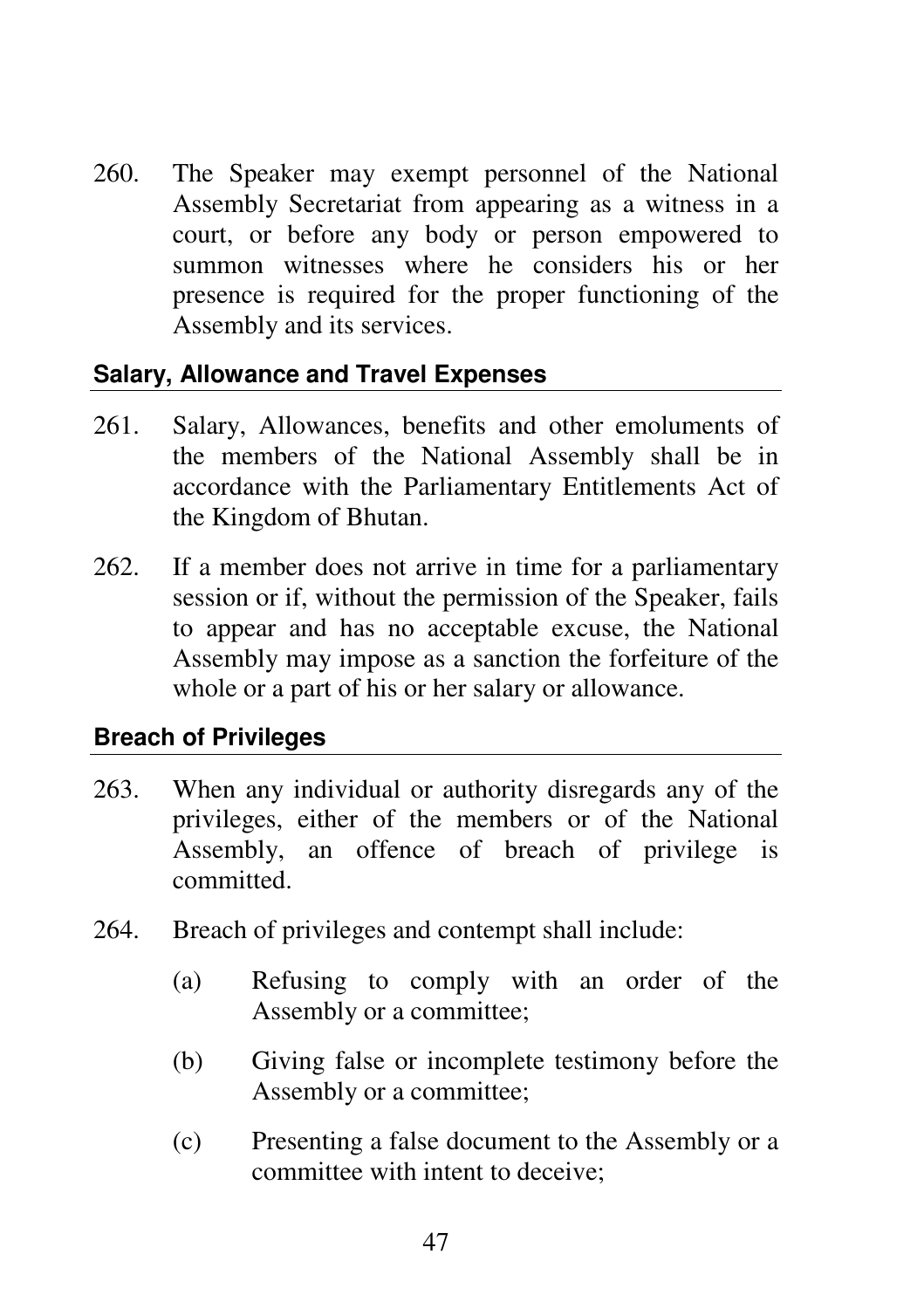- (d) Publication of false or distorted report of the proceedings of the Assembly;
- (e) Forging, falsifying or altering any document of the Assembly or a committee or any document tabled or presented before it;
- (f) Creating disturbance liable to disrupt the course of parliamentary proceedings;
- (g) Using or threatening to use force or using undue pressure to have a sitting cancelled or suspended;
- (h) Assaulting, interfering with, bullying or threatening the members of the Assembly in the carrying out of their parliamentary duties or members of the personnel of the Assembly in the carrying out of their parliamentary duties;
- (i) Bribing or attempting to bribe a member of the Assembly or a member of the personnel of the Assembly;
- (j) Misconduct in the Assembly or committee;
- (k) Attempting to influence the vote, opinion, judgment or action of a member by means of deceit, threat or undue pressure;
- (l) Suborning or attempting to suborn or threatening a person in regard to any evidence to be given by him before the Assembly, a committee or a subcommittee; or
- (m) Performing an act contrary to the parliamentary immunity conferred on a member.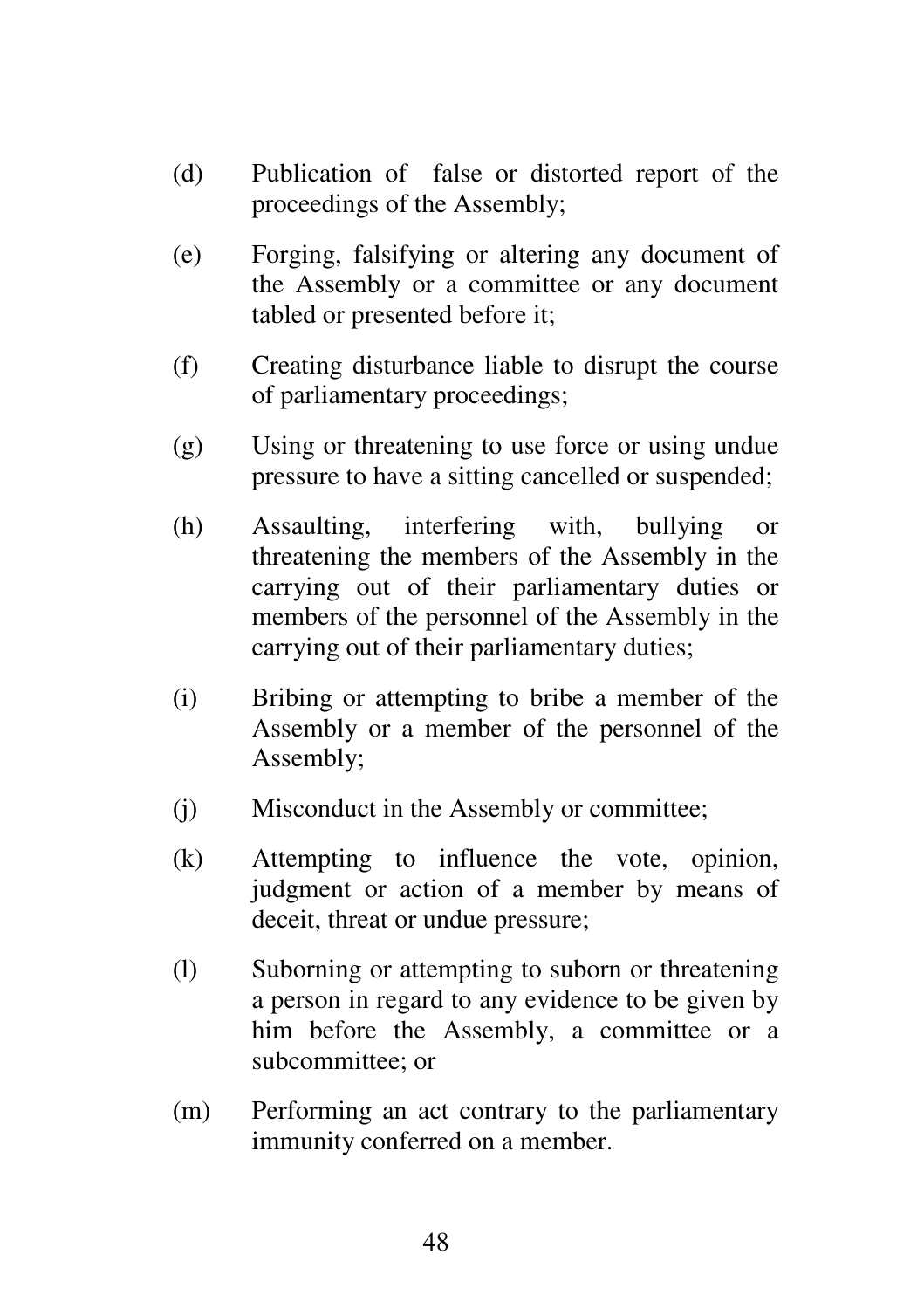265. The punishment for breach of privilege shall be as provided in Chapter 27 of this Act.

# CHAPTER 24: CODE OF CONDUCT

#### **Conduct of Members**

- 266. Members shall at all times conduct themselves in a courteous and respectful manner and shall respect the authority of the Speaker. In particular, members shall not speak or stand when the Speaker is speaking.
- 267. Members shall clad themselves in the national dress with *Tshoglam* and *Kabney* and members conferred with *Dhar* and *patang* shall, in addition, wear their *patang*.
- 268. Members shall refrain from eating, smoking or using electronic equipment, including cellular phones or lap top computers on the floor of the House.
- 269. Members shall refrain from loud laughter, clapping or using profane, offensive, vulgar or unparliamentary expression.
- 270. A member shall not read any book, newspaper or other documents except in connection with the business of the House;
- 271. Members shall refrain from engaging in conversation or walking in the House when a member is speaking.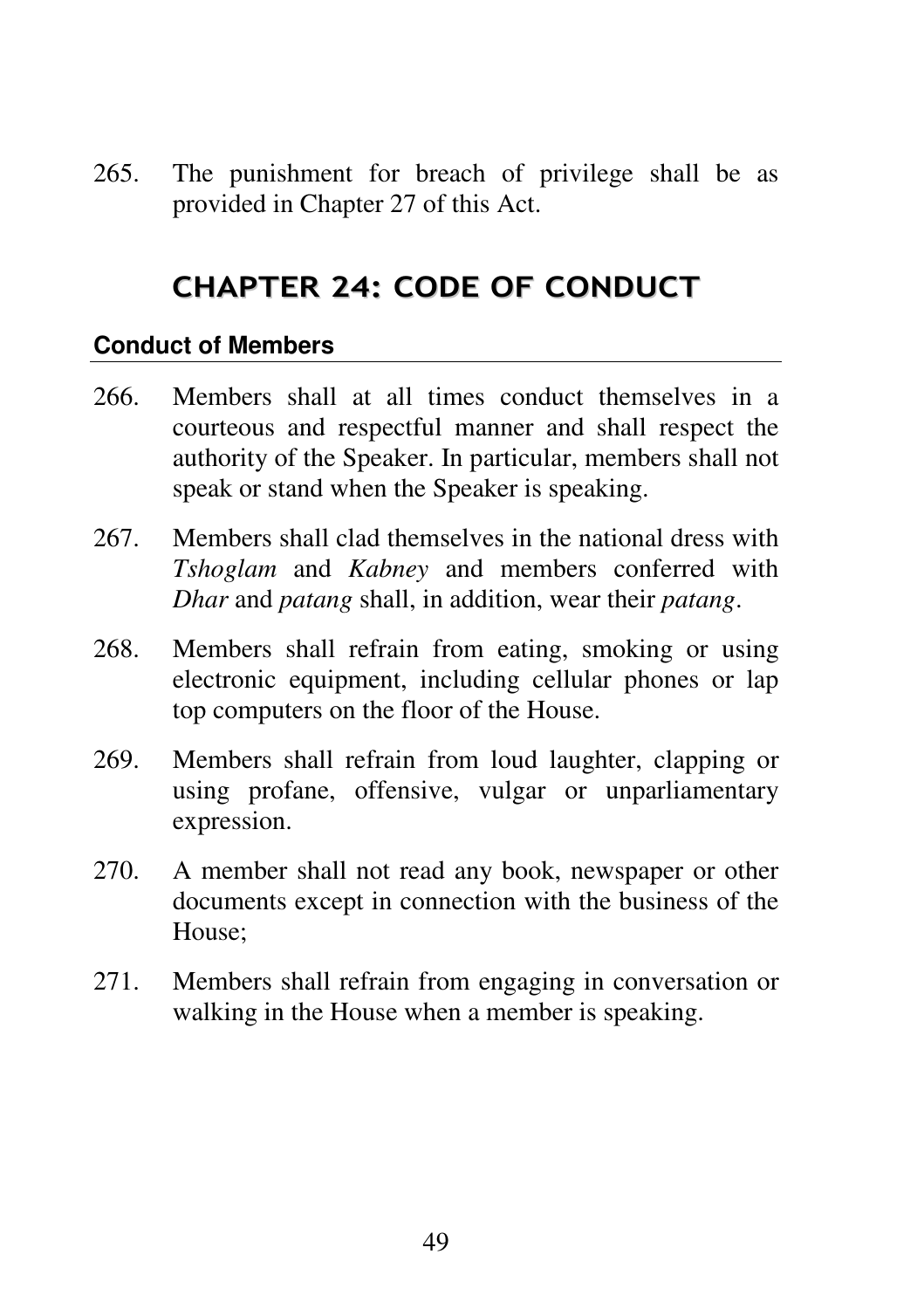- 272. If a member has to leave the National Assembly Hall under compelling situation, the member shall fold down his or her *Kabney* while leaving and re-entering as a gesture of respect to the House.
- 273. Every member shall subscribe to maintaining the decorum and dignity of the House and shall desist from acts of defamation and use of physical force.
- 274. A member shall not indulge in any activity that adversely affects the National Assembly, national sovereignty and integrity of Bhutan and shall be accountable to the National Assembly for his or her actions.
- 275. A member shall at all times conduct himself or herself in a manner which will tend to maintain and strengthen public trust and confidence in the integrity of the National Assembly and never undertake any action which would bring the House into disrepute.
- 276. A member shall not use information which is not in the public domain, or information obtained in confidence in the course of their parliamentary duties to further the member's private interests or those of a member of his or her family, or to further another person's private interests.
- 277. A member shall ensure that his or her personal conduct is consistent with the dignity, reputation and integrity of the National Assembly.
- 278. No member shall impose threat, intimidation or use individual influence to encourage another member to make any remarks in the National Assembly.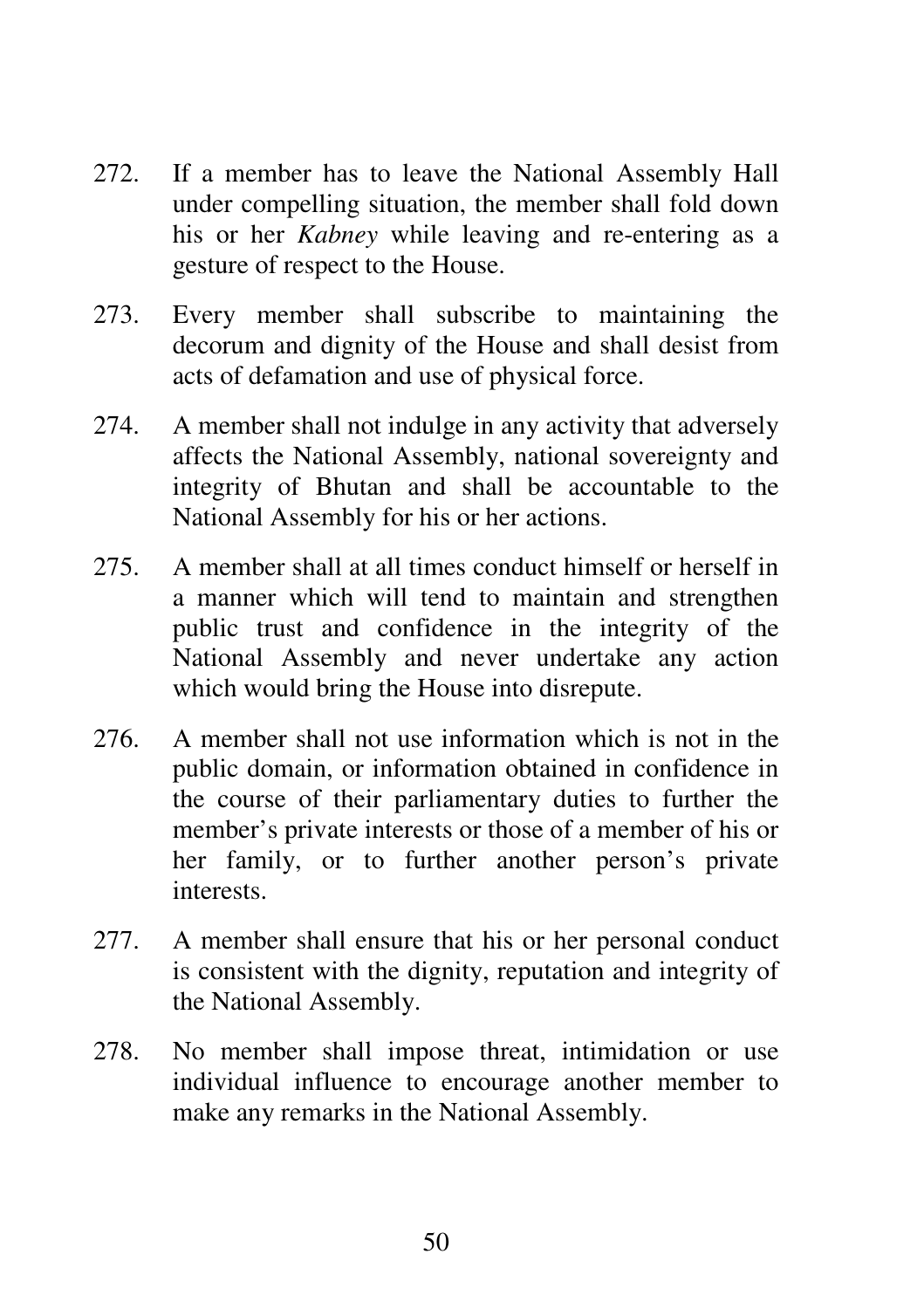- 279. A member shall declare all gifts and benefits received in connection with their official duties, in accordance with the rules prescribed by Anti Corruption Commission.
- 280. A member shall not accept decorations from foreign countries and shall before receiving international awards inform the national assembly. The national assembly shall decide whether the international award in question can be accepted by the member.
- 281. A member shall not maintain or operate bank account in any country outside Bhutan.

### **Incompatible Offices**

- 282. A member shall not hold any office under the Government, public companies or corporations.
- 283. Any office to which remuneration from a non-profit international organization is attached is also incompatible with the office of member.
- 284. A member shall not simultaneously belong to different committees, commissions or Boards except as otherwise provided by law made by Parliament.
- 285. A member who, when elected, is in an incompatible office shall, before making the oath, resign from the incompatible office.
- 286. If an office incompatible with parliamentary duties devolves upon a member during his or her term, he or she must resign from one or the other within thirty days. The member shall not sit in the Assembly during such time.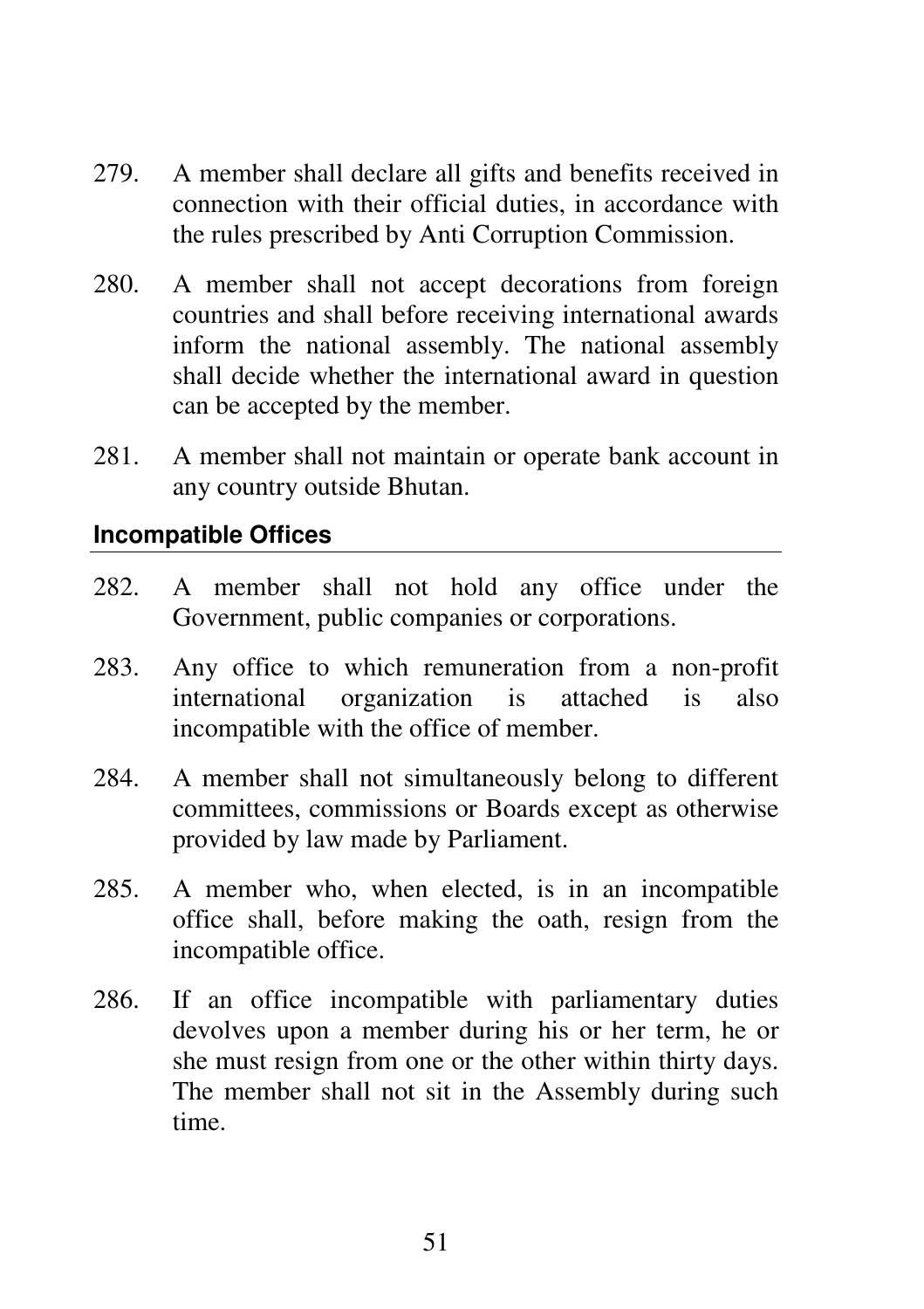287. Section 282 does not include the office of a member of the Lhengye Zhungtshog or any office that is held by a member of the Lhengye Zhungtshog as such a member.

### **Conflicts of Interest**

- 288. A member must avoid putting himself in situations where his or her personal interest may influence the carrying out of his or her duties.
- 289. Members whose personal interests are directly affected by any matter being considered shall indicate and declare their personal interest when making a statement in the House or in the Committees.
- 290. No member shall solicit, accept or receive any remuneration, benefit or profit whatever in exchange for taking a position on a Bill, a resolution or any question put or to be put to the Assembly or a committee.

### **Complaints**

- 291. A member may bring a complaint before the Assembly accusing another member of holding or having held an incompatible office or having been in a situation of conflict of interest.
- 292. The bringing of a complaint before the Assembly by a member against another member without a serious reason constitutes a breach of the privileges of the Assembly.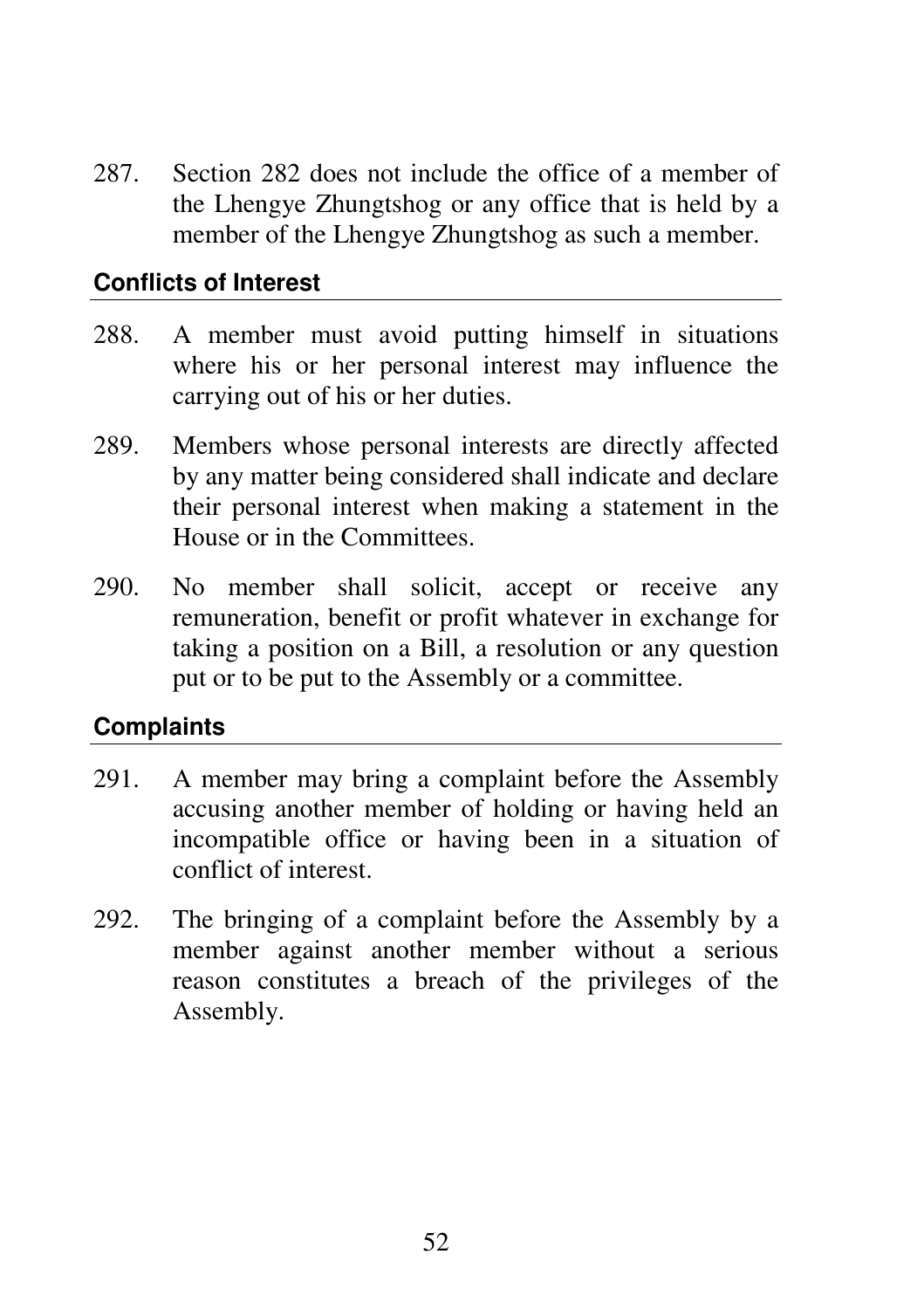# CHAPTER 25: COMMITTEES

### **Standing Committees**

- 293. The National Assembly shall appoint committees, composed of members of National Assembly, to examine any matter within the jurisdiction assigned to them by the House, and to carry out any mandate given to them by the House.
- 294. A committee may sit whilst the House is sitting provided that on a division being called in the House, the Chairman of the committee shall suspend the proceedings in the committee for such times as will in his or her opinion enable the members to vote in a division.

### **Select or Ad Hoc or Special Committees**

- 295. The National Assembly may appoint or select ad hoc or special committees at any time by issuing a Standing Order or by passing a Resolution specifying the committee's composition, responsibilities, terms of reference and powers.
- 296. Such committees shall cease to exist at the end of a session or at the dissolution of the House or after the presentation of its report to the House.

### **Joint Committees**

297. A Joint Committee composed of members from both the Houses may be established by an Act of Parliament or by concurrent resolution of both the Houses.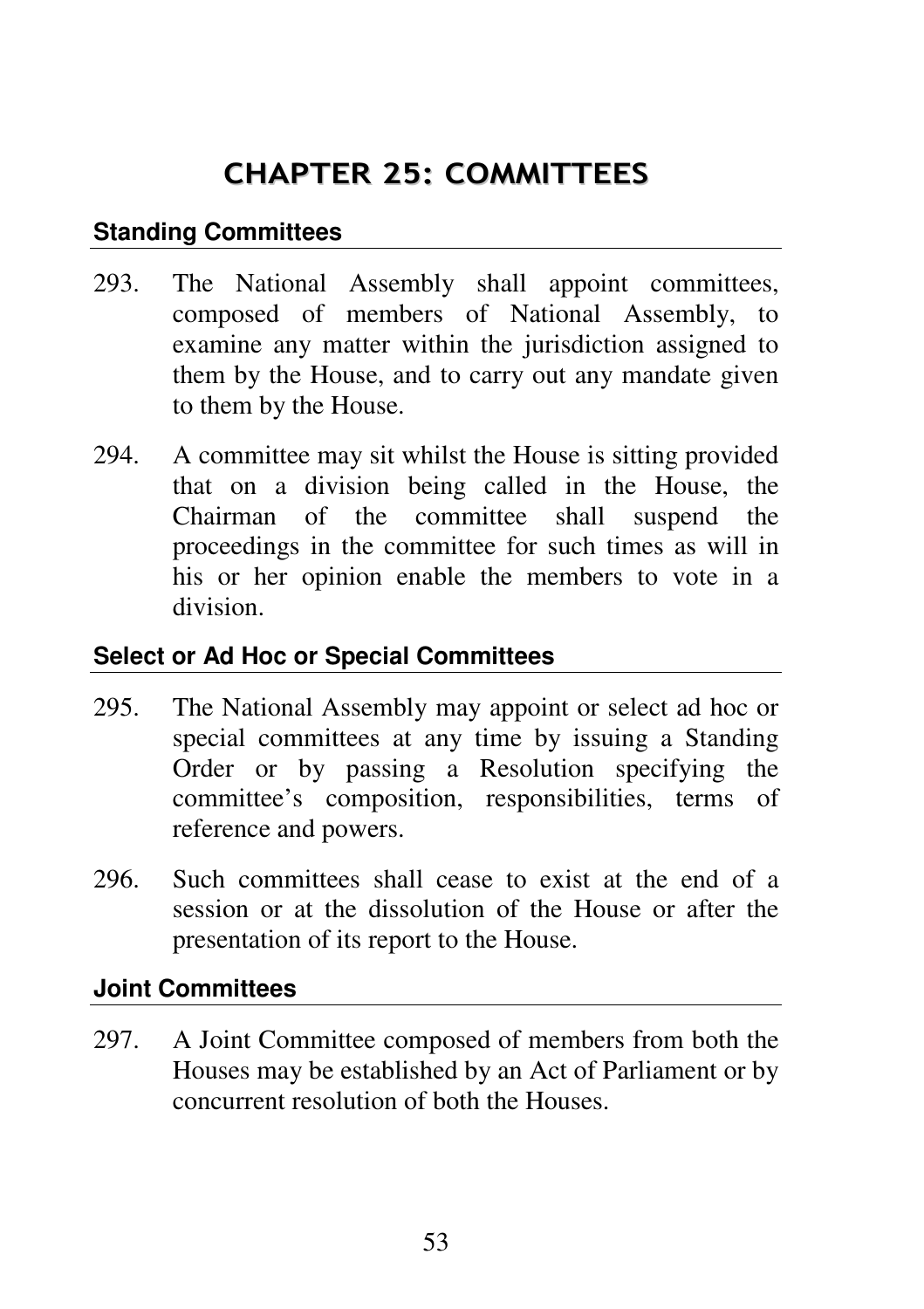### **Proposal by Committee**

298. A committee may introduce legislative Bills and other agenda with respect to matters which fall under the jurisdiction of the Committee.

### **Procedure in the Committees**

299. The National Assembly Committees Act as enacted by Parliament of Bhutan shall govern any matters related to the Committees under the National Assembly.

# CHAPTER 26: ADMINISTRATION OF THE NATIONAL ASSEMBLY

- 300. In order to support the activities and to manage the administrative affairs of the National Assembly, the Secretariat of the National Assembly shall be established in the National Assembly.
- 301. The Secretariat shall assist the National Assembly in the fulfillment of its duties.
- 302. The Secretariat shall be an independent and non-partisan institution headed by the Secretary-General.
- 303. The Druk Gyalpo shall, by warrant under his or her hand and seal, appoint the secretary general of the national assembly on the recommendation of the Royal Civil Service Commission.
- 304. The Secretary General shall, under the supervision of the Speaker, manage the affairs of the National Assembly and be responsible for the administration of the National Assembly Secretariat.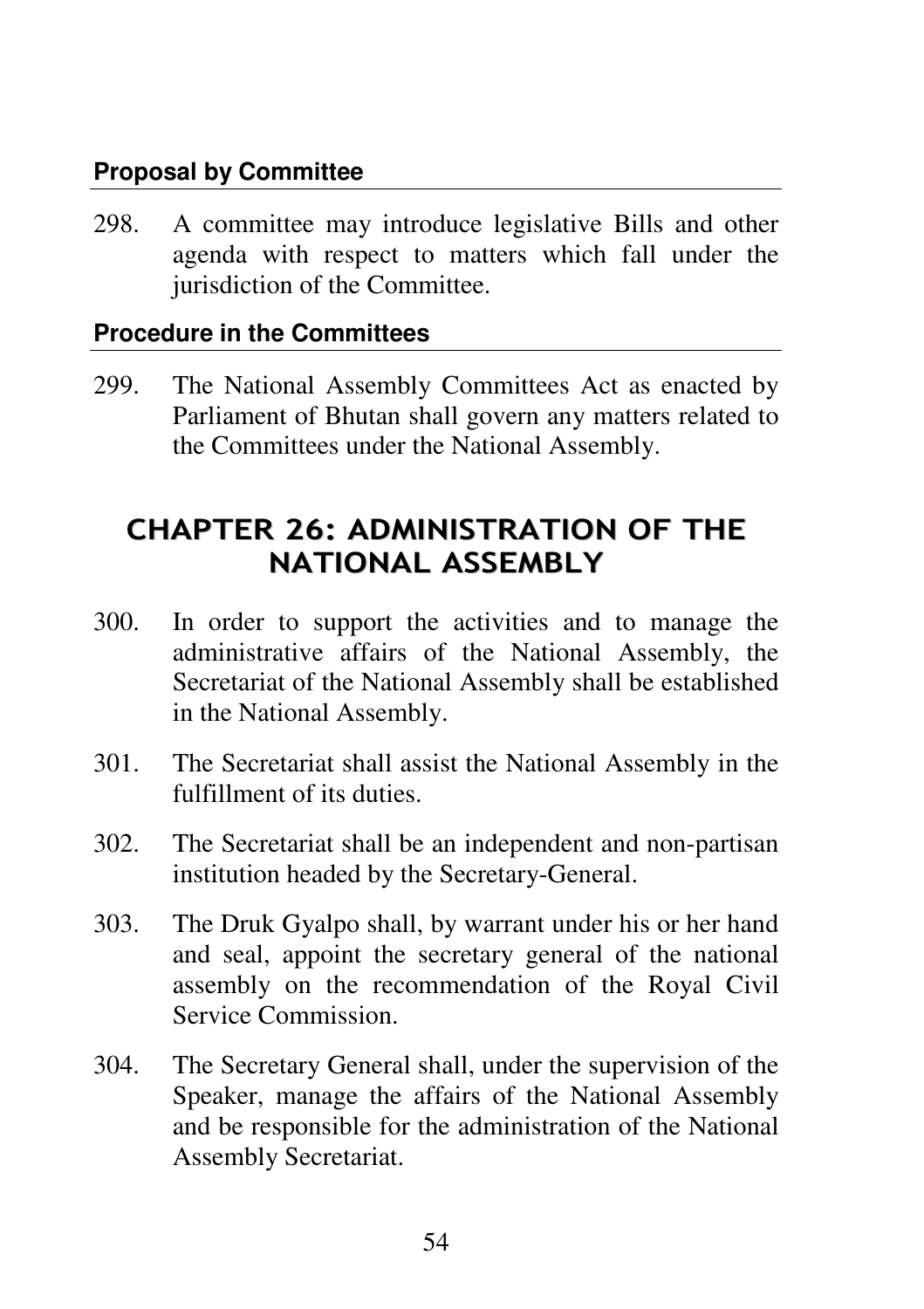- 305. The Secretariat's budget shall be approved by Parliament as a part of the National Annual Budget. If the decision of Parliament on National budget is delayed, the Ministry of Finance shall provide the Secretariat with interim funds, which shall be at least equal to the previous year's current budget.
- 306. No deed, document or writing shall bind the National Assembly or may be attributed to the Speaker unless it is signed by him and by the Secretary General or by another officer designated by the Secretary General.
- 307. The Secretariat may allow the required signature to be affixed by means of an automatic device to such documents.
- 308. The Secretary General shall have custody of the records of the Assembly.

# CHAPTER 27: OFFENCES AND PENALTIES

- 309. Except for any criminal offence which shall be dealt in accordance with the Penal Code of Bhutan, any other offences under this Act shall be dealt in accordance with this Act.
- 310. Any person other than a member who performs any act or makes any omission contemplated in Sections 264 and 265 is guilty of an offence and liable to a maximum fine of five years daily minimum national wage rate.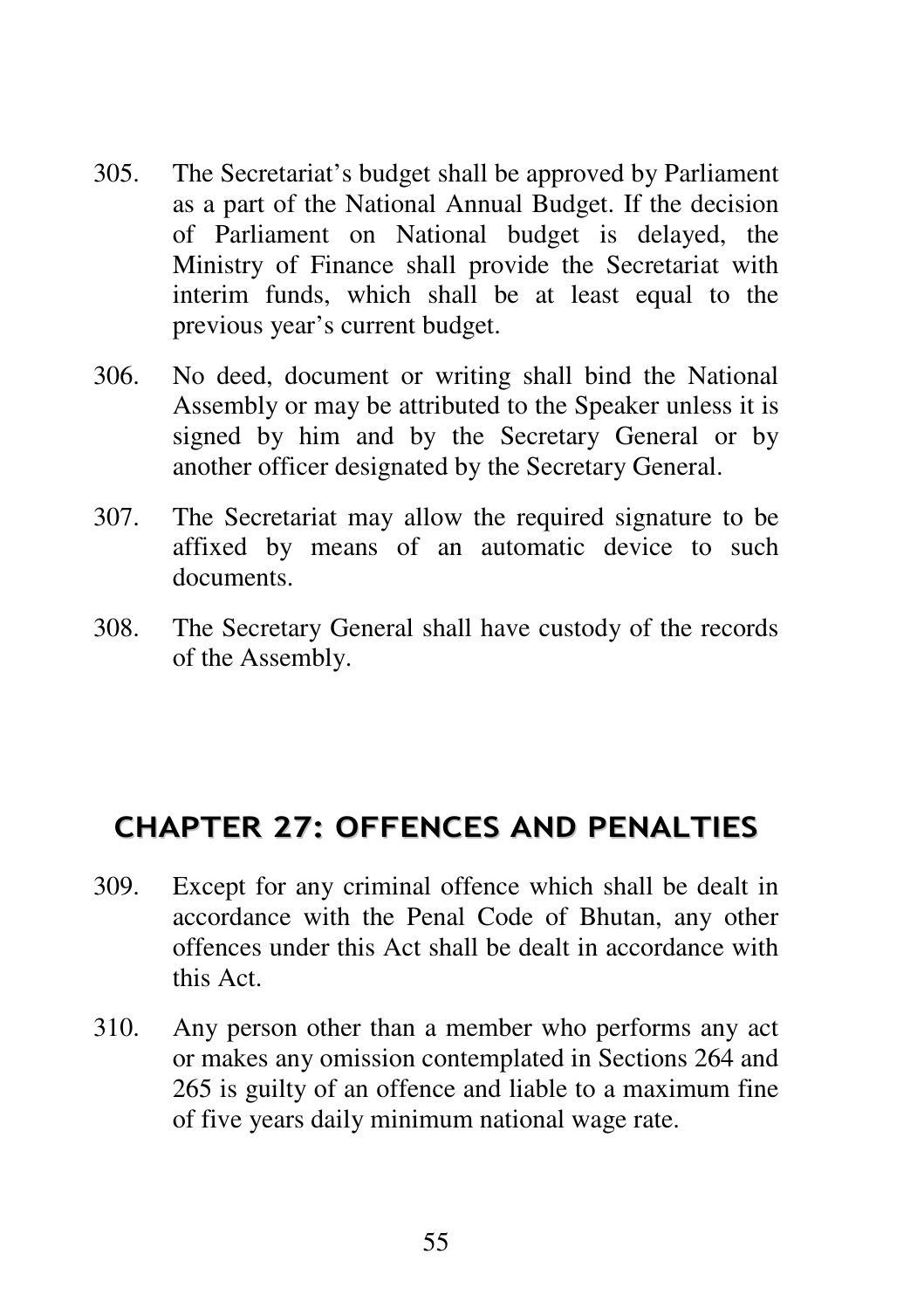- 311. Every member who contravenes any provision of this Act is guilty of an offence and liable to one or more of the following penalties, as determined by the National Assembly:
	- (a) a reprimand;
	- (b) a fine;
	- (c) the refund of any illicit profit;
	- (d) the refund of the indemnities, allowances or other sums he received as a member while the offence continued;
	- (e) a temporary suspension; or
	- (f) the loss of his or her seat as a Member.

# **Decision of Disqualification**

- 312. The decision of the House to disqualify a member under this Act shall require a two-thirds majority of the members present.
- 313. Where the House has decided to relieve a member of his or her duties, the Speaker shall declare forthwith that the member is no longer qualified for his or her office.

# **Competence of the Assembly**

314. The Assembly is fully competent to judge any offence provided for in this Act and to apply the penalties prescribed therein.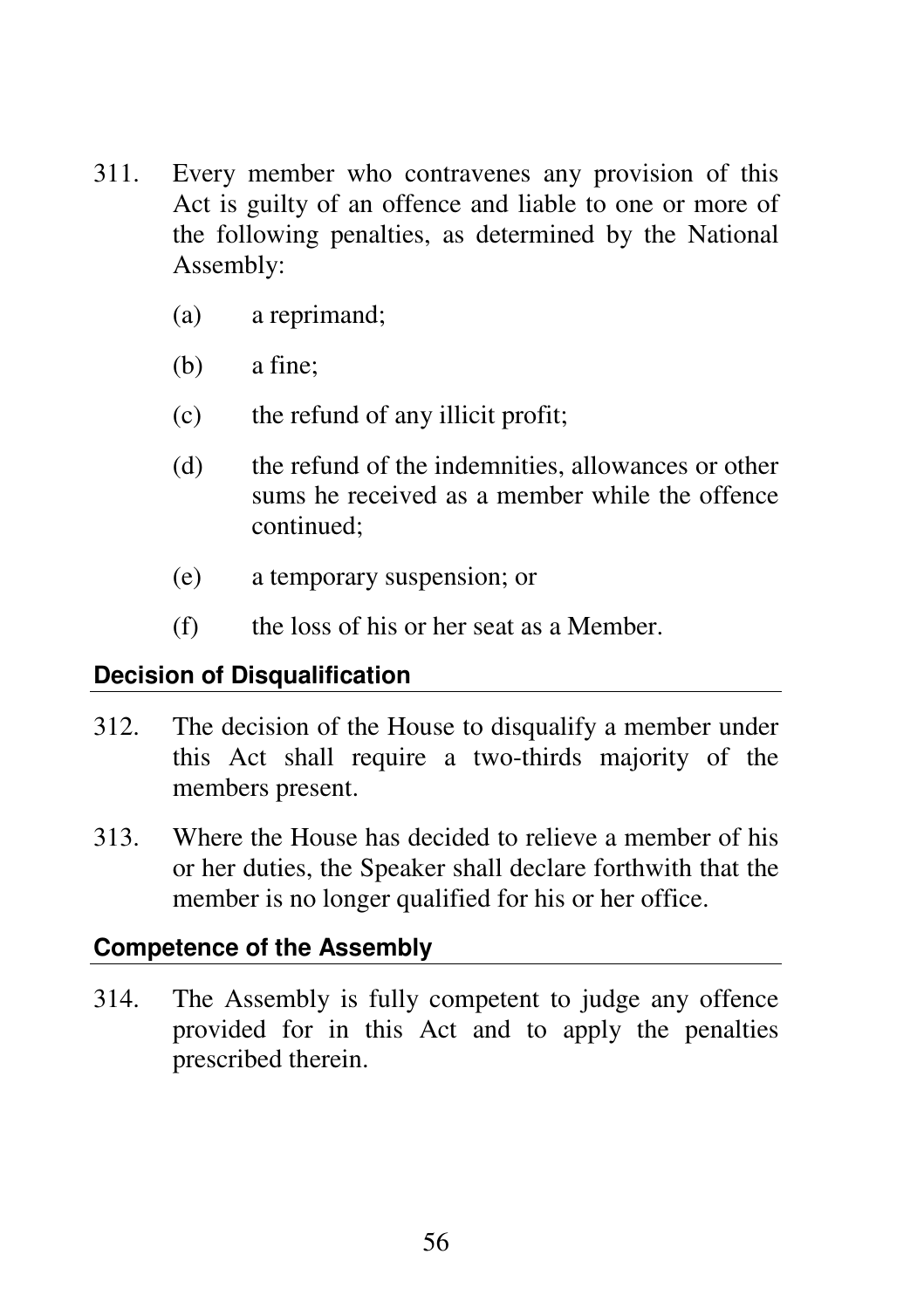# **Homologation**

- 315. Where the Assembly directs a person to pay or reimburse an amount for an offence against this Act, it may, in default of payment, have its decision homologated by High Court, according to the amount involved.
- 316. The decision thereby shall become executory as a judgment of the High Court.
- 317. Every sum received under this chapter shall be paid into the Consolidated Fund.

# CHAPTER 28: MISCELLANEOUS

### **Continuation of Matters**

- 318. If the consideration of a matter has not been concluded by the end of a session, it shall be continued in the following session, unless parliamentary elections have been held in the interim. However, the consideration of a report from the Government and the Finance Minister shall not be continued into the following session, unless otherwise decided by the National Assembly.
- 319. On the prorogation of the House, all pending notices, other than notices of intention to move for leave to introduce a Bill shall lapse.